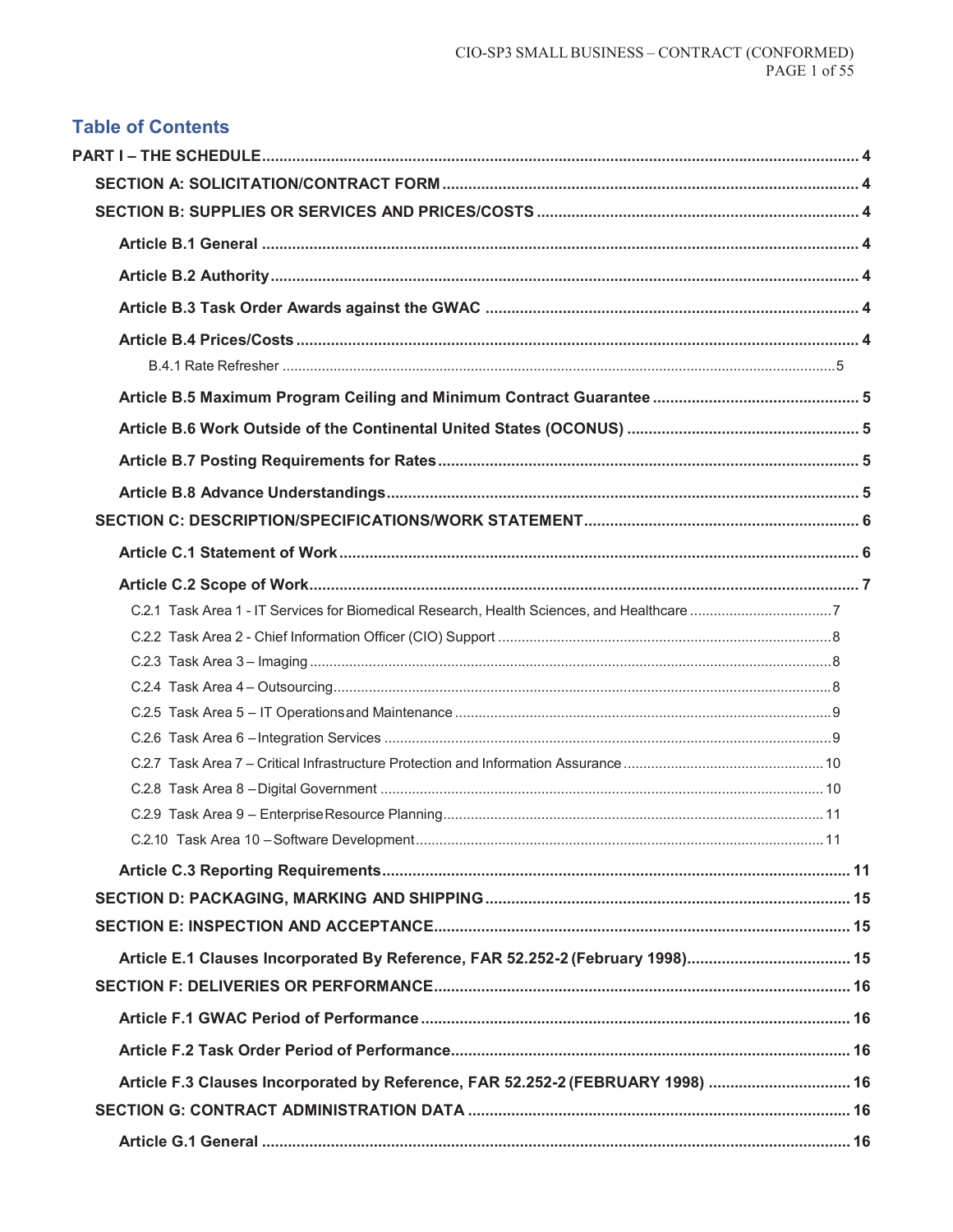| Article G.14 Providing Accelerated Payment to Small Business Subcontractors, 52.232-40 (December<br>$2013$ . | . 25 |
|--------------------------------------------------------------------------------------------------------------|------|
|                                                                                                              |      |
|                                                                                                              |      |
|                                                                                                              |      |
|                                                                                                              |      |
|                                                                                                              |      |
|                                                                                                              |      |
|                                                                                                              |      |
|                                                                                                              |      |
|                                                                                                              |      |
|                                                                                                              |      |
|                                                                                                              |      |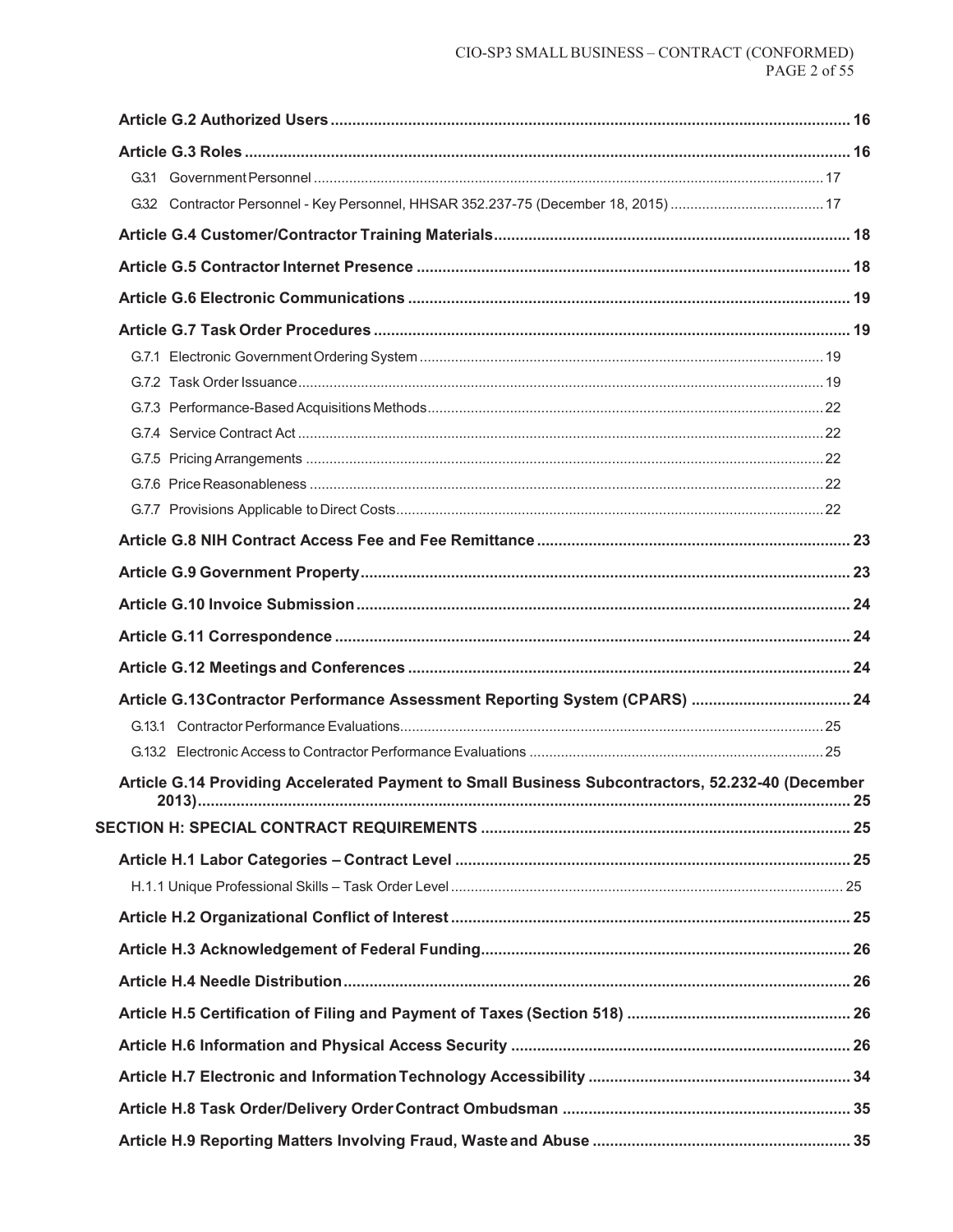| Article H.17 Replacement of Team Members under a FAR 9.601(1) Contractor Team Arrangement             |  |
|-------------------------------------------------------------------------------------------------------|--|
|                                                                                                       |  |
|                                                                                                       |  |
|                                                                                                       |  |
|                                                                                                       |  |
|                                                                                                       |  |
|                                                                                                       |  |
| Article I.2 General Clauses for a Negotiated Cost-Reimbursement Service Contract 41                   |  |
|                                                                                                       |  |
|                                                                                                       |  |
|                                                                                                       |  |
|                                                                                                       |  |
| Article I.7 Additional Contract Clauses Applicable to Task Orders Set-Aside for HUBZone Small         |  |
| Article I.8 Additional Contract Clauses Applicable to Task Orders Set-Aside for Service-Disabled      |  |
| Article I.9 Additional Contract Clauses Applicable to Task Orders Set-Aside for Section 8(a) Concerns |  |
|                                                                                                       |  |
|                                                                                                       |  |
|                                                                                                       |  |
|                                                                                                       |  |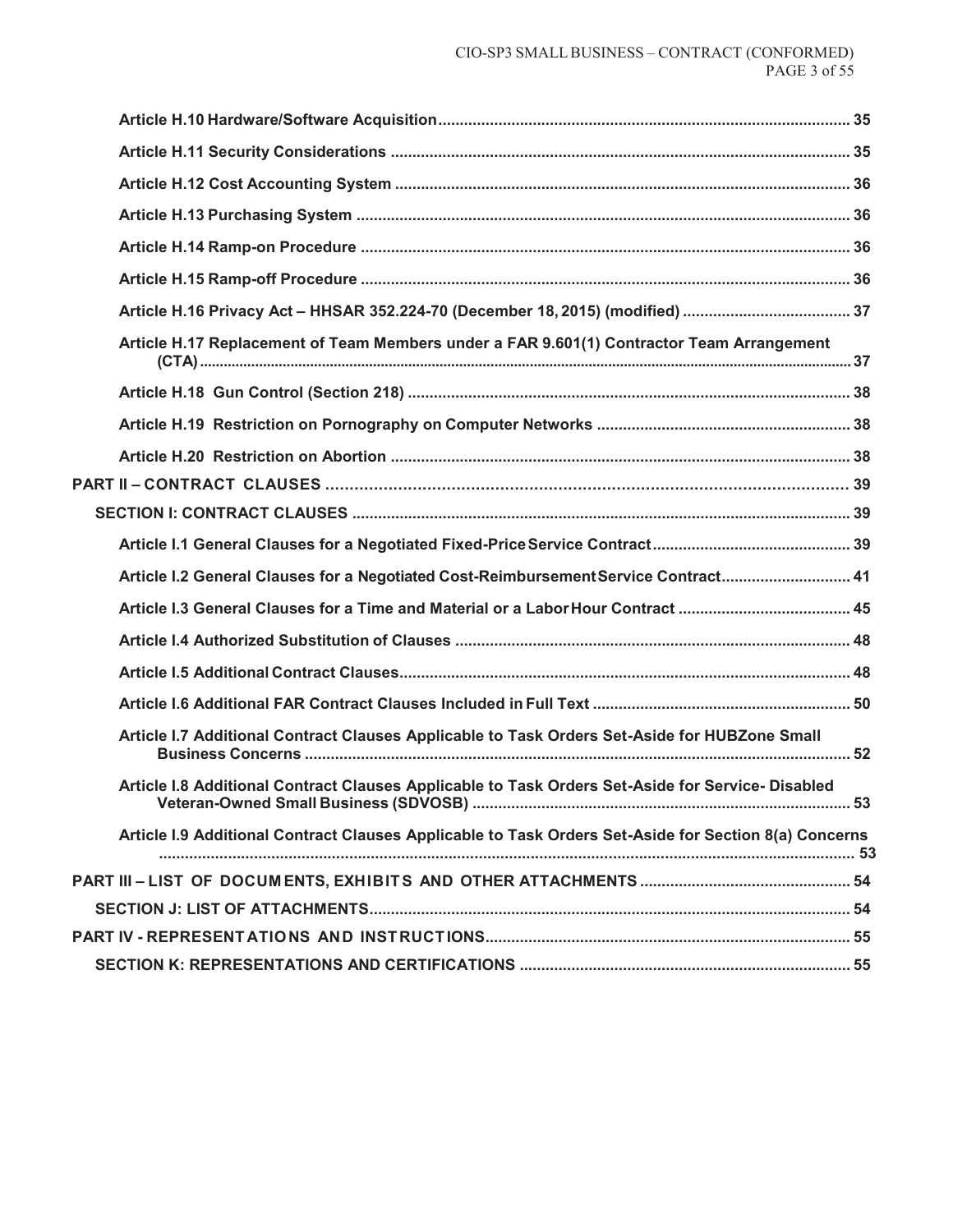# **PART I – THE SCHEDULE**

# **SECTION A: SOLICITATION/CONTRACT FORM**

#### **See Standard Form (SF) 26.**

# **SECTION B: SUPPLIES OR SERVICES AND PRICES/COSTS**

#### **Article B.1 General**

The Chief Information Officer–Solutions and Partners 3 (CIO-SP3) Small Business Government-Wide Acquisition Contract (GWAC) is a ten (10) year Indefinite Delivery/Indefinite Quantity (IDIQ) contract. This contract is intended to provide information technology (IT) solutions and services as defined in FAR 2.101(b) and further clarified in the Clinger-Cohen Act of 1996. These IT solutions and services include, but are not limited to, health and biomedical-related IT services to meet scientific, health, administrative, operational, managerial, and information management requirements. The contract also contains general IT services partly because medical systems are increasingly integrated within a broader IT architecture, requiring a systems approach to their implementation and a sound infrastructure for their operation.

# **Article B.2 Authority**

The Office of Management and Budget (OMB) has designated NIH as an Executive Agent for government-wide IT acquisitions pursuant to Section 5112(e) of the Clinger-Cohen Act, 40 U.S.C. Sec. 11302(e). The scope of this designation includes the award and administration of the GWAC. Through this GWAC, Federal government agencies can award task orders to acquire IT services.

The authority of the National Institutes of Health Information Technology Acquisition and Assessment Center (NITAAC) Procuring Contracting Officer (PCO), and the agency Ordering Contracting Officer (OCO) are defined in Article G.3 Roles.

# **Article B.3 Task Order Awards against the GWAC**

Pursuant to FAR 16.504(a)(4)(vi), any duly warranted federal government Contracting Officer (as that term is defined in FAR 2.1) in good standing with the appropriate contracting authority is authorized to award task orders under this contract. For purposes of this contract, these individuals are referred to as OCOs. Task orders may be multi-year or include options as defined in FAR Part 17 and agency-specific FAR Part 17 supplements. Refer to Article F.2 Task Order Period of Performance.

## **Article B.4 Prices/Costs**

This is an Indefinite Quantity contract as contemplated by FAR 16.504.

- a. The costs and prices set forth in this Article will cover the contract period (see awarded Standard Form 26).
- b. The Government will issue Task Orders based on the work described in SECTION C of this contract and the schedules set forth in Section J, Attachment J.1 Labor Rates.
- c. The price schedules set forth in Section J, Attachment J.1 Labor Rates, contain on-site and off-site hourly labor rates for each year of the contract for work to be performed within CONUS. These price schedules can be used on Firm Fixed Price, Time and Materials, and Labor-Hour type task orders (See FAR 52.232-7, Payments under Time-and-Materials and Labor-Hour Contracts for a definition of these rates). The hourly rates are ceiling price rates and contractors may, at their discretion, elect to propose lower hourly rates when responding to a request for a task order.

Factors such as complexity of work, geographic locations and security clearances authorize OCOs to negotiate Loaded Hourly Labor Rates suited to meet their specific task order requirements. Contractors shall explain in their task order proposals any Loaded Hourly Labor Rates that exceed the rates in the GWAC or for new proposed labor categories (see Article H.1.1), and the OCO will determine the reasonableness of the pricing as defined in FAR 15.4, Pricing and FAR 16.601 Time and Materials Contracts. Upon request of the OCO, the contractor will be required to provide supporting documentation for such rates, which may include a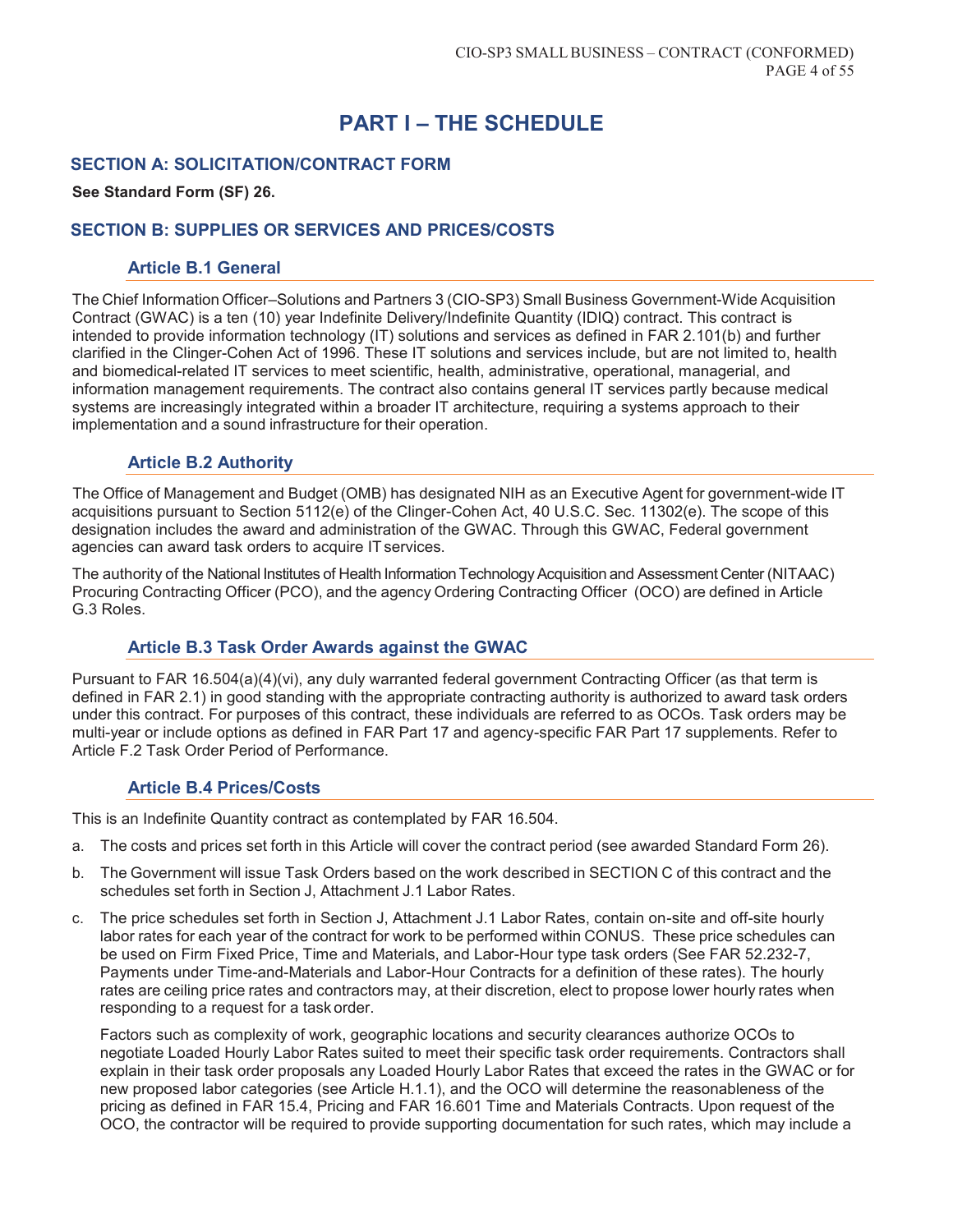cost element breakdown of each Loaded Hourly Labor Rate (including profit) in accordance with the contractor's cost accounting system, as well as any other supporting information the OCO deems necessary (see Article G.7.2.f).

d. For Cost Reimbursement task orders, the contractor will provide to the OCO complete supporting schedules identifying all applicable direct and indirect costs in performance of the task order. Contractors with government-approved rates should submit the most recently approved provisional indirect billing and actual rates for both direct and indirect costs. Contractors without audited rates shall propose indirect rates in accordance with FAR Part 31. The fee will be negotiated for each task order consistent with statutory limitations. If the task order type is to be Cost Plus Award Fee (CPAF) or Cost Plus Incentive Fee (CPIF), the fixed portion of fee and the award or incentive portion will be clearly differentiated. Refer to Article G.7.2.e for further information regarding Cost Reimbursement task orders.

## **B.4.1 Rate Refresher**

Because of the dynamic nature of IT services and potential changes in market conditions, the PCO may determine that there is a need to reassess the rates that have been negotiated and agreed upon in Section J, Attachment J.1 Labor Rates during the contract period of performance. If warranted, rates will be renegotiated with all contractors; however, renegotiation of rates will occur no more frequently than every two years.

# **Article B.5 Maximum Program Ceiling and Minimum Contract Guarantee**

The total contract ceiling that may potentially be awarded under the GWAC is \$20 billion for the ten-year period of performance.

The minimum guarantee will be \$250. During the time period between contract award and September 30, 2019, contractors that have not been awarded task orders may invoice the government for the minimum guarantee.

# **Article B.6 Work Outside of the Continental United States (OCONUS)**

It is anticipated that there may be task orders under this contract for work outside the United States. "OCONUS" is defined as other than the 48 contiguous states plus the District of Columbia. The contractor will be compensated for work performed OCONUS based on the methodology proposed by the contractor and accepted by the OCO for award of an individual task order.

The U.S. Department of State's Bureau of Administration, Office of Allowances, (http://aoprals.state.gov/) publishes quarterly report indexes of living costs abroad, per-diem rate maximums, quarter's allowances, hardship differentials, and danger pay allowances for contractors to follow when proposing on OCONUS efforts. No allowances, other than those listed by the U. S. Department of State, shall be allowed on task orders.

The Department of State Standardized Regulations (DSSR) are the controlling regulations for allowances and benefits available to all U.S. Government civilians assigned to foreign areas. For task orders issued under the GWAC, contractor civilians assigned to foreign areas shall not exceed the allowances and benefits in the DSSR. For OCONUS task orders where costs are not specifically addressed in the DSSR, the government will reimburse the contractor for all reasonable, allowable, and allocable costs in accordance with FAR 31, Contract Cost Principles and Procedures.

## **Article B.7 Posting Requirements for Rates**

The contractor shall post their rates at their individual websites within 30 days after contract award consistent with the format shown in Section J, Attachment J.1 Labor Rates (see also Article G.5 Contractor Internet Presence). The contractor consents to the government posting the URL for the contractor's site on the NITAAC website.

# **Article B.8 Advance Understandings**

#### **a. Non-Personal Services**

Pursuant to FAR 37.1, no personal services shall be performed under any task orders issued under this contract. All work requirements shall flow only from the agency OCO's Technical Representative to the Contractor's Project Manager. No Contractor employee will be directly supervised by the Government. All individual employee assignments, and daily work direction, shall be given by the applicable employee supervisor. If the Contractor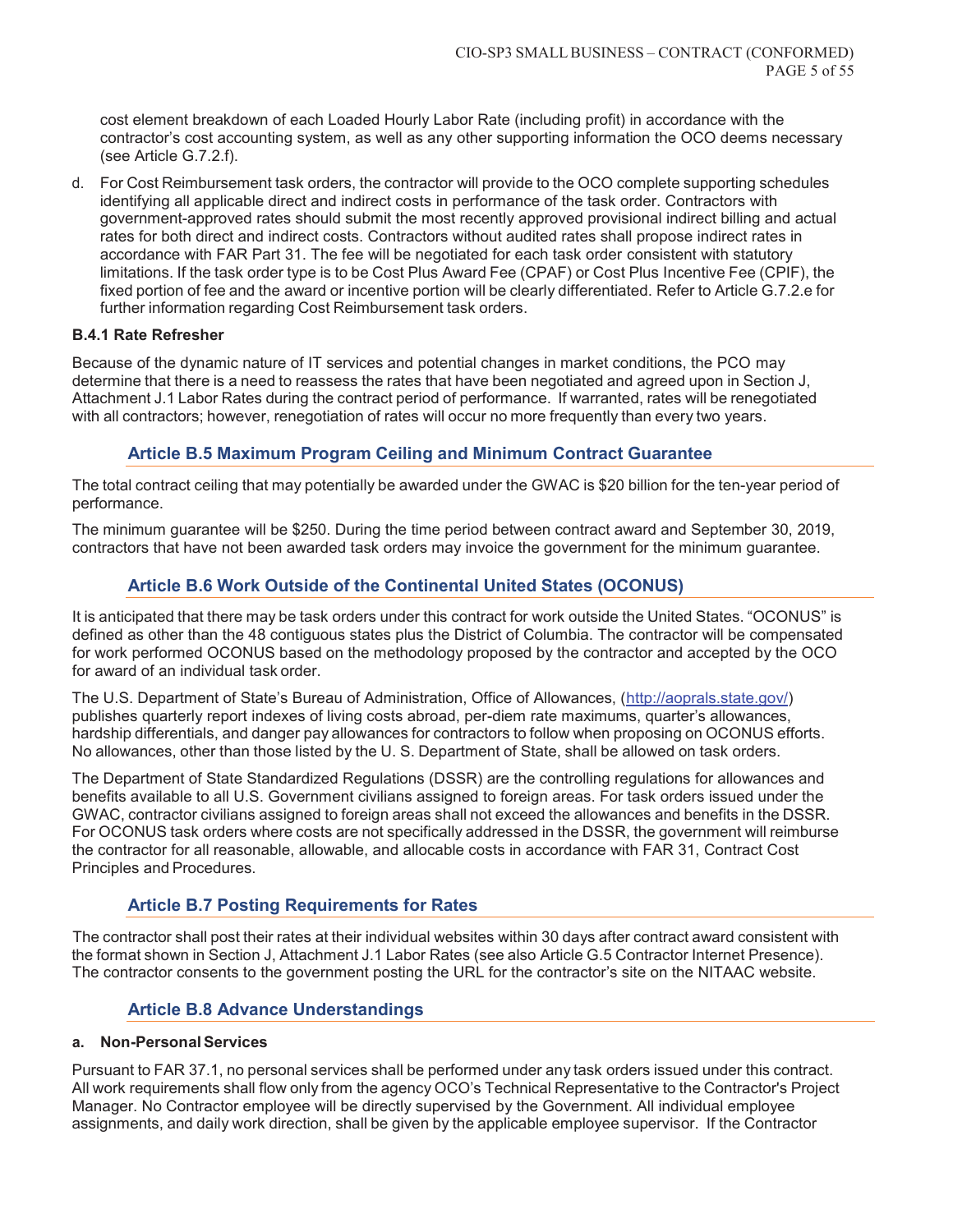believes any Government communication has been given or action taken that would create a personal services relationship between the Government and any Contractor employee, the Contractor shall promptly notify the OCO of this communication or action.

#### **b. Inherently Governmental Functions**

Pursuant to FAR 7.5, the Contractor shall not perform any inherently Governmental actions under any task orders issued under this contract. No Contractor employee shall hold him or herself out to be a Government employee, agent, or representative. No Contractor employee shall state orally or in writing at any time that he or she is acting on behalf of the Government. In all communications with third parties in connection with any task orders under this contract, Contractor employees shall identify themselves as Contractor employees and specify the name of the company for which they work. In all communications with other Government contractors in connection with any task order under this contract, the Contractor employee shall state that they have no authority to in any way change the task order and if the other contractor believes this communication to be a direction to change their task order, they should notify the OCO for that contract and not carry out the direction until a clarification has been issued by the OCO.

The Contractor shall insure that all of its employees working on this contract are informed of the substance of this article. Nothing in this article shall limit the Government's rights in any way under the other provisions of the contract, including those related to the Government's right to inspect and accept the services to be performed under this contract. The substance of this article shall be included in all subcontracts at any tier.

# **SECTION C: DESCRIPTION/SPECIFICATIONS/WORK STATEMENT**

# **Article C.1 Statement of Work**

This contract is designed to permit the Institutes and Centers (ICs) of NIH, the Department of Health and Human Services (DHHS), and all other federal agencies to acquire a wide range of IT services and solutions, both commercial and non-commercial (as referenced in FAR 2.101). These IT services include, but are not limited to, health, health science and biomedical-related IT services to meet scientific, health, administrative, operational, managerial, and information management requirements. The contract also contains general IT services partly because healthcare systems are increasingly integrated within a broader IT architecture, requiring a systems approach to their implementation and a sound infrastructure for their operation. The focus of this contract is to provide to government agencies a mechanism for streamlined ordering of required IT solutions and services at equitable and reasonable prices, to give qualified small businesses a greater opportunity to participate in these requirements, and as a result, give government agencies a mechanism to help meet their socio-economic contracting goals.

The task areas included in the contract, in particular the Task Area 1, "IT Services for Biomedical Research, Health Sciences and Healthcare," support and provide consistency with the accountability goals of the Federal Health Architecture (FHA), whereby federal agencies are to coordinate effective capital planning activities and invest in and implement interoperable health IT. The task areas included in the contract are also designed to support the IT services described in the Federal Enterprise Architecture (FEA). Several examples follow:

- a. Task Area 2 (Article C.2.2), Chief Information Officer (CIO) Support can be used to develop and maintain agency enterprise architectures, in support of the FEA.
- b. For inherently IT components of the FEA, CIO-SP3 Small Business includes task areas that directly address those components. For example, the FEA includes document management as a digital asset service in the Service Reference Model (SRM) that can be addressed through Task Area 8 (Article C.2.8), Digital Government.
- c. For non-IT components of the FEA, the contract includes task areas that support the automation of those components. For example, supply chain management is a business management service in the SRM. Task Area 9 (Article C.2.9), Enterprise Resource Planning includes the services needed to automate supply chain management.
- d. Several FEA components provide support for the execution of IT functions, e.g., customer relationship management, a customer service in the SRM. These components can be supported through Task Area 4 (Article C.2.4), Outsourcing and Task Area 5 (Article C.2.5), IT Operations and Maintenance (O&M).
- e. The FEA Technical Reference Model (TRM) includes standards and technology that would be selected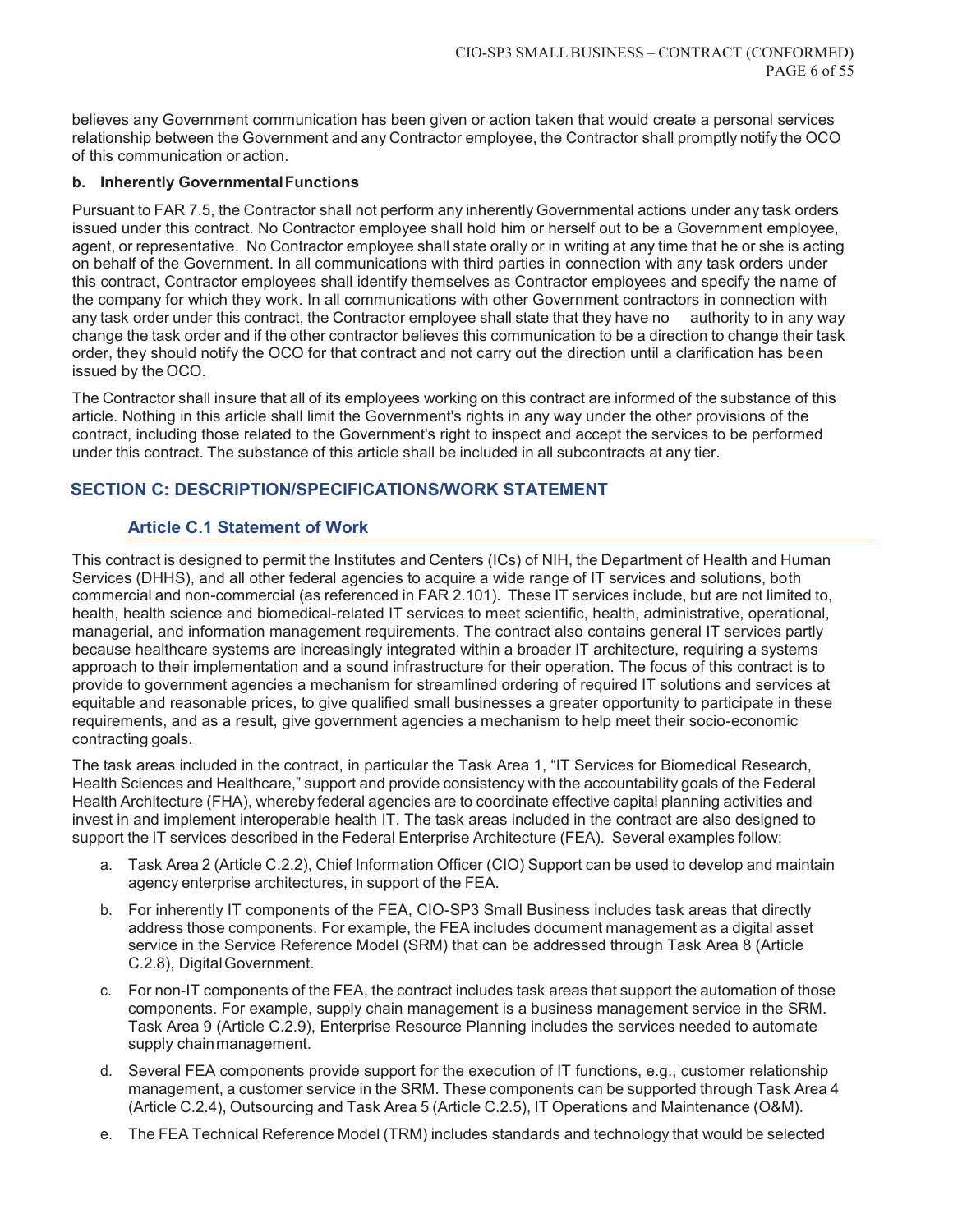and integrated into systems under specific task orders. For example, web servers are a delivery server in the TRM that could be selected and installed as part of Digital Government task area. In general, all task areas ultimately to be awarded under the contract must be compatible with the agency architecture defined by the agency's TRM. The standards and technology of the TRM will always be incorporated into the systems that are planned and developed under task orders awarded under the contract.

- f. The contract can be used to award task orders that support the Performance Reference Model (PRM) by collecting agency metrics affected by the task. All task areas involve collecting applicable data for the PRM measurement category of Information and Technology Management. Task orders can also support the automation, collection, and evaluation of non-IT measurement areas.
- g. The contract can be used to award task orders that require contractors to provide services that plan, implement and manage data defined in an agency's Data Reference Model (DRM).

The Scope of Work set forth under Article C.2 below outlines the general requirements of the contractor under this contract. Specific details of task assignments, deliverables, documentation, training, applicable government/department/industry standards, etc., will be provided within individual task orders issued by OCOs.

The contractor, acting as an independent contractor and not as an agent of the government, shall furnish all materials, personnel, facilities, support and management necessary to provide the services and solutions as set forth in the Scope of Work below. The geographic scope of this requirement includes the Continental United States (CONUS) and Outside the Continental United States (OCONUS).

# **Article C.2 Scope of Work**

Ten task areas constitute the technical scope of this contract:

- Task Area 1: IT Services for Biomedical Research, Health Sciences, and Healthcare
- Task Area 2: Chief Information Officer (CIO) Support
- Task Area 3: Imaging
- Task Area 4: Outsourcing
- Task Area 5: IT Operations and Maintenance
- Task Area 6: Integration Services
- Task Area 7: Critical Infrastructure Protection and Information Assurance
- Task Area 8: Digital Government
- Task Area 9: Enterprise Resource Planning
- Task Area 10: Software Development

Each of the task areas described below identifies examples of the types of services that may be included under each task area. The examples are not exhaustive, and other IT services, as required, may be associated with the task areas defined in this Statement of Work.

Task Area 1 specifically provides examples of solutions and services pertaining to biomedical research, health sciences, and healthcare. However, all other nine task areas may also be used to support a health-related mission.

#### **C.2.1 Task Area 1 - IT Services for Biomedical Research, Health Sciences, and Healthcare**

The objective of this task area is to support Biomedical Research, Health Sciences and Healthcare by performing studies and analyses, and providing operational, technical, and maintenance services for the systems, subsystems, and equipment, some of which interface with, and are extensions to, information systems throughout the federal government. A comprehensive, but not limited, sampling of work to be performed under this task area is shown below:

- a. Health Sciences Informatic and Computational Services
- b. Health Communication Support Services and Enhancements to Facilitate Integration and Data Exchange at the Federal, State, and Local Level
- c. Integration of Health Systems Across Federal Agencies and Public and Private Healthcare Systems
- d. Modernization and Enhancement of Existing Health IT Legacy Systems
- e. Automation of Administrative and Clinical Processes
- f. Biomedical Information Services
- g. Biomedical Modeling, Visualization, and Simulation
- h. Biosurveillance and Disease Management Support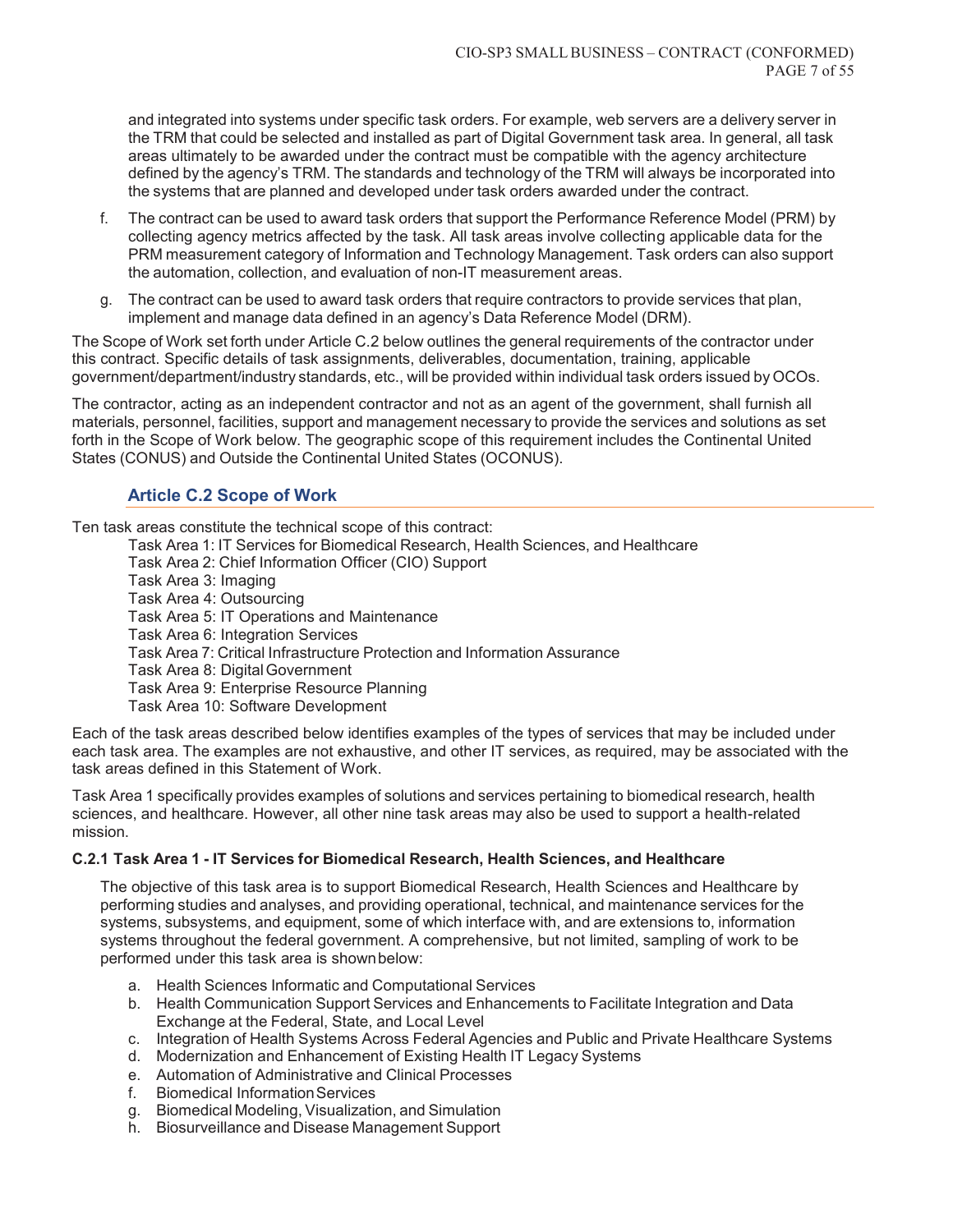- i. Scientific Computing Services
- j. IT Clinical Support Services
- k. Telemedicine (e.g., mobile health/mHealth)
- l. Healthcare Payment Processes and Fraud and Abuse in Medical Claims
- m. Health Emergency Preparedness and Response to Include IT Support for Epidemic and Bio-Terrorism Simulations, Emergency Response Training, Exercise Support, etc.
- n. Security of Healthcare and Biomedical Research Systems
- o. IT Service Management
- p. Healthcare Systems Studies
- q. Natural Language Processing Software and Services (Biology/Medicine Focus)
- r. Medical Computer-based Training
- s. Standards Development for Health IT Services

## **C.2.2 Task Area 2 - Chief Information Officer (CIO) Support**

The objective of this task area is to support Chief Information Officers (CIOs) in implementing laws, regulations, and polices and to facilitate evolving CIO practices. A comprehensive, but not limited, sampling of work to be performed under this task area is shown below:

- a. IT Governance Process Development and Management
- b. Workforce Management
- c. Capital Planning and Investment Control Support
- d. Independent Verification and Validation
- e. Agency Information Technology Architecture Support
- f. IT Portfolio Analysis
- g. Risk Management
- h. Program Analyses and Implementation (including Business Cases Analysis, Cost/Benefit Analysis and Cost Effectiveness Analyses)
- i. IT Organizational Development
- j. Program Management Office Support
- k. Advisory and Assistance Services
- l. FEA Alignment Support Services
- m. Market Research

#### **C.2.3 Task Area 3 – Imaging**

The objective of this task area addresses systems and services that support the collection, storage, and retrieval of digital images. Digital images can include scanned documents, medical images, geographical information systems, video, and photographs. A comprehensive, but not limited, sampling of work to be performed under this task area is shown below:

- a. Document Management Systems
- b. Image Conversion
- c. Image Content Management
- d. Medical Imaging, including Picture Archiving and Communication Systems
- e. Document Imaging
- f. Workflow Management for Digital Imaging Functions
- g. Geospatial and Scientific Imaging
- h. Environmental Imaging
- i. Image Analysis
- j. 3D Immersive Visualization
- k. Imaging Related to Laboratory and Test Equipment
- l. Security Imaging
- m. Identity and Access Management

## **C.2.4 Task Area 4 – Outsourcing**

The objective of this task area is to provide the Information Technology (IT) infrastructure and IT services required to assume management and operations of government IT resources and IT business functions. A comprehensive, but not limited, sampling of work to be performed under this task area is shown below:

a. Program Management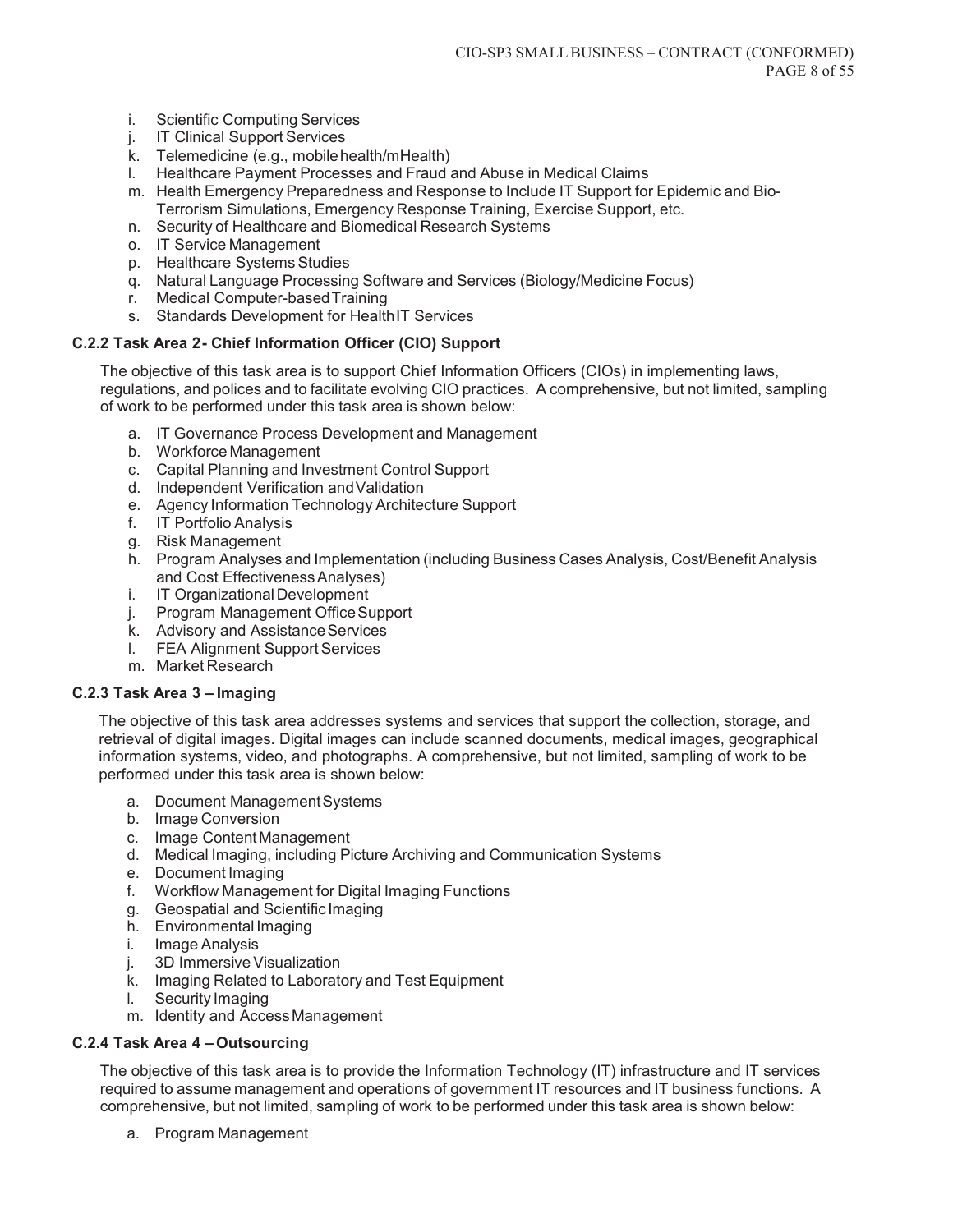- b. Management of Call Centers
- c. Network Operations and Web Management Support
- d. Leasing of Hardware and Software
- e. Tools and Applications (including Application Service Provider)
- f. Hardware/Software Maintenance
- g. Transition Planning
- h. A-76 Studies Specific to IT Operations or Support
- i. Data Base Administration and Data Storage Management
- j. Backup and Recovery Services System Console Operations
- k. Production Control and Management
- l. Asset Management (including Radio Frequency Identification [RFID] Tracking)
- m. IT Acquisition Management
- n. Desktop Computing as a Unified Service
- o. Managed IT Services Support
- p. IT Impact Analyses
- q. Workflow Management
- r. Implementation of Standards (e.g., International Organization for Standardization (ISO) 9000, Capability Maturity Model Integration (CMMI), IT Services Management)
- s. Solution Leasing
- t. Software-as-a-service (SaaS)
- u. Cloud Computing

#### **C.2.5 Task Area 5 – IT Operations and Maintenance**

The objective of this task area is to support the operation and maintenance of IT systems, keeping IT systems viable with supported vendor releases or off-the-shelf applications software upgrades. Operations and maintenance on IT systems shall include all software and hardware associated with mainframes, client/server, web-based applications, and networking. A comprehensive, but not limited, sampling of work to be performed under this task area is shown below:

- a. Operational Support
- b. Software Maintenance and Upgrades
- c. Telecommunications Maintenance (Data, Voice, Images, including Wireless)
- d. Infrastructure Management Services (IMS)
- e. Configuration Management
- f. Network/Hardware Support
- g. Help Desk/IT Support
- h. Resource Management
- i. Backup and Recovery Management
- j. Installation, Configuration, and Tuning
- k. Electronic Software Licensing Services including license: deployment, management, tracking, upgrading, etc.
- l. System Management
- m. IT Training
- n. IT Operation and Maintenance Planning
- o. Data Quality Management
- p. Transformation Services
- q. Continual Service Improvement
- r. Balanced Scorecard for Operations
- s. IT Infrastructure Optimization

#### **C.2.6 Task Area 6 – Integration Services**

The objective of this task area is to support the development and deployment of integrated information systems, which includes the integration of technical components, information technology components, organizational components and documentation. Integration projects can support a wide range of agency functions. In the healthcare and research domain, medical imaging systems, patient management systems, clinical management systems, and laboratory management systems are often provided via integration of commercial components with existing infrastructure. A comprehensive, but not limited, sampling of work to be performed under this task area is shown below: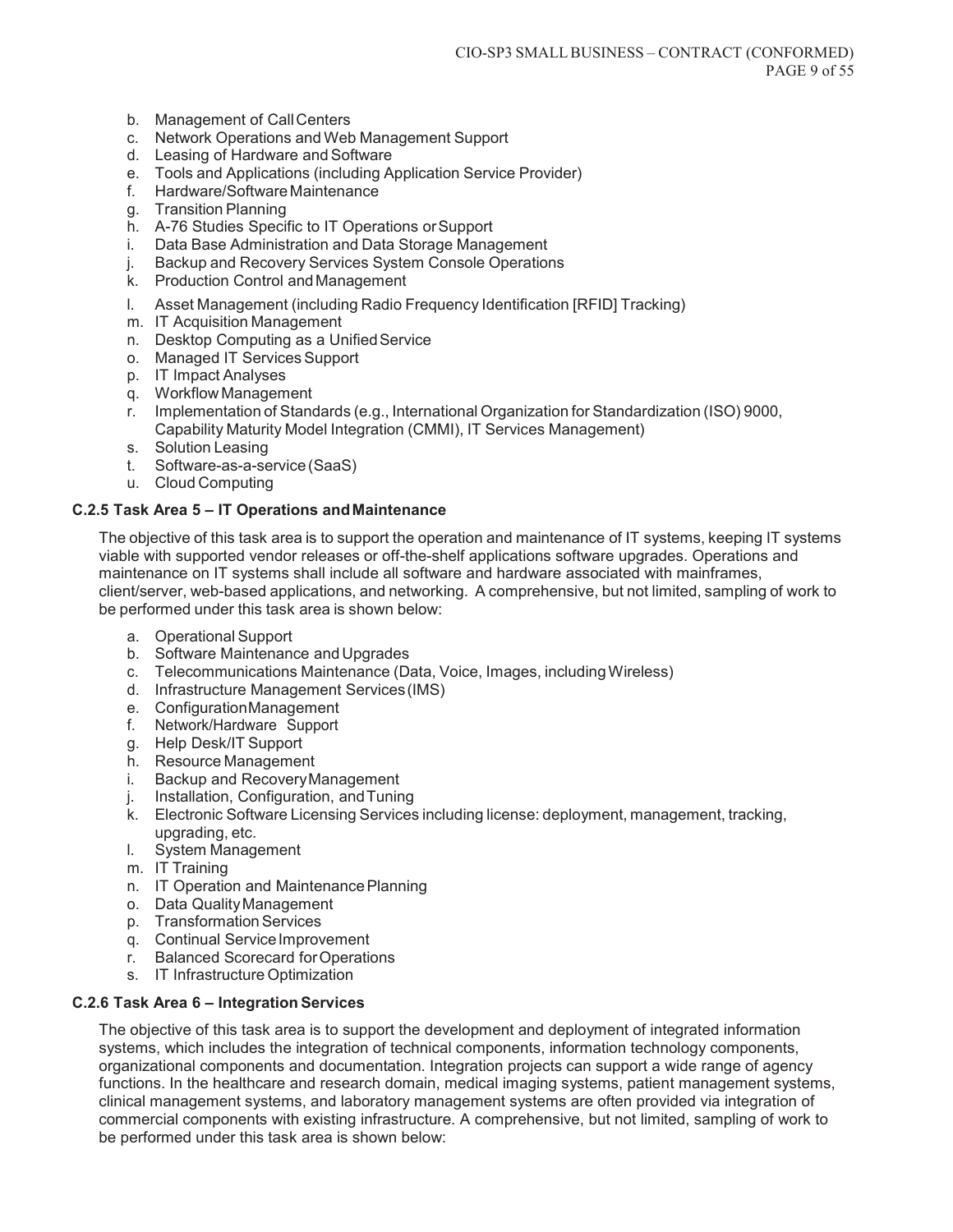- a. Infrastructure Engineering, Development, Implementation, Integration
- b. Enterprise Application Integration
- c. Gap Analysis and Benchmarking
- d. Data Migration and Integration
- e. Open Source Integration
- f. Enterprise Data Management
- g. Collaboration Tools
- h. Business Process Reengineering
- i. Test and Evaluation Services
- j. Financial Analysis
- k. Feasibility Studies
- l. Requirements Analysis
- m. System Design Alternative (SDA) Studies
- n. Systems Engineering
- o. Architecture Validation and Verification
- p. Risk Assessment
- q. Acquisition Support

#### **C.2.7 Task Area 7 – Critical Infrastructure Protection and Information Assurance**

The objective of this task area is to support the protection of critical infrastructure, assurance of agency information, and operations that protect and defend information and information systems by ensuring confidentiality, integrity, availability, accountability, restoration, authentication, non-repudiation, protection, detection, monitoring, and event react capabilities. A comprehensive, but not limited, sampling of work to be performed under this task area is shown below:

- a. Cyber Security
- b. Critical Infrastructure Asset Identification and Configuration Management Databases
- c. Information Assurance of Critical Infrastructure
- d. Risk Management (Vulnerability Assessment and Threat Identification)
- e. Facility Protection Planning
- f. Information Systems Security
- g. Security Operations Center Development and Operations Management
- h. Application Security
- i. Disaster Recovery
- j. Critical Infrastructure Continuity and Contingency Planning
- k. Incident Response Planning and Execution
- l. Security Certification and Accreditation
- m. Training and Awareness Programs
- n. Exercises and Simulation
- o. Federal Information Security Management Act (FISMA) Implementation Support
- p. Health Insurance Portability and Accountability Act Implementation Support
- q. Cryptographic Support and Services
- r. Record Management
- s. Public Key Infrastructure
- t. Trusted Internet Connections implementation
- u. Security Review and Analysis of Automated Information Systems
- v. Identity Management and Assurance
- w. Intelligent, Automated Data Collection and Analysis
- x. IT Forensics and eDiscovery

#### **C.2.8 Task Area 8 – Digital Government**

The objective of this task area is to support government services that are provided through digital, electronic means, creating a transparent interaction between government and citizens (G2C – government-to-citizens), government and business enterprises (G2B – government-to-business enterprises) and government interagency relationships (G2G - government-to-government). A comprehensive, but not limited, sampling of work to be performed under this task area is shown below:

- a. Data Warehousing and Data Mining
- b. Business Intelligence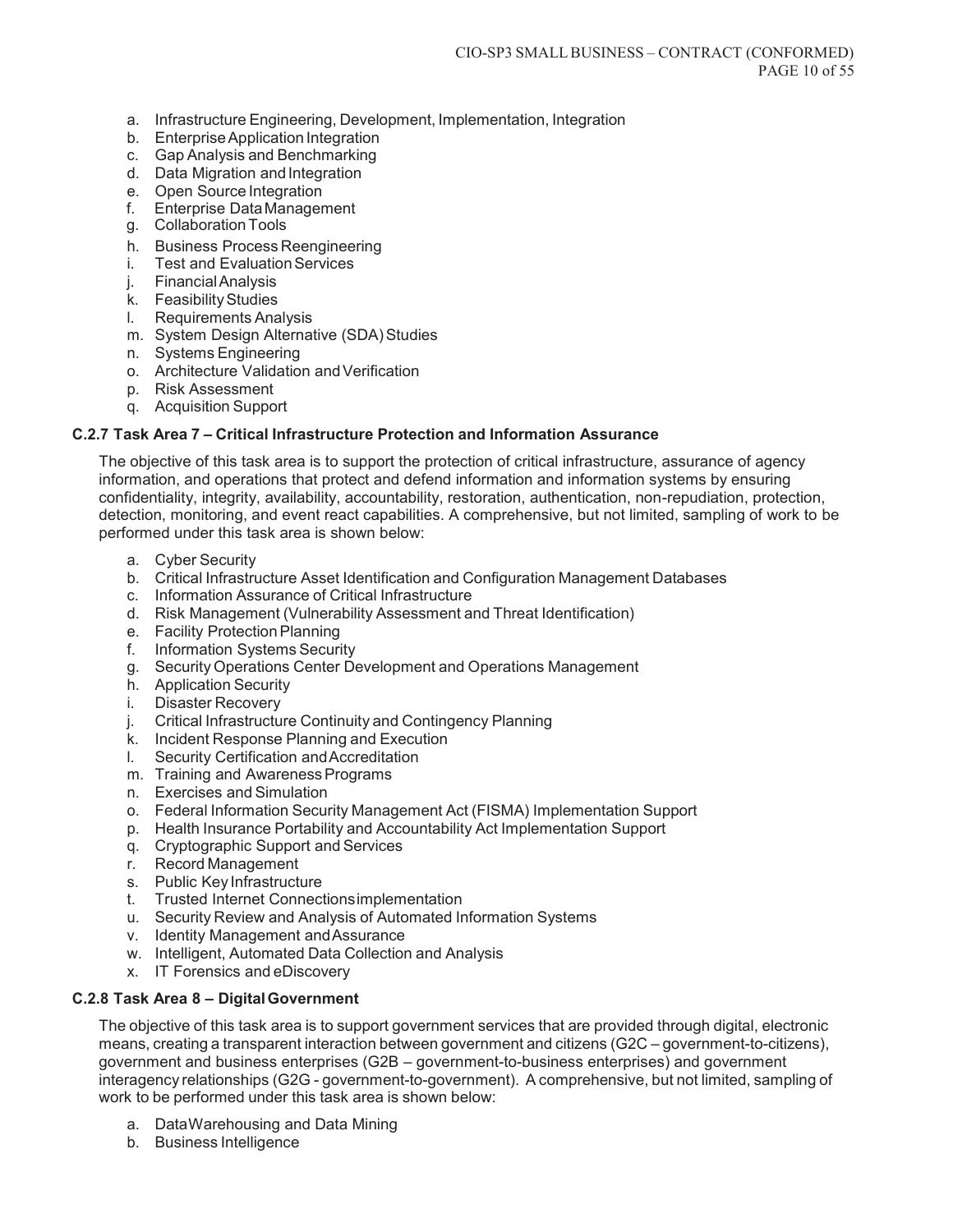- c. Web Development and Support
- d. Electronic Commerce and Electronic Data Interchange
- e. Customer Relationship Management
- f. Knowledge Management (IT-based sharing/storing of agency individuals' knowledge)
- g. IT –Enhanced Public Relations
- h. IT Strategic Planning
- i. Records/Document Management
- j. Business-to-Government (B2G) Solutions
- k. Communications Management
- l. Accessibility Services (508 and 504 compliance)
- m. Automated Abstraction, Taxonomies, and Ontologies
- n. Deep web and federated searching
- o. Computational linguistics and machine-based translation
- p. Telecommuting Support Services
- q. Interactive Marketing

#### **C.2.9 Task Area 9 – Enterprise Resource Planning**

The objective of this task area is to support the implementation of enterprise management applications and systems in the federal environment, which are integrated software applications used to control, monitor, and coordinate key business activities across an enterprise. These applications generally fall into the following categories: Financials, Human Resources, Logistics, Manufacturing, and Projects. A comprehensive, but not limited, sampling of work to be performed under this task area is shown below:

- a. ERP Package Implementation
- b. Integration of Business Systems
- c. Business Consulting Services
- d. Business Transformation and Business Process Reengineering
- e. Business Systems Modernization
- f. IT Software Package Selection
- g. ERP IT Infrastructure
- h. ERP Infrastructure Planning, Installation, and Tuning
- i. Performance Load Testing
- j. ERP End User Training

#### **C.2.10 Task Area 10 – Software Development**

The objective of this task area is to develop customized software applications, database applications, and other solutions not available in off-the-shelf modular software applications. A comprehensive, but not limited, sampling of work to be performed under this task area is shown below:

- a. Requirements Analysis, Design, Coding, and Testing
- b. Production Deployment
- c. Application Prototyping
- d. Multimedia Software for Patient/Staff Education
- e. Program Evaluation Software
- f. Administrative and General Decision Support Software
- g. Business Intelligence and Analytics
- h. GIS-Enhanced Planning and Program Evaluation Software
- i. Web 2.0 Development and Management
- j. Database Development and Management
- k. Clinical Protocol and Quality Assurance Decision Support Software

# **Article C.3 Reporting Requirements**

The contractor is responsible for the following reporting under the GWAC. Reporting required under paragraphs a. through d. below shall be made through the Electronic Government Ordering System (e-GOS). (See G.7.1 Electronic Government Ordering System for further information.)

*(The following statement does not apply to subparagraphs a. through e.)*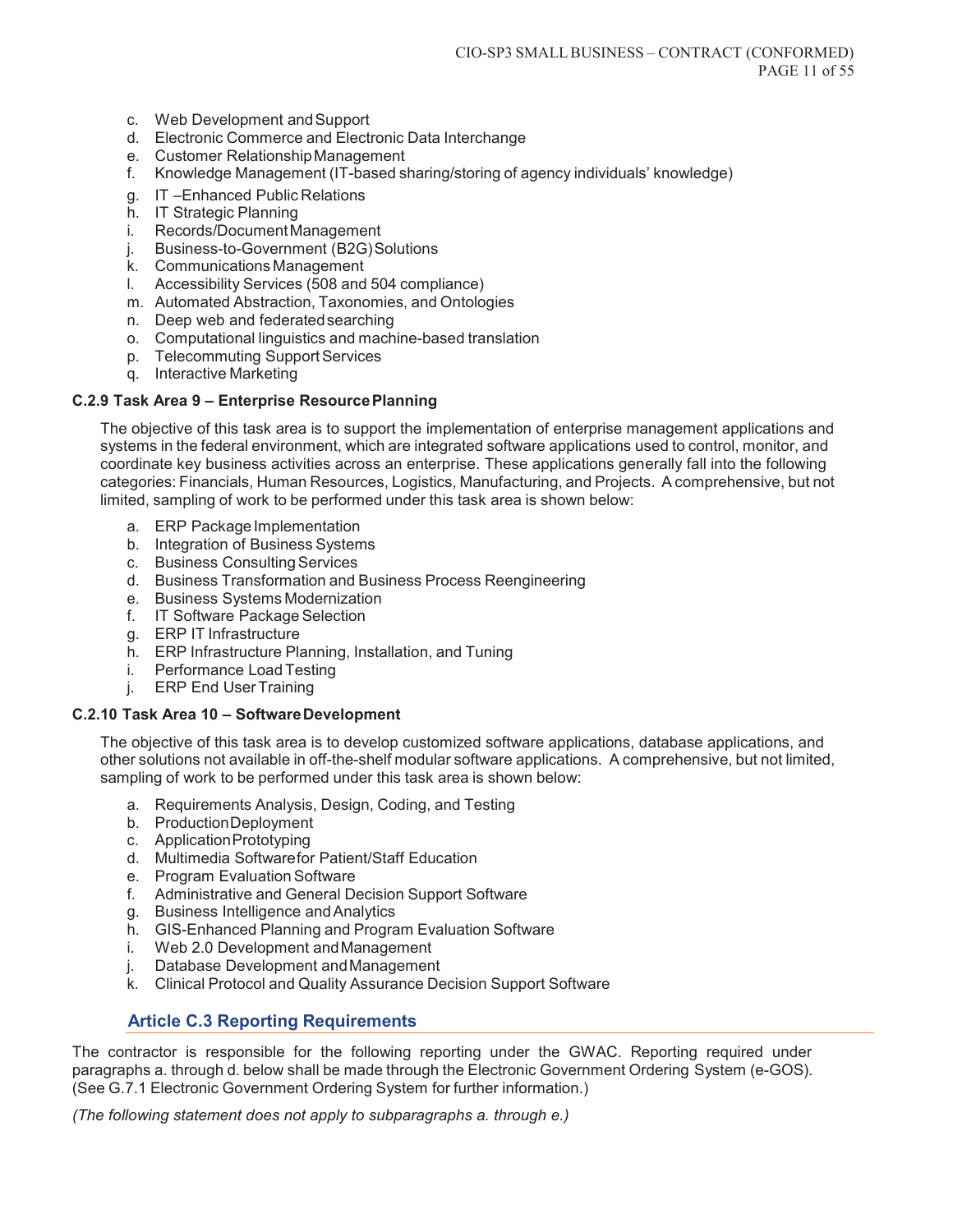All electronic reports submitted shall be compliant with Section 508 of the Rehabilitation Act of 1973. Additional information about testing documents for Section 508 compliance, including guidance and specific checklists, by application, can be found at: http://www.hhs.gov/web/508/index.html under "Making Files Accessible.

#### **a. Award and Modification Report**

All task order awards and modifications issued shall be reported in e-GOS within 10 calendar days of receipt by the contractor. The reporting of modifications pertains to both funded modifications and administrative modifications.

#### **b. Quarterly Activity Report**

The Quarterly Activity Report is a summary of the award and modification activity reported by the contractor in the e-GOS during the previous quarter. The contractor is responsible for correcting any errors in the information prior to quarterly certification of the information through e-GOS.

#### **c. NIH Contract Access Fee Payment Report**

The NIH Contract Access Fee (NCAF) Payment Report is a summary of payment activity by the contractor. The contractor shall certify NCAF payments through e-GOS on a quarterly basis. During the process of certification, the contractor shall provide the status on any balances that are due and identify and explain any discrepancies found.

#### **d. Contractor Profile Report**

The contractor shall be responsible for maintaining the contractor company profile in e-GOS. On a quarterly basis, the contractor shall certify the accuracy of the information in e-GOS.

#### **e. Internet Presence Report**

The contractor shall submit an Internet Presence Report certifying that the contract holder is in full compliance with Article G.5 Contractor Internet Presence requirements. The report shall be submitted to the NITAAC Customer Support Center at NITAACsupport@nih.gov providing compliance status on all requirements under Article G.5 for the previous quarter.

#### **f. Reporting Schedule**

The certifications required by paragraphs b. through e. shall be submitted in accordance with the following schedule:

| Quarter   | <b>Period</b>           | Due Date      |
|-----------|-------------------------|---------------|
| Quarter 1 | October 1 – December 31 | by January 15 |
| Quarter 2 | January 1 - March 31    | by April 15   |
| Quarter 3 | April $1 -$ June 30     | by July 15    |
| Quarter 4 | July $1 -$ September 30 | by October 15 |

## **g. Limitations on Subcontracting Certification**

The contractor shall submit an annual certification on or before October 15 of each year stating whether or not the contractor complied with FAR 52.219-14(c)(1) Limitations on Subcontracting, for the previous fiscal year. The certification shall be submitted on contractor official company letterhead to the NITAAC Customer Support Center at NITAACsupport@nih.gov.

The certification letter shall be signed and dated, and shall include the CIO-SP3 Small Business Contract Number, the fiscal year certified, and the following statement:

"With this letter, [enter contractor legal name here] certifies that it has complied (or not complied) with FAR 52.219-14(c)(1) Limitations on Subcontracting requirements in the previous fiscal year [list the start and end dates of the previous fiscal year].

The letter shall also include actual dollars and percentages in the following format: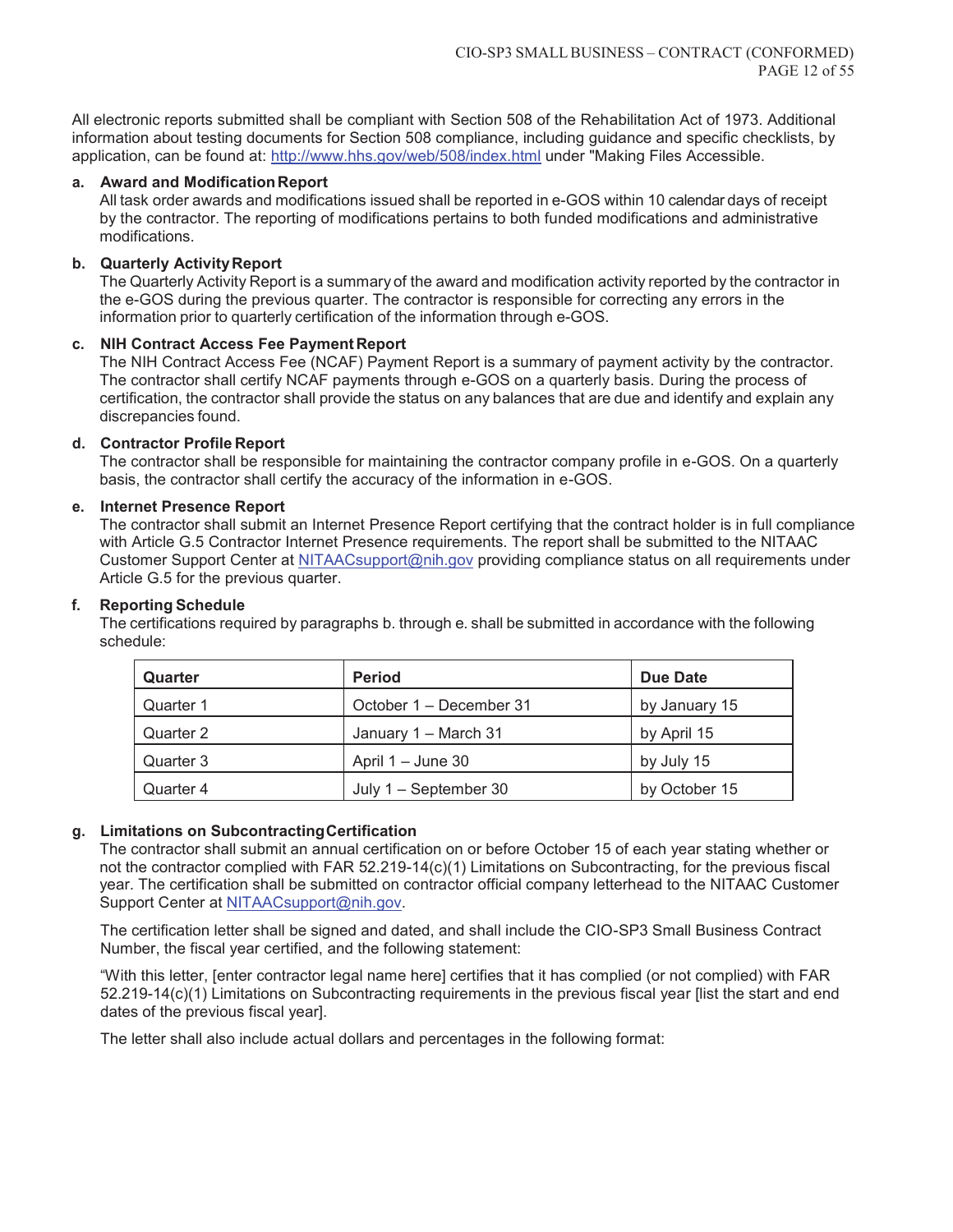|                                    | <b>Actual Annual</b> | <b>Actual Cumulative</b> |
|------------------------------------|----------------------|--------------------------|
| <b>Total Funded Amount:</b>        |                      |                          |
| <b>Total Cost Incurred:</b>        | ß.                   |                          |
| a) Total Subcontracted Amount:     |                      |                          |
| b) Total Subcontracted percentage: | $\%$                 | $\%$                     |

*\*Note: Actual Annual = Previous Fiscal Year Actual Cumulative = Contract Award to Date* 

#### **h. Contractor Accounting System Certification**

Contractors shall demonstrate their continued ability to maintain an adequate accounting system for Cost Reimbursement task orders under this contract. Accordingly, the contractor shall submit a signed and dated letter on its company letterhead, certifying its compliance with FAR Part 16.301-3(a)(1) for determining costs applicable to task orders under this contract. The contractor letter shall include the following statement, and be submitted annually to the NITAAC Customer Support Center at NITAACsupport@nih.gov on or before October 15 of each year:

"With this letter, [enter contractor legal name here] certifies that its accounting system was audited and continues to be adequate in accordance with FAR Part 16.301-3(a)(1) for determining costs applicable to task orders under this contract."

#### **i. Information Security and Physical Access Security Reporting Requirements**

*(The following reporting requirements do not apply to this contract; however, these requirements apply to applicable HHS task Orders. For non-HHS task orders, the Information and Physical Access Security clause may be appropriately tailored by the customer agency as applicable.)* 

The Contractor shall submit the following reports as required by the Information and Physical Access Security clause in Article H.6 of Section H of this contract.

1. Roster of Employees Requiring Suitability Investigations

The contractor shall submit a roster, by name, position, e-mail address, phone number and responsibility, of all staff (including subcontractor staff) working under the contract who will develop, have the ability to access, or host and/or maintain a Federal information system(s). The roster shall be submitted to the Contracting Officer's Representative (COR), with a copy to the Contracting Officer, within 14 calendar days of the effective date of the contract. (Reference subparagraph A.e of the Information and Physical Access Security clause in Article H.6 of Section H of this contract.)

2. Reporting of New and Departing Employees

The Contractor shall notify the Contracting Officer's Representative (COR) and contracting Officer within five working days of staffing changes for positions that require suitability determinations as follows:

- a. New Employees who have or will have access to HHS Information systems or data: Provide the name, position title, e-mail address, and phone number of the new employee. Provide the name, position title and suitability level held by the former incumbent. If the employee is filling a new position, provide a description of the position and the Government will determine the appropriate security level.
- b. Departing Employees: 1) Provide the name, position title, and security clearance level held by or pending for the individual; and 2) Perform and document the actions identified in the "Employee Separation Checklist", attached in Section J, List of Attachments of this contract, when a Contractor/Subcontractor employee terminates work under this contract. All documentation shall be made available to the COR and/or Contracting Officer upon request. (Reference subparagraph E.2.a through E.2.c of the Information and Physical Access Security clause in Article H.6 of Section H of this contract.)
- c. Contractor Employee Non-Disclosure Agreement(s): The contractor shall complete and submit a signed and witnessed "Commitment to Protect Non-Public Information - Contractor Agreement" form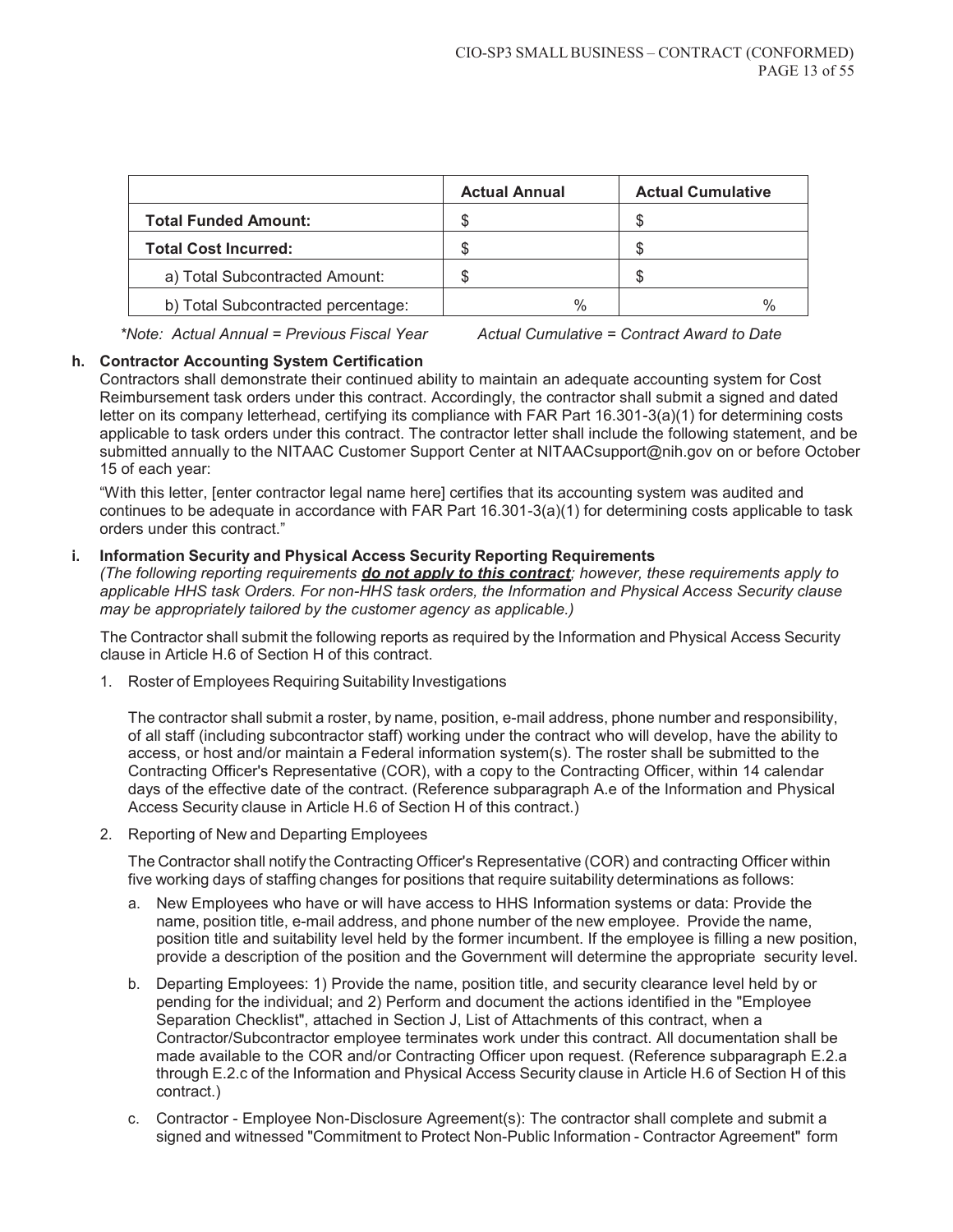for each contractor and subcontractor employee who may have access to non-public Department information under this contract. This form is located at: https://ocio.nih.gov/aboutus/publicinfosecurity/acquisition/Documents/Nondisclosure.pdf. (Reference subparagraph E.3.d. of the Information and Physical Access Security clause in Article H.6

of Section H of this contract.)

*(The following reporting requirement does not apply to this contract, but will apply to any HHS task order that involves contractor access to federal information or federal information systems.)* 

#### 3. IT Security Plan (IT-SP)

In accordance with HHSAR Clause 352.239-72, Security Requirements For Federal Information Technology Resources, the contractor shall submit the IT-SP within thirty (30) days after contract award. The IT-SP shall be consistent with, and further detail the approach to, IT security contained in the Contractor's bid or proposal that resulted in the award of this contract. The IT-SP shall describe the processes and procedures that the Contractor will follow to ensure appropriate security of IT resources that are developed, processed, or used under this contract. If the IT-SP only applies to a portion of the contract, the Contractor shall specify those parts of the contract to which the IT-SP applies.

The Contractor shall review and update the IT-SP in accordance with NIST SP 800-53A, Guide for Assessing the Security Controls in Federal Information Systems and Organizations, on an annual basis.

(Reference subparagraph D.c.1 of the Information and Physical Access Security clause in Article H.6 of Section H of this contract.)

*(The following reporting requirement does not apply to this contract, but will apply to any HHS task order that involves contractor access to federal information or federal information systems.)* 

4. IT Risk Assessment (IT-RA)

In accordance with HHSAR Clause 352.239-72, Security Requirements For Federal Information Technology Resources, the contractor shall submit the IT-RA within thirty (30) days after contract award. The IT-RA shall be consistent, in form and content, with NIST SP 800-30, Risk Management Guide for Information Technology Systems, and any additions or augmentations described in the HHS-OCIO Information Systems Security and Privacy Policy.

The Contractor shall update the IT-RA on an annual basis.

(Reference subparagraph D.c.2 of the Information and Physical Access Security clause in Article H.6 of Section H of this contract.)

*(The following reporting requirement does not apply to this contract, but will apply to any HHS task order that involves contractor access to federal information or federal information systems.)* 

5. FIPS 199 Assessment

In accordance with HHSAR Clause 352.239-72, Security Requirements For Federal Information Technology Resources, the Contractor shall submit a FIPS 199 Assessment within thirty (30) days after contract award. The FIPS 199 Assessment shall be consistent with the cited NIST standard.

(Reference subparagraph D.c.3 of the Information and Physical Access Security clause in Article H.6 of Section H of this contract.)

*(The following reporting requirement does not apply to this contract, but will apply to any task order that involves contractor development, maintenance, and access to federal information systems.)* 

6. IT Security Certification and Accreditation (IT-SC&A)

In accordance with HHSAR Clause 352.239-72, Security Requirements for Federal Information Technology Resources, the Contractor shall submit written proof to the Contracting Officer that an IT-SC&A was performed within three (3) months after contract award.

The Contractor shall perform an annual security control assessment and provide to the Contracting Officer verification that the IT-SC&A remains valid.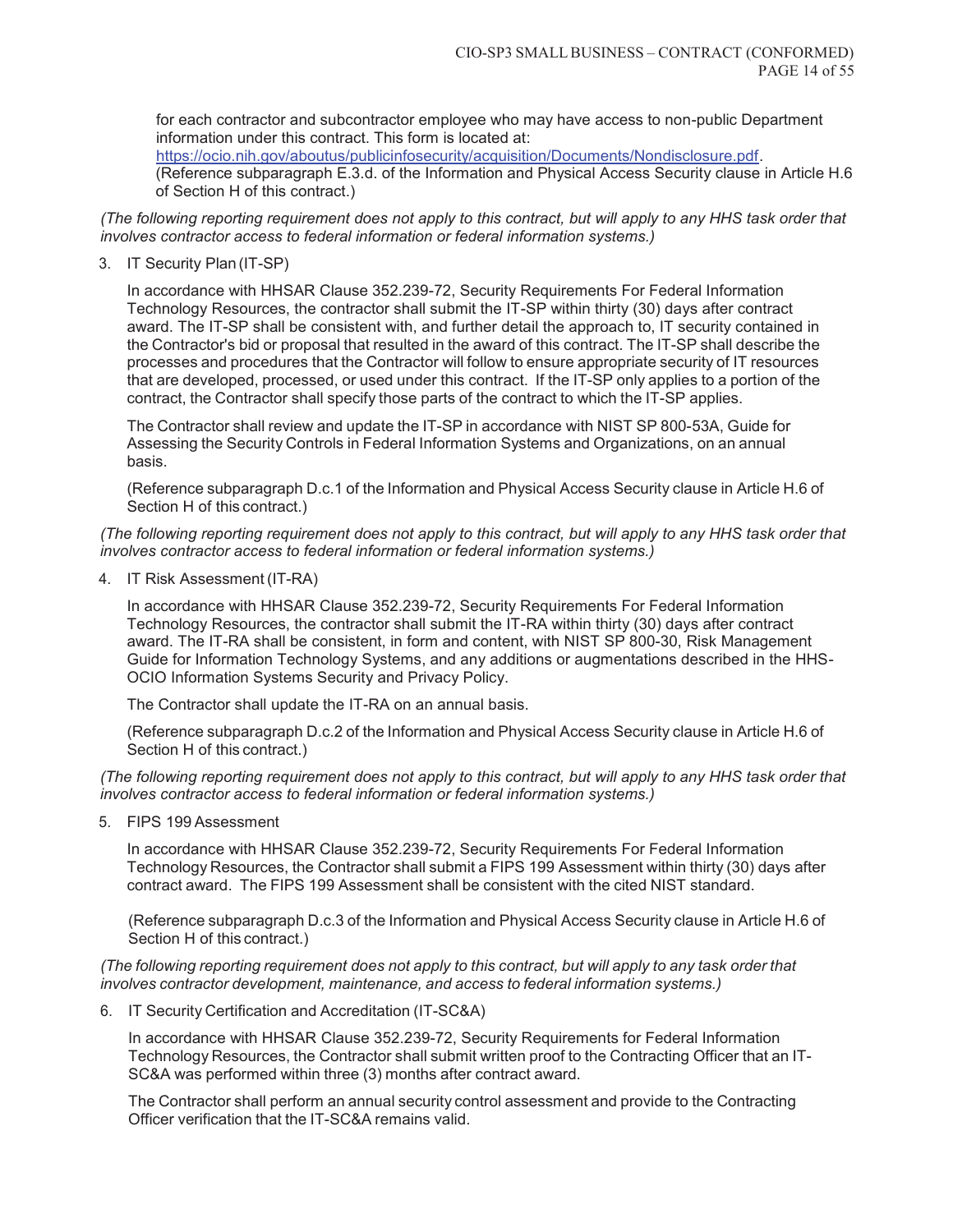(Reference subparagraph D.c.4 of the Information and Physical Access Security clause in Article H.6 of Section H of this contract.)

7. Contractor-Employee Non-Disclosure Agreement(s)

The contractor shall complete and submit a signed and witnessed "Commitment to Protect Non-Public Information - Contractor Agreement" form for each contractor and subcontractor employee who may have access to non-public Department information under this contract. This form is located at: https://ocio.nih.gov/aboutus/publicinfosecurity/acquisition/Documents/Nondisclosure.pdf.

(Reference subparagraph E.3.d. of the INFORMATION AND PHYSICAL ACCESS SECURITY Article in SECTION H of this contract.)

*(The following reporting requirement does not apply to this contract, but will apply to any task order when the contractor will host NIH web pages or databases)* 

8. Vulnerability Scanning Reports

The Contractor shall report the results of the required monthly special vulnerability scans no later than 10 days following the end of each reporting period. If required monthly, this report may be included as part of the Technical Progress Report. Otherwise, this report shall be submitted under separate cover on a monthly basis.

(Reference subparagraph E.5. of Article H.6, Information and Physical Access Security)

*(The following reporting requirement does not apply to this contract, but will apply to any task order over the simplified acquisition threshold which contain the Electronic and Information Technology Accessibility article H.7 of the contract)* 

9. Section 508 Annual Report

The contractor shall submit an annual Section 508 report in accordance with the schedule set forth in the ELECTRONIC AND INFORMATION TECHNOLOGY ACCESSIBILITY Article in SECTION H of this contract. The Section 508 Report Template and Instructions for completing the report are available at: http://www.hhs.gov/web/508/contracting/technology/vendors.html under "Vendor Information and Doc0 uments."

## **SECTION D: PACKAGING, MARKING AND SHIPPING**

All deliverables required under this contract shall be packaged, marked and shipped in accordance with Government specifications. At a minimum, all deliverables shall be marked with the contract number and Contractor name. The Contractor shall guarantee that all required materials shall be delivered in immediate usable and acceptable condition.

## **SECTION E: INSPECTION AND ACCEPTANCE**

The following paragraph applies to Task Orders issued under this contract. Additional inspection and acceptance requirements may be specified by the OCO in each Task Order.

## **Article E.1 Clauses Incorporated By Reference, FAR 52.252-2 (February 1998)**

This contract incorporates the following clause(s) by reference, with the same force and effect as if it were given in full text. Upon request, the PCO will make their full text available. Also, the full text of the clauses may be accessed electronically at this address: http://www.acquisition.gov/far/index.html.

| <b>NUMBER</b> | <b>CLAUSE TITLE</b><br><b>DATE</b>          |                 |
|---------------|---------------------------------------------|-----------------|
| 52.246-1      | <b>Contractor Inspection Requirements</b>   | APR 1984        |
| 52.246-2      | Inspection of Supplies - Fixed Price        | <b>AUG 1996</b> |
| 52.246-3      | Inspection of Supplies - Cost Reimbursement | <b>MAY 2001</b> |
| 52.246-4      | Inspection of Services - Fixed Price        | <b>AUG 1996</b> |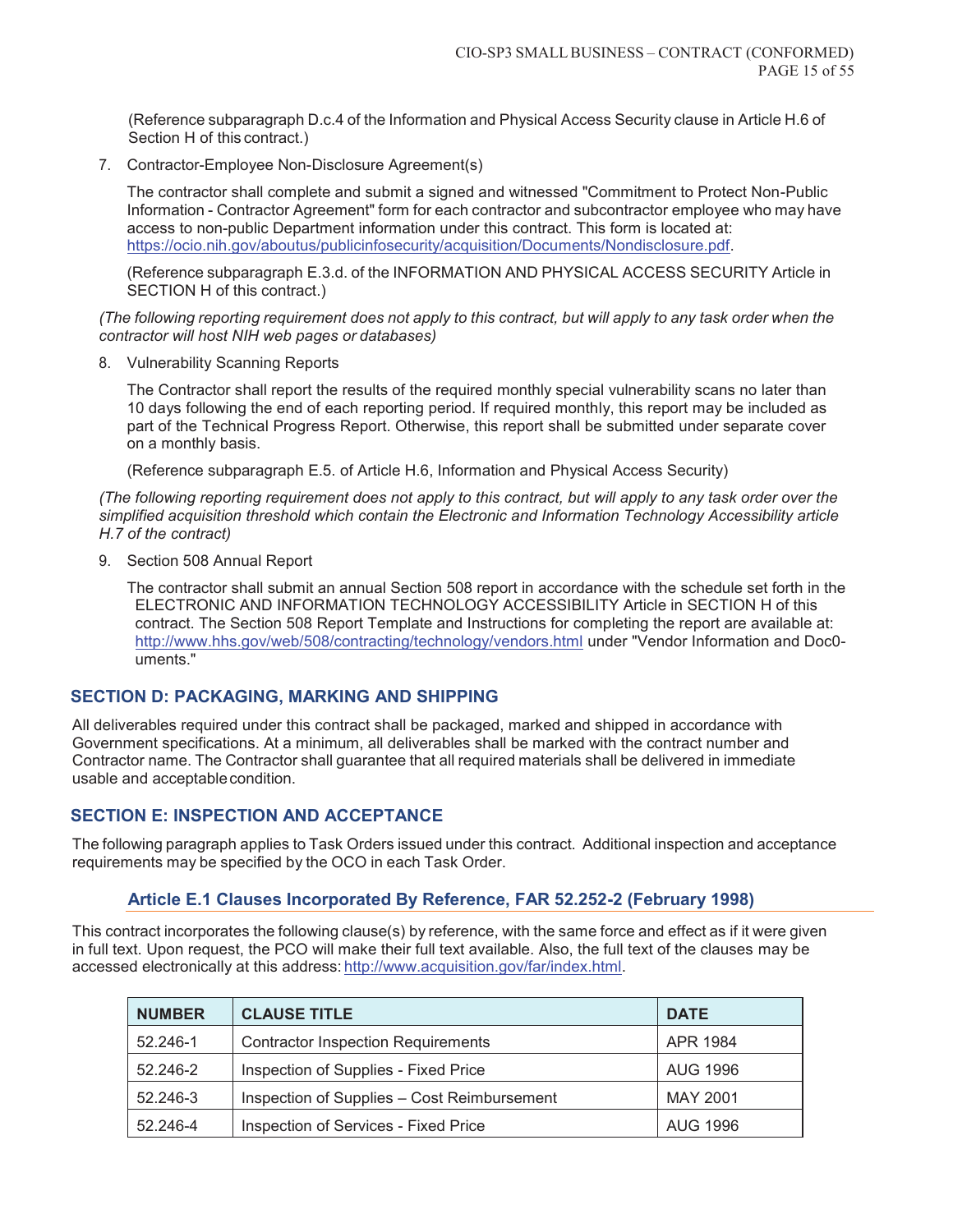| 52.246-5                                                           | Inspection of Services – Cost Reimbursement<br>APR 1984 |          |
|--------------------------------------------------------------------|---------------------------------------------------------|----------|
| MAY 2001<br>Inspection of Time-Material and Labor Hour<br>52.246-6 |                                                         |          |
| Responsibility for Supplies - Fixed Price<br>52.246-16             |                                                         | APR 1984 |

# **SECTION F: DELIVERIES OR PERFORMANCE**

## **Article F.1 GWAC Period of Performance**

The period of performance of this contract shall be (see awarded Standard Form 26).

## **Article F.2 Task Order Period of Performance**

The period of performance for each task order placed under the contract will be specified in the individual task order. Task order options, if included at initial issuance of the task order, may be exercised after the expiration date of the GWAC; however, no task order (including task order options) may extend more than 60 months beyond the expiration of the GWAC.

Notwithstanding anything to the contrary above, a multi-year task order placed under the GWAC must be consistent with FAR Subpart 17.1 and any applicable funding restrictions.

# **Article F.3 Clauses Incorporated by Reference, FAR 52.252-2 (FEBRUARY 1998)**

This contract incorporates the following clause(s) by reference, with the same force and effect as if it were given in full text. Upon request, the PCO will make its full text available. Also, the full text of a clause may be accessed electronically at this address: http://www.acquisition.gov/comp/far/index.html

| <b>NUMBER</b> | <b>CLAUSE TITLE</b>                            | <b>DATE</b>     |
|---------------|------------------------------------------------|-----------------|
| 52.242-15     | Stop Work Order (August 1989) with Alternate I | APR 1984        |
| 52.242-17     | Government Delay of Work                       | APR 1984        |
| 52.247-35     | F.o.b. Destination Within Consignees Premises  | APR 1984        |
| 52.247-34     | <b>FOB Destination</b>                         | <b>NOV 1991</b> |

# **SECTION G: CONTRACT ADMINISTRATION DATA**

## **Article G.1 General**

This section provides guidance regarding contract administration requirements for this contract, and where applicable, guidance regarding Task Orders placed under the contract.

## **Article G.2 Authorized Users**

This contract is for use by all Federal government agencies. A listing of Federal government agencies can be found at www.usa.gov under http://www.usa.gov/Agencies/federal.shtml.

## **Article G.3 Roles**

Notwithstanding the contractor's responsibility for total management of this contract and Task Orders issued there under, the administration of this contract will require effective coordination between the government and the contractor. This Article describes the roles and responsibilities of individuals and/or authorized users who will be the primary points of contact for the government and contractor on matters regarding contract administration. The government may modify the roles and responsibilities at any time during the period of performance of the contract.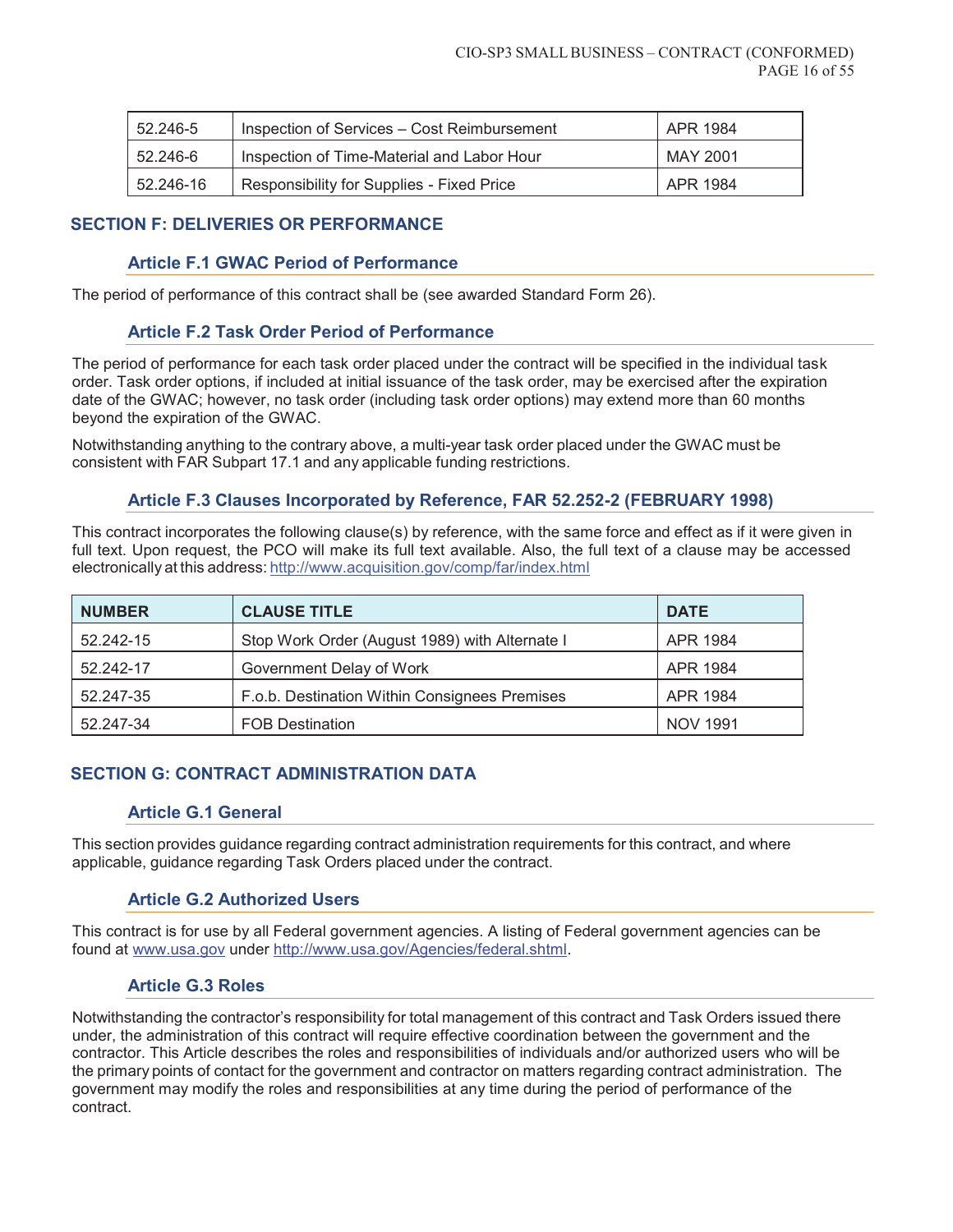#### **G.3.1 Government Personnel**

#### **a. Procuring Contracting Officer (PCO)**

The Procuring Contracting Officer (PCO) is the only individual with authority to act as an agent of the government under this contract. Only the PCO has authority to:

- (1) Direct or negotiate any changes in the statement of work;
- (2) Modify or extend the period of performance;
- (3) Change the delivery schedule;
- (4) Authorize reimbursement to the Contractor for any costs incurred during the performance of this contract; and,
- (5) Otherwise change any terms and conditions of this contract.

The PCO for this contract is:

| Mr. Keith Johnson, Contracting Officer, NITAAC                 |
|----------------------------------------------------------------|
| 6011 Executive Boulevard, Suite 503, Rockville, Maryland 20892 |
| NITAACsupport@nih.gov                                          |
| (888) 773-6542                                                 |
|                                                                |

#### **b. NITAAC Contracting Officer's Representative (COR)**

The following Contracting Officer's Representative (COR) will represent the government for the purpose of this contract:

| Name:    | Ms. Bettie Hartley                                             |
|----------|----------------------------------------------------------------|
| Address: | 6011 Executive Boulevard, Suite 503, Rockville, Maryland 20892 |
| Email:   | NITAACsupport@nih.gov                                          |
| Phone:   | (888) 773-6542                                                 |

The COR is responsible for: monitoring the Contractor's technical progress, including the surveillance and assessment of performance and recommending to the PCO changes in requirements; interpreting the statement of work and any other technical performance requirements; performing technical evaluation as required; performing technical inspections and acceptances required by this contract; and, assisting in the resolution of technical problems encountered during performance.

The Government may unilaterally change its COR designation.

## **c. Agency Ordering Contracting Officer (OCO)**

The agency OCO for each task order is the sole and exclusive government official with authority to take actions which may bind the government under task orders under the contract.

## **d. Information Systems Security Officer (ISSO)**

The Information Systems Security officer (ISSO) is responsible for the confidentiality, availability, and integrity of electronic information resources. The ISSO serves as the principal contact for coordination, implementation, and enforcement of Information Security (InfoSec) policies, and for implementing and maintaining federal InfoSec directives and policies. HHS Information Security Program Policy can be found at http://ocio.nih.gov/security/sec\_policy.html.

# **G.3.2 Contractor Personnel - Key Personnel, HHSAR 352.237-75 (December 18, 2015)**

The key personnel specified in this contract are considered to be essential to work performance. At least 30 days prior to the contractor voluntarily diverting any of the specified individuals to other programs or contracts the Contractor shall notify the Contracting Officer and shall submit a justification for the diversion or replacement and a request to replace the individual. The request must identify the proposed replacement and provide an explanation of how the replacement's skills, experience, and credentials meet or exceed the requirements of the contract (including, when applicable, Human Subjects Testing requirements). If the employee of the contractor is terminated for cause or separates from the contractor voluntarily with less than thirty days notice, the Contractor shall provide the maximum notice practicable under the circumstances. The Contractor shall not divert, replace, or announce any such change to key personnel without the written consent of the Contracting Officer. The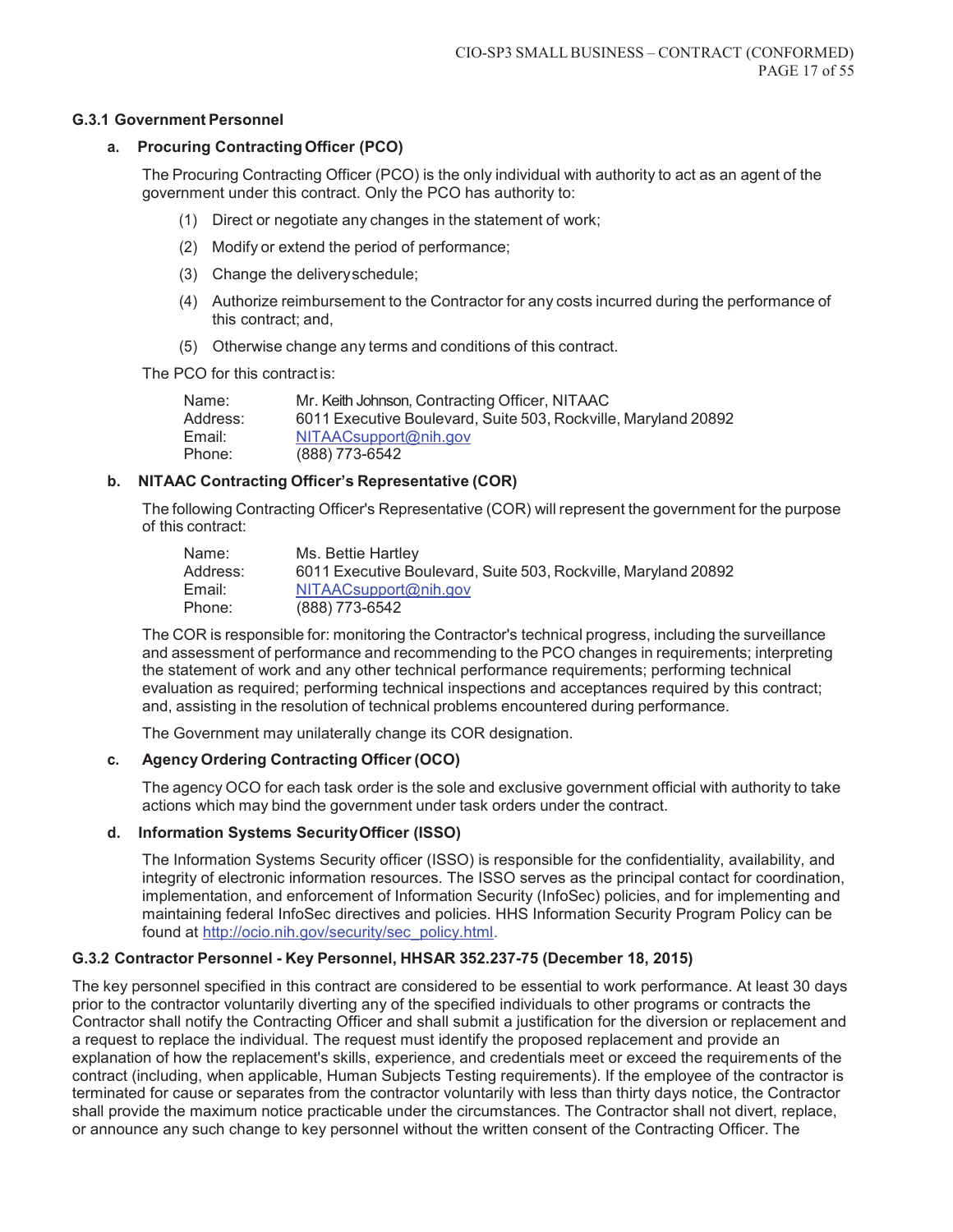contract will be modified to add or delete key personnel as necessary to reflect the agreement of the parties.

#### (End of clause)

The key personnel shall be an employee of the contractor. The Contractor Program Manager (PM) is considered key personnel and essential to the work being performed hereunder. Any request for a change in key personnel shall be submitted on official company letterhead, along with the resume inclusive of the full name, office phone number, and individually assigned company email address for the new individual proposed and directed to the NITAAC Customer Support Center: NITAACsupport@mail.nih.gov. Key personnel email address domain name shall align with the contractor legal business name.

The contractor's corporate management structure shall guarantee senior, high-level, program management of the CIO-SP3 Small Business GWAC Program. The contractor shall identify the individual selected to fill the role of contractor's PM for the GWAC. The Contractor PM duties include, but are not limited to:

- a. Representing the contractor as point-of-contact for the PCO to help resolve issues and perform other functions that may arise relating to the contract and task orders under the contract;
- b. Promoting the CIO-SP3 Small Business contract to the Federal government through participation in trade shows, conferences, and other meetings where federal government has a significant presence;
- c. Promoting contractor identity as NITAAC CIO-SP3 Small Business contract holder by using the NITAAC CIO-SP3 Small Business logo in advertising, placing these identifiers in printed and in on-line communications; displaying CIO-SP3 Small Business promotional placards; and, disseminating NITAAC CIO-SP3 Small Business marketing materials.

(Appropriate use of the NITAAC CIO-SP3 Small Business logo in advertisements directed to Federal Government contract use is acceptable, provided that the advertisement does not state or imply that the product or service is endorsed or preferred by the government);

- d. Educating and training contractor staff to ensure that they are able to effectively communicate with existing and potential customers regarding the technical scope, the value, and the benefits of the CIO-SP3 Small Business GWAC;
- e. Providing all reporting information required under the contract accurately and in a timely manner;
- f. Attending meetings and conferences, as required; and,
- g. Serving as the primary focal point within the contractor's organization on all matters pertaining to this contract, including contractor representative for CPARS purposes.

The Contractor PM on this contract is listed on the NITAAC website at: http://nitaac.nih.gov/nitaac/contracts/cio-sp3-small-business/contract-holders.

(End of Clause)

# **Article G.4 Customer/Contractor Training Materials**

NIH will make available, via the NITAAC website, training materials that will assist customers and contractors in using the contract. NITAAC personnel will also be available to provide specific training to customers and contractors on the use of the CIO-SP3 Small Business contract vehicle either at the customer's or contractor's facility, or at a mutually agreeable site.

# **Article G.5 Contractor Internet Presence**

Within 30 days after contract award, the contractor shall have developed a publicly available webpage, accessible via the Internet. The contractor shall provide the direct Uniform Resource Locator (URL) for the webpage to be displayed on the NITAAC website, and shall maintain this webpage until administrative close-out of the contract and any task orders issued under the contract, ensuring that the information displayed remains current. The contract holder shall ensure the accuracy of its information as displayed on the NITAAC website Contract Holder page, and promptly notify NITAAC Customer Support of any changes. The webpage URL domain name shall align with the contractor legal business name.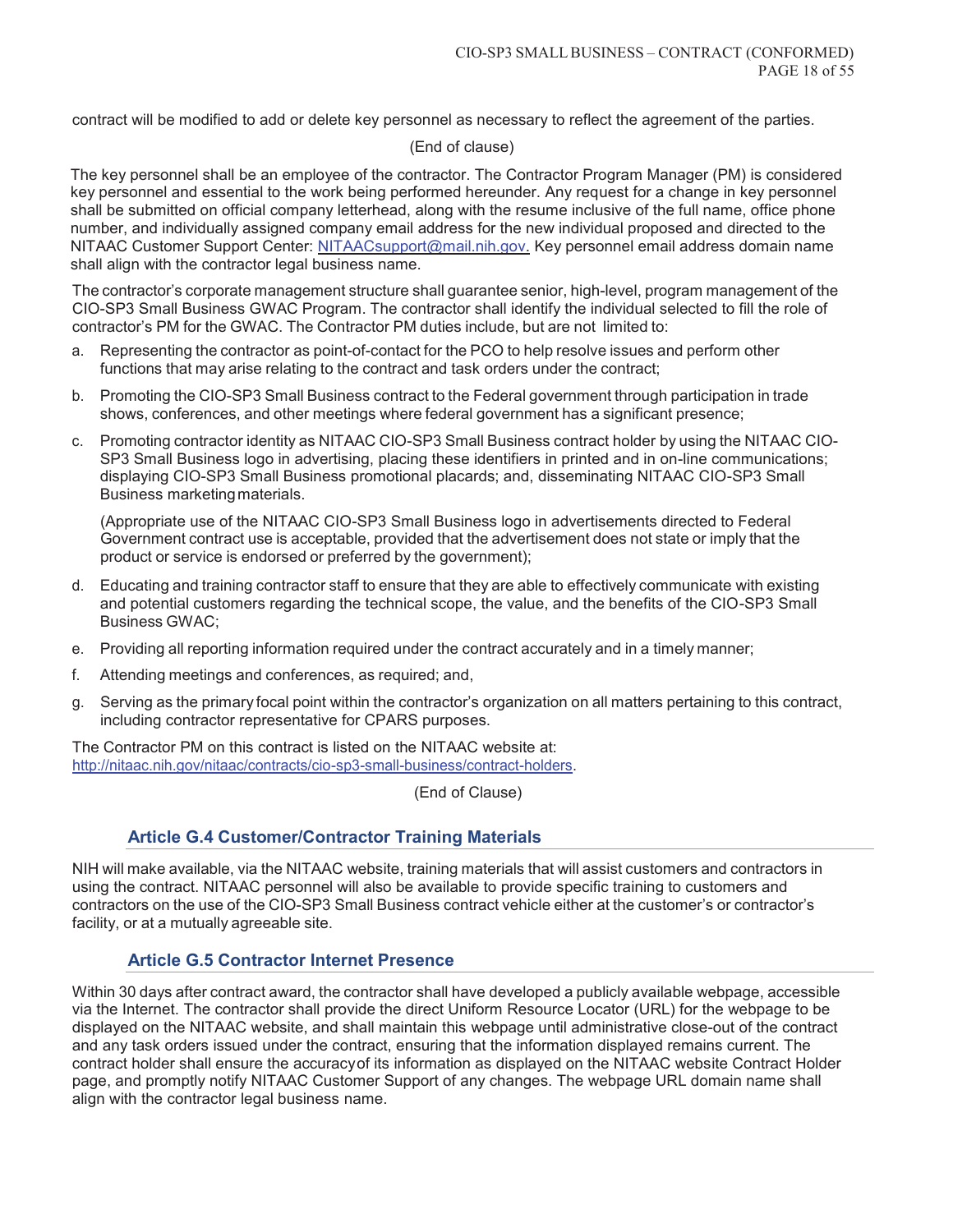The purpose of the webpage is for the contractor to communicate with potential customers regarding the contractor's ability to provide world-class professional support services under the contract. At a minimum, this webpage must include the following items: the awarded Standard Form 26, latest contract (conformed), the loaded labor rates for each contract year of both Government and Contractor site, prompt payment terms, contact information for the contractor's PM (as listed on the NITAAC website), a hyperlink to the NITAAC CIO-SP3 Small Business website, and the NITAAC and NITAAC CIO-SP3 Small Business logos. This webpage must conform to the relevant accessibility standards referenced in Section 508 of the Rehabilitation Act (29 U.S.C. 794d), as amended by the Workforce Investment Act of 1998 (P.L. 105-220), August 7, 1998, Section 1194.22, Web-based Intranet and Internet Information and Applications. The contractor's website shall be available for use 24 hours per day, 7 days per week. The contractor is responsible for promptly notifying NITAAC Customer Support of any changes to the URL.

# **Article G.6 Electronic Communications**

The contractor shall establish a CIO-SP3 electronic mailbox for receipt of communications from NITAAC. The electronic mailbox name must include "CIO-SP3". The domain name of the electronic mailbox shall align with the contractor legal business name.

# **Article G.7 Task Order Procedures**

## **G.7.1 Electronic Government Ordering System**

- a. NITAAC has developed the secure Electronic Government Ordering System (e-GOS), a web-based task order processing system, to allow customers to perform fair opportunity in accordance with FAR 16.5 and to integrate workflow management, electronic document management, and aspects of customer relationship management to enhance process efficiency, and improve data/information integrity. The contractor and customers will be required to use the e-GOS in order to participate in the task order process by registering as an e-GOS user and agreeing to system usage rules of behavior.
- b. The contractor CIO-SP3 electronic mailbox address, a personal email address, or a general email address may not be used to register for an account in e-GOS. Individuals within the contractor's organization shall register individually in e-GOS using their individually assigned company email address for an e-GOS user account.
- c. The contractor shall identify an e-GOS representative as the contractor primary point of contact for providing training on e-GOS and resolution of related issues. This individual shall also be the primary interface point to NITAAC on e-GOS and shall attend mandatory e-GOS training as deemed necessary by the NITAAC.
- d. Responses to solicitations issued under the contract shall be submitted in e-GOS. In the event a Government customer requests that the contractor submit their response through e-mail or in hardcopy format, the contractor may do so, however the contractor shall also submit their response through e-GOS prior to the response deadline. If the contractor decides not to submit a Task Order proposal in response to a solicitation, a "No Bid" response shall be submitted through e-GOS on or before the closing date and time established in the solicitation.
- e. The contractor is authorized to initiate work only after receipt of an award document through e-GOS.
- f. Future e-GOS enhancements may include the implementation of digital signatures, and once implemented, may entail a nominal cost to the contractor to purchase and maintain appropriate security certificates.

#### **G.7.2 Task Order Issuance**

## **a. General**

Only the OCO may issue Task Orders to the Contractor, providing specific authorization or direction to perform work within the scope of the contract as specified Article C.1., Statement of Work. Unless specifically authorized by the OCO, the Contractor shall not commence work until a fully executed Task Order has been awarded and submitted through e-GOS. The Contractor may incur costs under this contract in performance of task orders and task order modifications issued in accordance with this Article.

In the event that a TOR is issued outside of e-GOS, contractors shall immediately notify NITAAC and submit to the NITAAC Customer Support Center all TOR documents at NITAACsupport@nih.gov.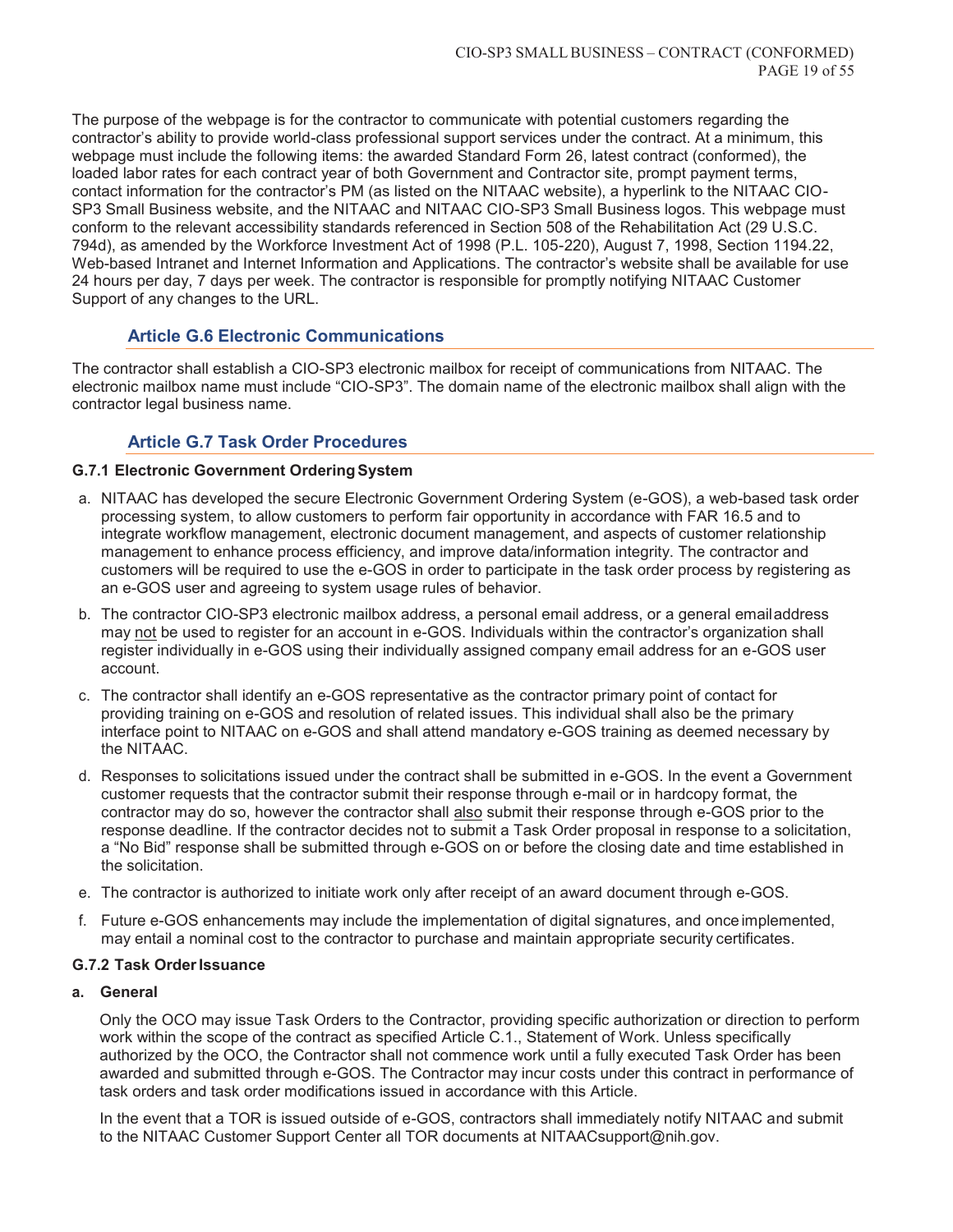No other costs are authorized unless otherwise specified in the contract or expressly authorized by the OCO.

#### **b. Requesting Task Order Proposals**

Utilizing the e-GOS, the OCO or a designated individual may solicit responses to requirements from Contractors within a technical area covered by the Scope of Work. Generally, the Task Order solicitation will include, but is not limited to the following:

- 1. Statement of Work
- 2. Reporting Requirements and Deliverables
- 3. Proposal Due Date and Location to Deliver Proposals
- 4. Period of Performance of Task Order
- 5. Anticipated type of Task Order
- 6. Technical Proposal Instructions
- 7. Business proposal Instructions
- 8. Evaluation Factors for Award

#### **c. Fair Opportunity**

- 1. In accordance with FAR 16.505(b)(1)(i), each awardee will be given a fair opportunity to be considered for each order issued over \$3,500 unless the following exception(s) apply:
	- a. The agency need for the supplies or services is so urgent that providing a fair opportunity would result in unacceptable delays.
	- b. Only one awardee is capable of providing the supplies or services required at the level of quality required because the supplies or services ordered are unique or highly specialized.
	- c. The order must be issued on a sole-source basis in the interest of economy and efficiency because it is a logical follow-on to an order already issued under the contract, provided that all awardees were given a fair opportunity to be considered for the original order.
	- d. It is necessary to place an order to satisfy a minimum guarantee.
	- e. For orders exceeding the simplified acquisition threshold, a statute expressly authorizes or requires that the purchase be made from a specified source.
	- f. In accordance with section 1331 of Public Law 111-240 (15 U.S.C. 644(r)), contracting officers may, at their discretion, set aside orders for any of the small business concerns identified in 19.000(a)(3). When setting aside orders for small business concerns, the specific small business program eligibility requirements identified in part 19 apply.
- 2. All awardees will be given a fair opportunity to be considered in accordance with the FAR as follows:
	- a. For orders exceeding \$3,500 up to the simplified acquisition threshold, in accordance with FAR 16.505(b)(1)(ii);
	- b. For orders exceeding the simplified acquisition threshold up to \$5.5 Million, in accordance with 16.505(b)(1)(iii); and,
	- c. For orders exceeding \$5.5 Million, in accordance with FAR 16.505(b)(1)(iv).
- 3. The NITAAC ordering system, e-GOS, will automatically provide to the OCO sufficient information about qualifying contractors in each grouping to assist the OCO in determining whether to solicit the requirement under the Small Business Group, within the Historically Underutilized Business Zone (HUBZone) Group, the Service-Disabled Veteran-Owned Small Business (SDVOSB) Group, or within the Section 8(a) Group. Please note that although all contractors within a particular Group must be offered an opportunity to participate under a particular task order, there is no requirement to obtain 3 quotes as long as all contract holders within a Grouping were provided an opportunity to provide a quote. The OCO will insert the applicable clauses found in Sections I.7, I.8, and I.9 when setting aside a task order for the HUBZone, SDVOSB, or Section 8(a) Groups.

#### **d. Firm-Fixed Price Task Orders**

For Firm-Fixed Price (FFP) task order Request for Proposals (RFPs), the contractor will multiply the quantity of each item or labor category required against the rate listed in the pricing schedule (Tables 1 and 2 under Article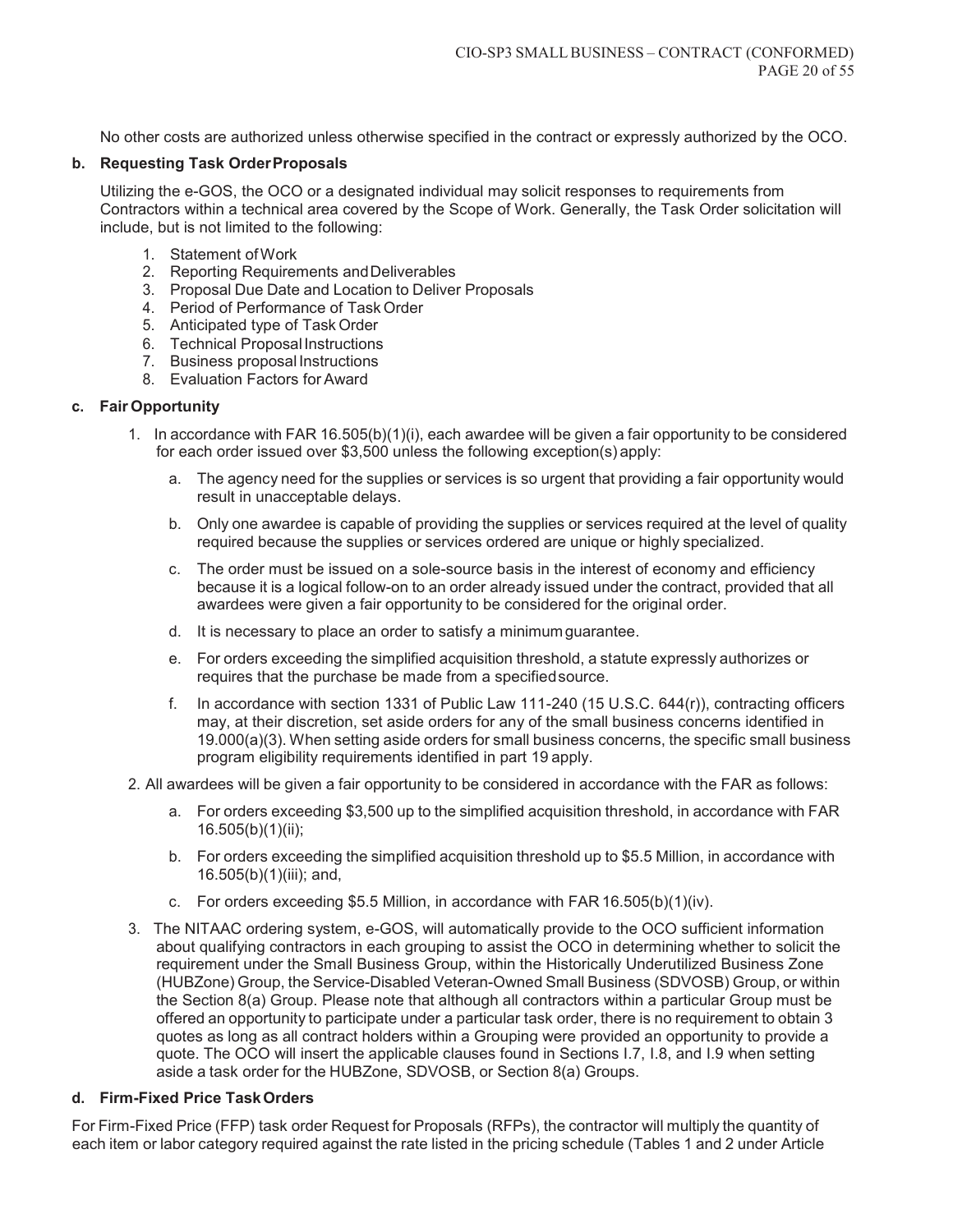B.7) or as negotiated for the task, and the cumulative extended total of all items ordered will define the FFP for the task. Travel and other-direct-cost (ODC), if applicable, may be estimated for each task order. Any amount negotiated for travel and ODCs, will be added to the extended price of all ordered items to arrive at the total FFP for the task order. The OCO must determine fair and reasonable pricing for all fixed-price task orders following FAR 15.4, Pricing.

# **e. Cost-Reimbursement Task Orders**

A contractor interested in participating in Cost-Reimbursement (CR) type task orders as defined in FAR 16.301-1 will be required to demonstrate that they have an accounting system that is adequate for determining costs applicable to the contract by the time the task order is awarded. This is an accounting system that the Defense Contract Audit Agency (DCAA), the Defense Contract Management Agency (DCMA), or any federal civilian audit agency, or a third-part accounting firm has audited and determined adequate for determining costs applicable to this contract in accordance with FAR 16.301-3(a)(1).

The applicable task order can include use of the contractor's most recent Defense Contract Audit Agency (DCAA)-approved provisional indirect billing and actual rates for both direct and indirect costs, or if a contractor does not have DCAA-approved rates, their indirect rates in accordance with FAR Part 31. The fee will be negotiated for each task order consistent with statutory limitations. If the task order type is to be CPAF or CPIF, the fixed portion of fee and the award portion will be clearly differentiated. Such task orders will be subject to the additional clauses under FAR 16.307. The OCO must determine fair and reasonable pricing, analyze and negotiate fee for all cost-reimbursement task orders as required under FAR 15.4, Pricing, and FAR 16.3, Cost-Reimbursement Contracts. The government will reimburse the contractor for all reasonable, allowable, and allocable costs detailed in FAR 31, Contract Cost Principles and Procedures.

## **f. Time-and-Materials Task Orders**

For Time-and-Materials (T&M) task order solicitations (including Labor Hour orders as defined by FAR 16.602), the contractor will multiply the quantity of hours required under each labor category against the rate listed in their price schedule (Attachment J.1) or as negotiated, such as when the contractor elects to propose lower rates for the task order or different rates to reflect specialized labor categories/labor categories with special clearances, etc. The cumulative extended total of all labor categories ordered plus travel and ODCs will define the task order- ceiling price. The government will reimburse the contractor as provided under FAR 52.232-7, Payments under T&M and Labor-Hour Contracts (Aug 2012).

- (1) "Loaded Hourly Labor Rate" equates to "hourly rates" as defined in FAR 52.232-7, Payments under Timeand-Materials and Labor-Hour Contracts (Aug 2012). The ceiling rates listed and any lower subsequent rates proposed in response to task order requests must be fully burdened labor rates inclusive of profit, fringe benefits, salary, and indirect costs. These hourly rates are considered fair and reasonable for most work requirements anticipated for T&M task orders issued under the GWAC for Continental United States (CONUS) locations (Note: CONUS is defined as the 48 contiguous states plus the District of Columbia).
- (2) Factors such as complexity of work, geographic locations and security clearances authorize OCOs to negotiate Loaded Hourly Labor Rates suited to meet their specific task order requirements. Contractors shall explain in their task order proposals any Loaded Hourly Labor Rates that exceed the rates in the GWAC or for new proposed labor categories (see Article H.1.1 Unique Professional Skills – Task Order Level), and the OCO will determine the reasonableness of the pricing as defined in FAR 15.4, Pricing and FAR 16.601 Time and Materials Contracts. Upon request of the OCO, the contractor will be required to provide supporting documentation for such rates, which may include a cost element breakdown of each Loaded Hourly Labor Rate (including profit) in accordance with the contractor's cost accounting system, as well as any other supporting information the OCO deems necessary.
- (3) The government will reimburse costs in connection with subcontracts in accordance with FAR 52.232-7, Payments under Time-and-Materials and Labor-Hour Contracts (Aug 2012) in accordance with the terms and conditions of a subcontract or invoice, and ordinarily within 30 days of the submission of the contractor's payment request to the government.
- (4) "Materials" on T&M task orders are defined under FAR 16.601, Time and Materials Contracts. For direct materials, the OCO will determine allowable costs in accordance with FAR 31.2. Materials will be reimbursed as provided under FAR 52.232-7, Payments under Time-and-Materials and Labor-Hour Contracts (Aug 2012). The OCO must identify a not-to-exceed materials ceiling under a separate Contract Line Item Number (CLIN) on the task order.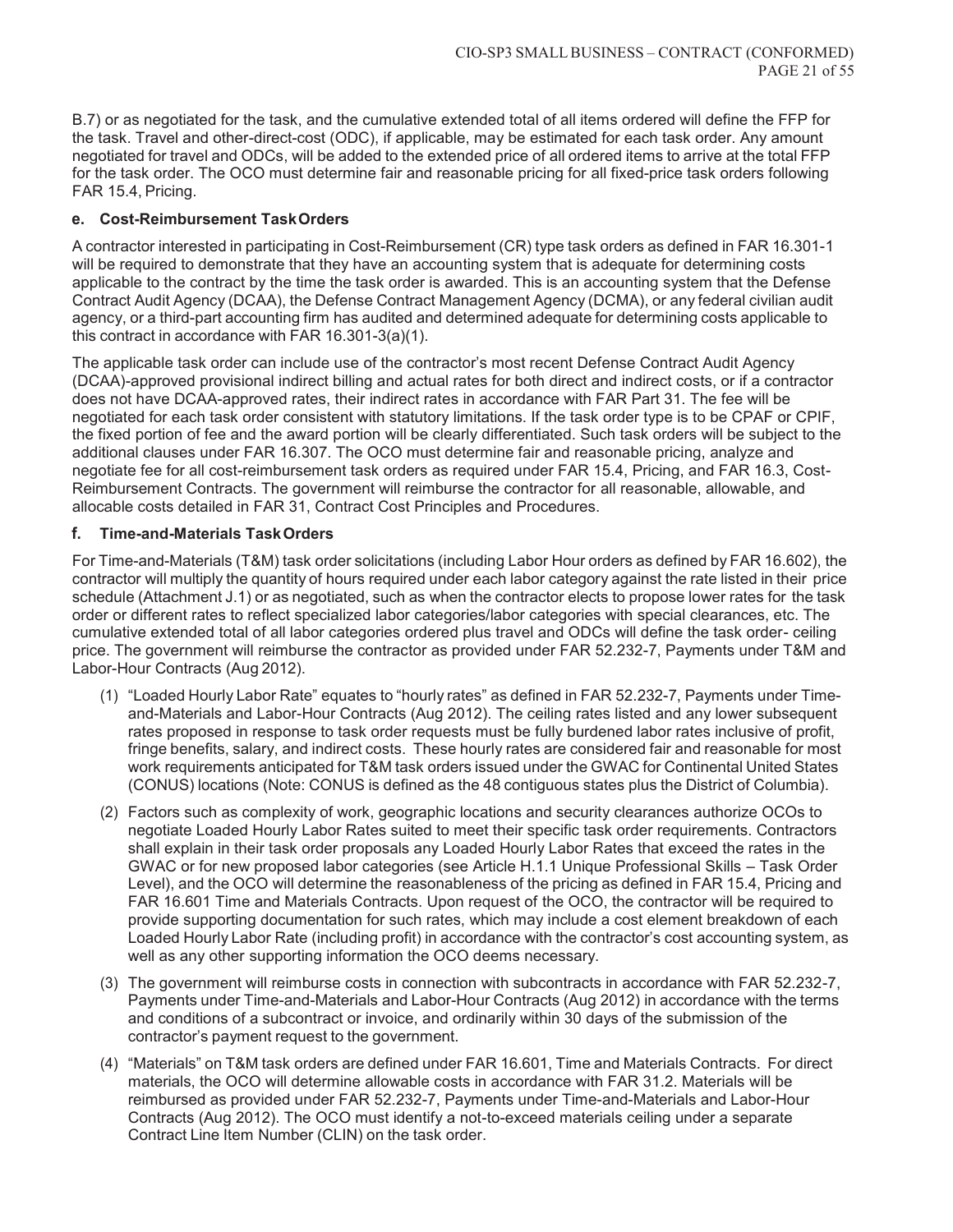## **g. Incentives**

The OCO must determine fair and reasonable pricing for all Incentive task orders and develop a plan to implement and monitor an Award-Fee result detailed in FAR Part 16.4, Incentive Contracts.

## **G.7.3 Performance-Based Acquisitions Methods**

Pursuant to FAR 37.102(a)(2), the OCO must use performance-based acquisition methods to the maximum extent practicable using the following order of precedence:

- a. Firm-Fixed-Price Performance-Based Task Order
- b. Performance-Based Task Order that is not Firm-Fixed-Price

# **G.7.4 Service Contract Act**

The preponderance of the GWAC's labor categories are considered bona fide executive, administrative, professional labor and are generally exempt from the Service Contract Act (SCA). To the extent that any labor is subject to the SCA and is within scope of a Task Order and the GWAC, the OCO must identify such work under a separate CLIN on the task order and apply wages as required under FAR 22.10, Service Contract Act Wage Determinations.

## **G.7.5 Pricing Arrangements**

The OCO may use all types of Fixed-Price, Cost Reimbursement, Incentive, and Time-and-Materials (T&M) pricing arrangements, as provided in FAR Part 16.

## **G.7.6 Price Reasonableness**

The OCO is responsible for the determination of cost or price reasonableness for each task order. When adequate price competition exists (see FAR 15.403-1(c)(1)), generally, no additional information is necessary to determine the reasonableness of cost or price. If adequate price competition does not exist and none of the exceptions under FAR 15.403-1(b) apply, the OCO must request a Certificate of Current Cost and Pricing Data in accordance with FAR 15.403-4.

## **G.7.7 Provisions Applicable to Direct Costs**

a. Travel will be reimbursed at actual cost and as limited in FAR 31.205.46. Contractors may apply indirect costs to travel if a part of the contractor's usual accounting practices and consistent with FAR 31.2. The OCO must identify a not-to-exceed travel ceiling under a separate contract line item number (CLIN) on the Task Order. Travel and Other Direct Costs (ODCs) will be estimated for each task order. Labor dollars will not be used to pay for ODCs nor ODC dollars used to pay for labor without a contract modification. Profit on travel and ODCs is not allowable under Time and Material task orders.

## **(The following two paragraphs are applicable to cost-reimbursement task orders):**

- b. This article will prohibit or restrict the use of contract funds, unless otherwise approved by the OCO. The following is a list of items that may be included in the resultant contract as applicable:
	- 1. Conferences & Meetings
	- 2. Food for Meals, Light Refreshments & Beverages
	- 3. Promotional Items
	- 4. Acquisition, by purchase or lease, of any interest in real property
	- 5. Special rearrangement or alteration of facilities
	- 6. Purchase or lease of any item of general purpose office furniture or office equipment regardless of dollar value
	- 7. Travel Costs including Foreign Travel
	- 8. Consultant Costs
	- 9. Subcontract Costs
	- 10. Patient Care Costs
	- 11. Accountable Government Property
	- 12. Printing costs
	- 13. Research Funding
- c. Specific elements of cost, which normally require prior written approval of the Contracting Officer before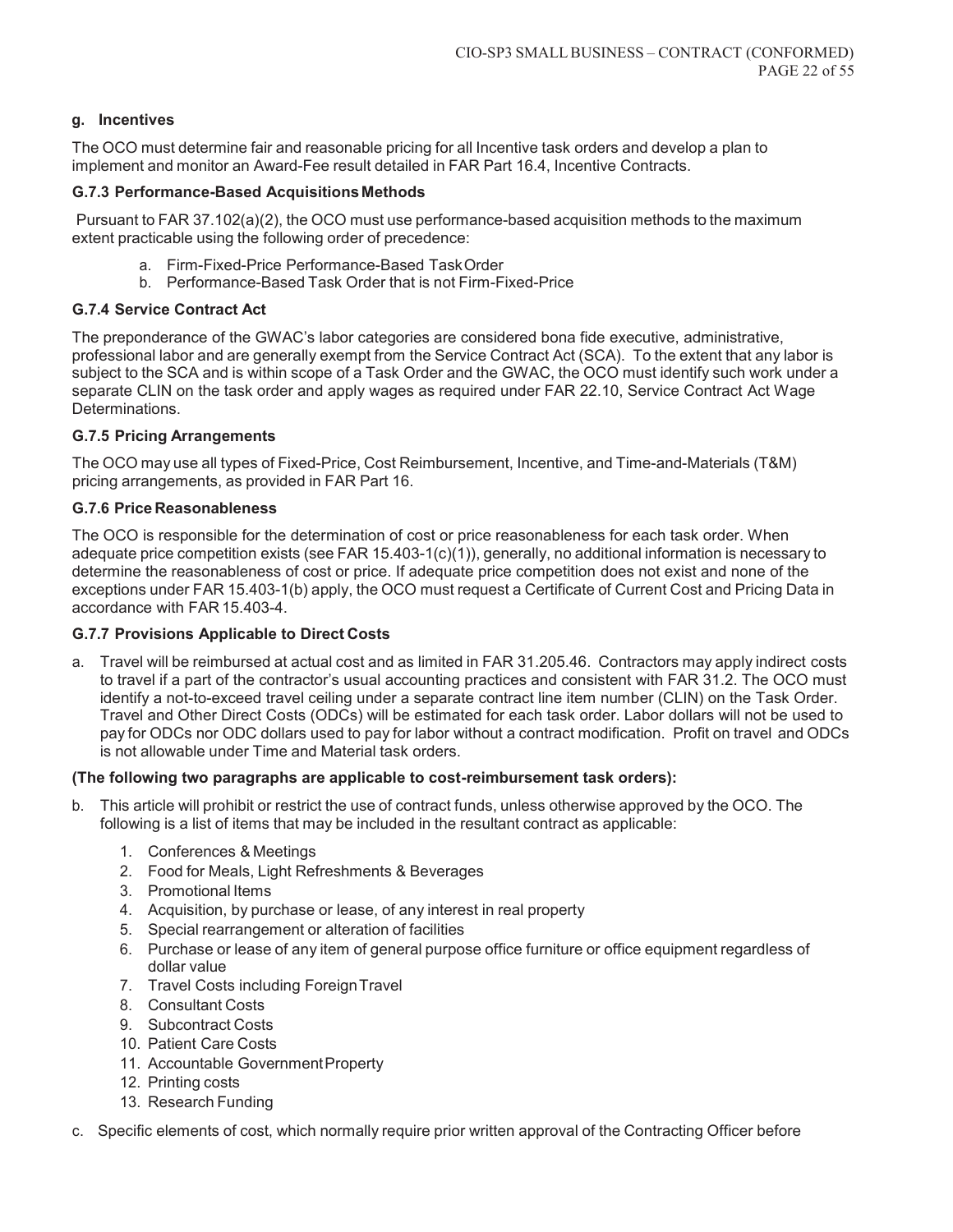incurrence of the cost (e.g., foreign travel, consultant fees, subcontracts) will be included in this the Task Order if the OCO has granted his/her approval prior to contract award.

# **Article G.8 NIH Contract Access Fee and Fee Remittance**

a. The NIH Contract Access Fee (NCAF) is a required NIH fee to reimburse the cost of operating and administering the CIO-SP3 Small Business contract. Effective January 5, 2016 the fee is fixed at .55% (i.e., 0.0055) for any new task orders released under the contract. This fee shall never to be treated as a negotiable element between the contractor and ordering agency. The NCAF is charged against all task orders and applied to the total award value for contractor performance. Total award value is all inclusive of labor, fees (including award fees and incentive pools), and ODCs (including travel).

The formula is: Total NCAF = Total Award Value \* NCAF Percentage.

The total NCAF collected per task order may be capped at a set amount to be determined by the NITAAC Program Office. For more information on this cap, please see the NITAAC website (http://nitaac.nih.gov/nitaac/).

- b. The contractor shall include the NCAF as a separate Contract Line Item Number (CLIN) in all contractor proposals to the government, regardless of pricing arrangements used.
- c. The contractor shall be responsible for reimbursing NCAF to NIH. It is ultimately the contractor responsibility to ensure that any task order award or modification issued contains the necessary NCAF, that the NCAF is properly calculated, and that NCAF is paid in full by the NCAF payment due date.
- d. Contractors shall invoice the government for full NCAF amount based on obligated amounts, either by funded award or funded modification, on the first invoice after receipt of the funded award or modification document. NCAF is not subject to downward adjustment.
- e. NCAF payments will be due to NIH/NITAAC on or before the 10th calendar day of each month for all payments received from the government in the previous month.
- f. The contractor shall utilize the Department of Treasury's secure government-wide collection portal Pay.gov at https://www.pay.gov/paygov/, for payment of the NCAF to NIH/NITAAC. Contractors shall contact their financial institution/bank to establish an account authorizing Automated Clearing House (ACH) Direct Debit payments to Pay.gov.
- g. Failure to remit the NCAF in a timely manner will constitute a Basic Contract debt to the United States Government under FAR 32.6.
- h. NIH reserves the unilateral right to adjust the NCAF should it experience a major change in the cost of operating its GWAC Program.

# **Article G.9 Government Property**

Any equipment, property, or facilities furnished by the government or any contractor-acquired property must be specified in the applicable Task Order. Agency OCOs are responsible for ensuring that the applicable Task Orders are consistent with the policies and procedures of FAR Part 45 for providing government property to contractors, contractors' use and management of government property, and reporting, redistributing, and disposing of contractor inventory. Contractors are responsible and liable for government property in their possession pursuant to FAR 52.245-1 and 52.245-2, as applicable. In the event that the Government-Furnished Equipment (GFE) or Government-Furnished Information (GFI) are not provided to the contractor by the specified date, the contractor will immediately notify the OCO. Upon conclusion of the applicable Task Order, the contractor shall return the GFE or GFI to the government as specified in the task order or as directed in writing by the OCO.

If a task order RFP will result in the acquisition or use of Government Property provided by an HHS OCO or if the OCO authorizes in the preaward negotiation process, the acquisition of property (other than real property) for HHS customers, this ARTICLE will include applicable provisions and incorporate the HHS Publication, entitled, "HHS Contracting Guide for Contract of Government Property," which can be found at: http://oamp.od.nih.gov/sites/default/files/appendix\_q\_hhs\_contracting\_guide.pdf .

#### **G.9.1 On-Site Contractor Access to Government Property**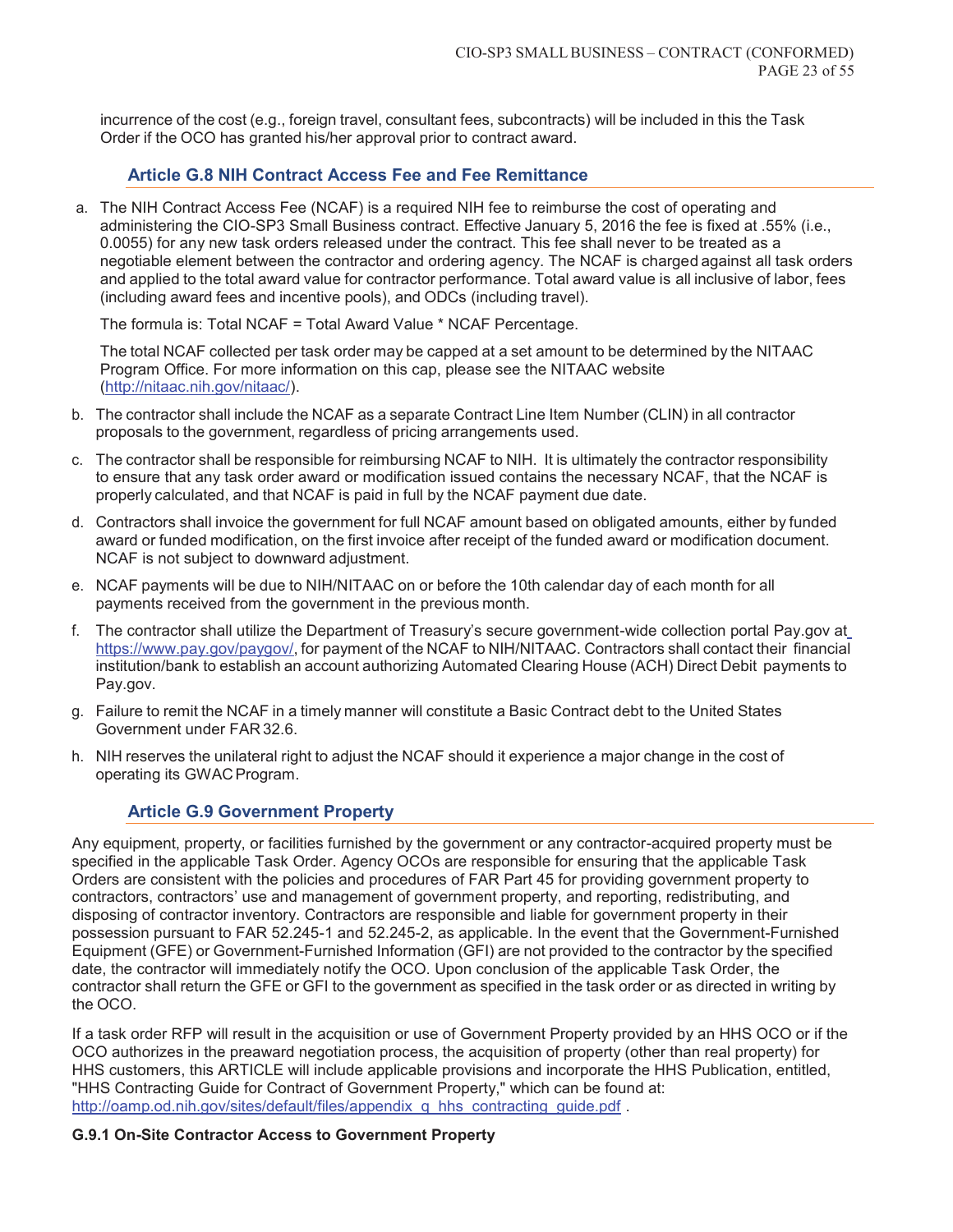(Applicable to task orders that involve contractor staff working at a government site or installation and using government property)

The Contractor shall be held responsible for Government Property, regardless of dollar value, when:

- a. The contract requires contractor personnel to be located on a Government site or installation;
- b. The property utilized by contractor personnel is incidental to the place of performance; and,
- c. The property used by the contractor remains accountable to the Government

Responsibility includes physical presence, proper use and handling, normal maintenance, and reporting loss, damage or destruction.

Responsibility for government property shared by two or more contractors or located in space shared by two or more contractors, shall be determined and documented by the contractors involved. In cases where the parties cannot reach agreement on shared responsibility, the matter will be referred to the appropriate Property Officer for resolution.

# **Article G.10 Invoice Submission**

Individual task orders will specify requirements for the preparation of vouchers and invoices.

## **Article G.11 Correspondence**

All data and correspondence submitted to the CIO-SP3 PCO/NITAAC or the Customer's OCO shall reference:

- a. CIO-SP3 PCO/NITAAC:
	- 1. CIO-SP3 Small Business Contract Number
	- 2. Contractor Legal Business Name (also listed on the NITAAC website)
	- 3. NITAAC Order ID Number (e.g. C-55555-SB)
	- 4. Order Title
- b. Customer's OCO:
	- 1. CIO-SP3 Small Business Contract Number
	- 2. Contract Legal Business Name (also listed on the NITAAC website)
	- 3. NITAAC Order ID Number (e.g. C-55555-SB)
	- 4. Order Number (as listed on the order standard form)
	- 5. Order Title
	- 6. Point of Contact at the Government End User Agency

## **Article G.12 Meetings and Conferences**

Contractors are required to participate in monthly Contract Holder Conference Calls designed for the exchange of information among contract holders and the NITAAC program. Participation in these conference calls will ensure that contractors are kept abreast of ongoing NITAAC Program and contractor community activities.

Contractors are encouraged to participate in community action groups to assist in the development of strategies around market outreach, communication, and other topics relevant to the CIO-SP3 Small Business GWAC Program.

NITAAC may conduct up to four Program Office meetings per year including an annual conference at a location to be determined by NITAAC. These meetings are intended to provide a platform for contractors, NITAAC staff and agency representatives to communicate current issues, resolve potential problems, discuss business and marketing opportunities, review future and ongoing NIH and government-wide initiatives, and address contract fundamentals. At a minimum, Contractor Program Mangers are required to attend these meetings.

## **Article G.13 Contractor Performance Assessment Reporting System (CPARS)**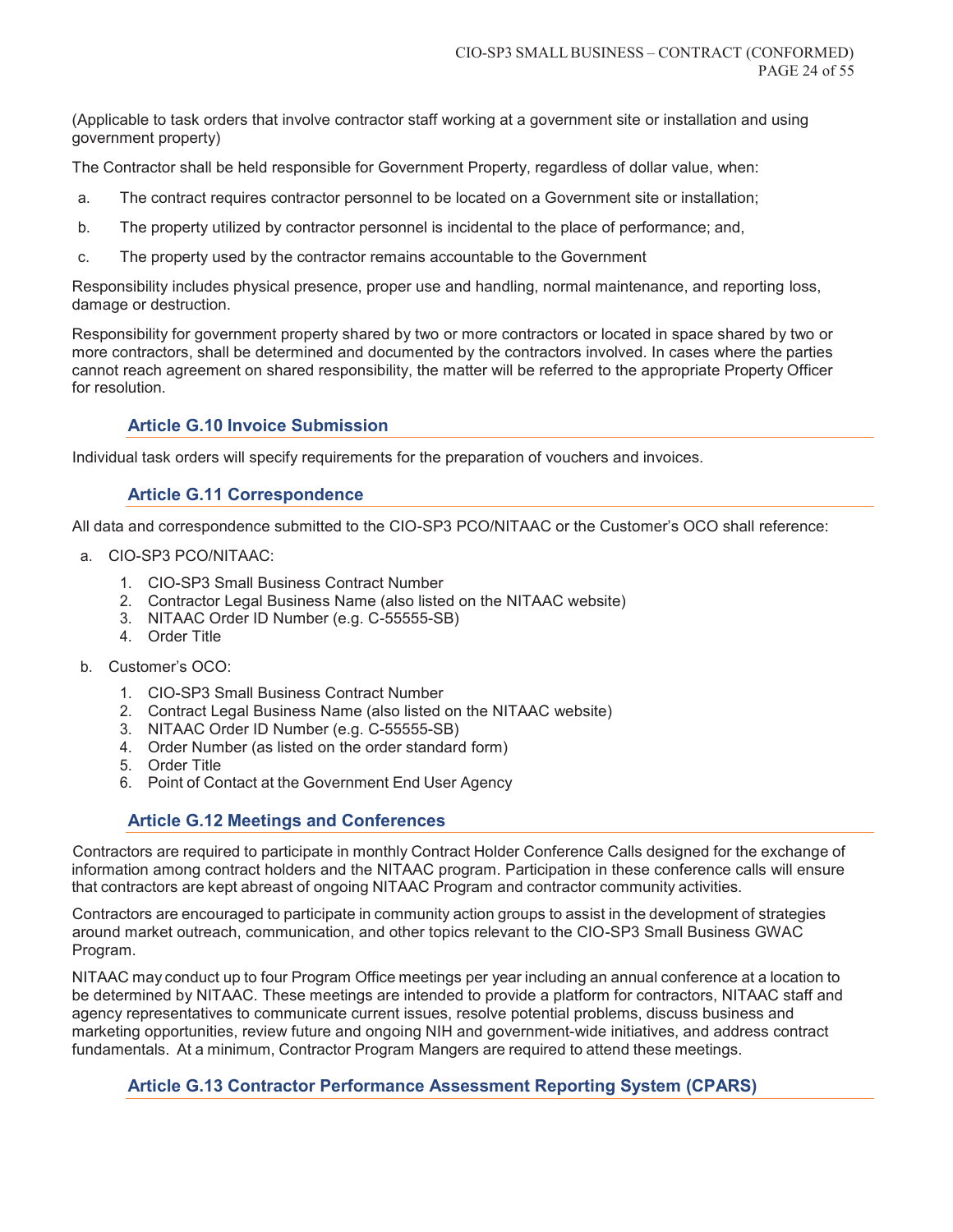## **G.13.1 Contractor Performance Evaluations**

As detailed in FAR 42.1503, the Government will conduct past performance assessments on contractor performance. The PCO will conduct past performance assessments for this contract. The agency OCO is responsible for conducting past performance assessments at the task order level.

#### **G.13.2 Electronic Access to Contractor Performance Evaluations**

Contractors may access evaluations through a secure Web site for review and comment at the following address: http://www.cpars.gov.

## **Article G.14 Providing Accelerated Payment to Small Business Subcontractors, 52.232-40 (December 2013)**

- **a.** Upon receipt of accelerated payments from the Government, the Contractor shall make accelerated payments to its small business subcontractors under this contract, to the maximum extent practicable and prior to when such payment is otherwise required under the applicable contract or subcontract, after receipt of a proper invoice and all other required documentation from the small business subcontractor.
- **b.** The acceleration of payments under this clause does not provide any new rights under the prompt Payment Act.
- **c.** Include the substance of this clause, include this paragraph c, in all subcontracts with small business concerns, including subcontracts with small business concerns for the acquisition of commercial items.

(End of Clause)

# **SECTION H: SPECIAL CONTRACT REQUIREMENTS**

## **Article H.1 Labor Categories – Contract Level**

The labor categories referenced in Article B.4, Prices/Costs and included as Attachment J.1, represent the Government's best estimate of the kinds of personnel required for successful performance of Task Orders that may be awarded under this contract. The Government recognizes that the inventory of data processing and/or information systems, technologies, methodologies and processes ranges from obsolescent to near state-of-theart, and that the technology presently being introduced into the information technology marketplace is revolutionary rather than evolutionary. The ability of the contractor to respond to new technologies, methodologies, and processes is both necessary and appropriate.

#### **H.1.1 Unique Professional Skills – Task Order Level**

Certain unique labor categories, as well as consultants, that are not defined in the labor categories referenced in Article B.4, Prices/Costs and included in Attachment J.1, may be required under specific task orders. Unique professional skills are defined as those bona fide executive, professional, or administrative skills for which the expertise required or duties performed are within the contract's scope, but are so specialized or rare that they are not explicitly defined in any of the labor categories set forth in Attachment J.1. A contractor may propose a new or different skill level category at the task order level providing detailed justification for the new/different skill level category. The agency OCO will determine whether circumstances warrant the use of unique professional skills.

## **Article H.2 Organizational Conflict of Interest**

The guidelines and procedures of FAR 9.5 will be used in identifying and resolving any issues of organizational conflicts of interest at either the GWAC level or the task order level.

In the event that a task order requires activity that would create an actual or potential conflict of interest, the contractor shall:

- a. Immediately notify the OCO of the actual or potential conflict, submit a plan for mitigation and not commence work on any Task Order that involves a potential or actual conflict of interest until specifically notified by the OCO to proceed; or
- b. Identify the conflict and recommend to the OCO an alternate tasking approach which would avoid the conflict;

The OCO (or PCO as applicable at the GWAC level) will review the information provided by the contractor and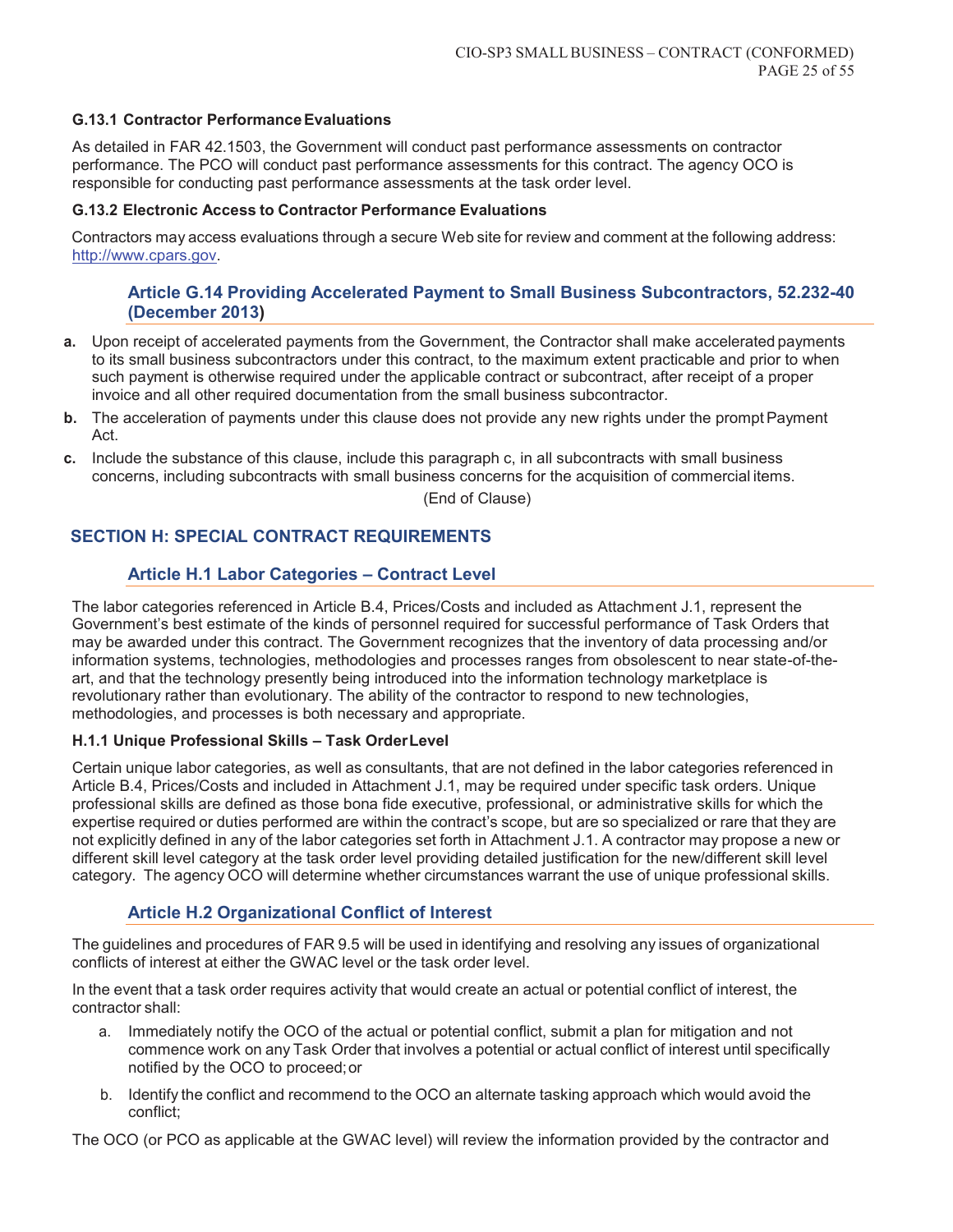make a determination whether to proceed with the Task Order, notwithstanding a conflict of interest, and as applicable, process a request for waiver pursuant to FAR 9.503.

# **Article H.3 Acknowledgement of Federal Funding**

#### **(This article is applicable to task orders funded with NIH appropriations.)**

The Contractor shall clearly state, when issuing statements, press releases, requests for proposals, bid solicitations and other documents describing projects or programs funded in whole or in part with Federal money: (1) the percentage of the total costs of the program or project which will be financed with Federal money; (2) the dollar amount of Federal funds for the project or program; and (3) the percentage and dollar amount of the total costs of the project or program that will be financed by nongovernmental sources.

# **Article H.4 Needle Distribution**

#### **(This article is applicable to Task Orders funded with NIH appropriations.)**

The Contractor shall not use contract funds to carry out any program of distributing sterile needles or syringes for the hypodermic injection of any illegal drug.

# **Article H.5 Certification of Filing and Payment of Taxes (Section 518)**

#### **(This article is applicable to task orders funded with NIH appropriations.)**

The contractor must be in compliance with Section 518 of The Consolidated and Further Continuing Appropriations Act, 2015 Pub. L 113-235, Division E, Sections 744 and 745.

# **Article H.6 Information and Physical Access Security**

*(The following Paragraph A of this article is not applicable to this contract, but is applicable to any HHS task order issued under this contract where it has been determined that: (a) contractor personnel may require access to HHS-controlled facilities and/or information systems, including sensitive data/information, in order to perform the contract/order SOW/PW, and/or ; (b) the Homeland Security Presidential Directive's (HSPD-12) more stringent access procedures are expected to apply, because access will be routine and of long-term duration, or is routine and of short-term duration, but greater access controls are deemed necessary.)* 

#### **A. HHS-Controlled Facilities and Information Systems Security**

- a. To perform the work specified herein, Contractor personnel are expected to have routine (1) physical access to an HHS-controlled facility; (2) physical access to an HHS-controlled information system; (3) access to sensitive HHS data or information, whether in an HHScontrolled information system or in hard copy; or (4) any combination of circumstances (1) through (3).
- b. To gain routine physical access to an HHS-controlled information system, and/or access to sensitive data or information, the Contractor and its employees shall comply with Homeland Security Presidential Directive (HSPD)-12, Policy for a Common Identification Standard for Federal Employees and Contractors; Office of Management and Budget Memorandum (M-05- 24); and Federal Information Processing Standards Publication (FIPS PUB) Number 201; and with the personal identity verification and investigations procedures contained in the following documents:

1. HHS-OCIO Information Systems Security and Privacy Policy http://www.hhs.gov/ocio/securityprivacy/index.html

2. HHS HSPD-12 Policy Document, v. 2.0 (http://www.whitehouse.gov/sites/default/files/omb/assets/omb/memoranda/fy2005/m05-24.pdf)

3. Information regarding background checks/badges (http://idbadge.nih.gov/background/index.asp)

c. Position Sensitivity Levels: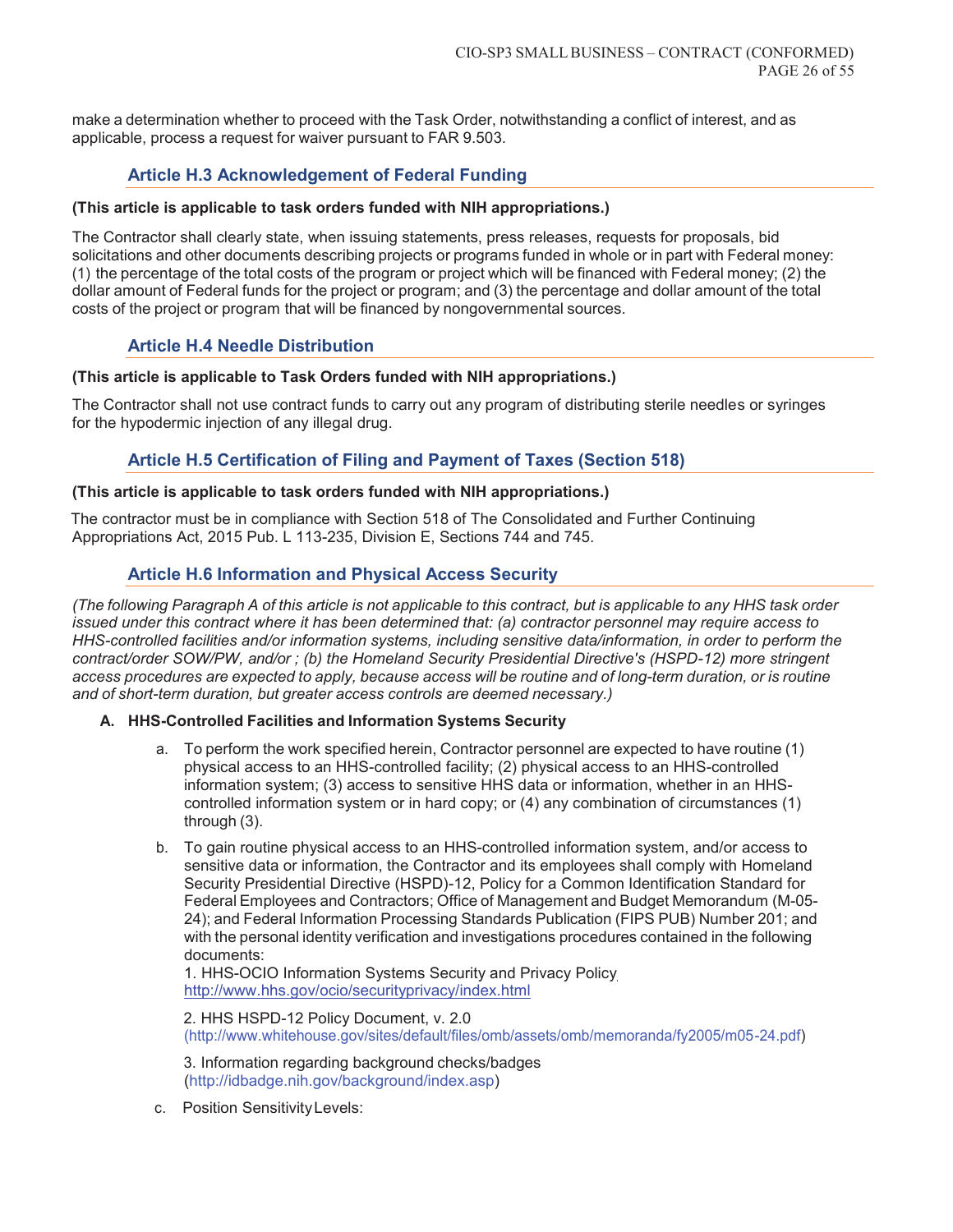This contract will entail the following position sensitivity levels:

[ ] Level 6: Public Trust - High Risk. Contractor/subcontractor employees assigned to Level 6 positions shall undergo a Suitability Determination and Background Investigation (MBI).

[ ] Level 5: Public Trust - Moderate Risk. Contractor/subcontractor employees assigned to Level 5 positions with no previous investigation and approval shall undergo a Suitability Determination and a Minimum Background Investigation (MBI), or a Limited Background Investigation (LBI).

[ ] Level 1: Non-Sensitive. Contractor/subcontractor employees assigned to Level 1 positions shall undergo a Suitability Determination and National Check and Inquiry Investigation (NACI).

d. The personnel investigation procedures for Contractor personnel require that the Contractor prepare and submit background check/investigation forms based on the type of investigation required. The minimum Government investigation for a non-sensitive position is a National Agency Check and Inquiries (NACI) with fingerprinting. More restricted positions - i.e., those above non-sensitive, require more extensive documentation and investigation.

The Contractor shall submit a roster, by name, position, e-mail address, phone number and responsibility, of all staff (including subcontractor staff) working under the contract who will develop, have the ability to access and/or maintain a Federal Information System(s). The roster shall be submitted to the Contracting Officer's Representative (COR), with a copy to the Contracting Officer, within 14 calendar days after the effective date of the contract. The Contracting Officer shall notify the Contractor of the appropriate level of suitability investigations to be performed. An electronic template, "Roster of Employees Requiring Suitability Investigations," is available for contractor use at

https://ocio.nih.gov/aboutus/publicinfosecurity/acquisition/Documents/SuitabilityRoster\_10-15- 12.xlsx

Upon receipt of the Government's notification of applicable Suitability Investigations required, the Contractor shall complete and submit the required forms within 30 days of the notification.

The Contractor shall notify the Contracting Officer in advance when any new personnel, who are subject to a background check/investigation, will work under the contract and if they have previously been the subject of national agency checks or background investigations.

All contractor and subcontractor employees shall comply with the conditions established for their designated position sensitivity level prior to performing any work under this contract.

Contractors may begin work after the fingerprint check has been completed.

- e. Investigations are expensive and may delay performance, regardless of the outcome of the investigation. Delays associated with rejections and consequent re-investigations may not be excusable in accordance with the FAR clause, Excusable Delays - see FAR 52.249-14. Accordingly, the Contractor shall ensure that any additional employees whose names it submits for work under this contract have a reasonable chance for approval.
- f. Typically, the Government investigates personnel at no cost to the Contractor. However, multiple investigations for the same position may, at the Contracting Officer's discretion, justify reduction(s) in the contract price of no more that the cost of the additional investigation(s).
- g. The Contractor shall include language similar to this "HHS Controlled Facilities and Information Systems Security" language in all subcontracts that require subcontractor personnel to have the same frequency and duration of (1) physical access to an HHS-controlled facility; (2) logical access to an HHS-controlled information system; (3) access to sensitive HHS data/information, whether in an HHS-controlled information system or in hard copy; or (4) any combination of circumstances (1) through (3).
- h. The Contractor shall direct inquiries, including requests for forms and assistance, to the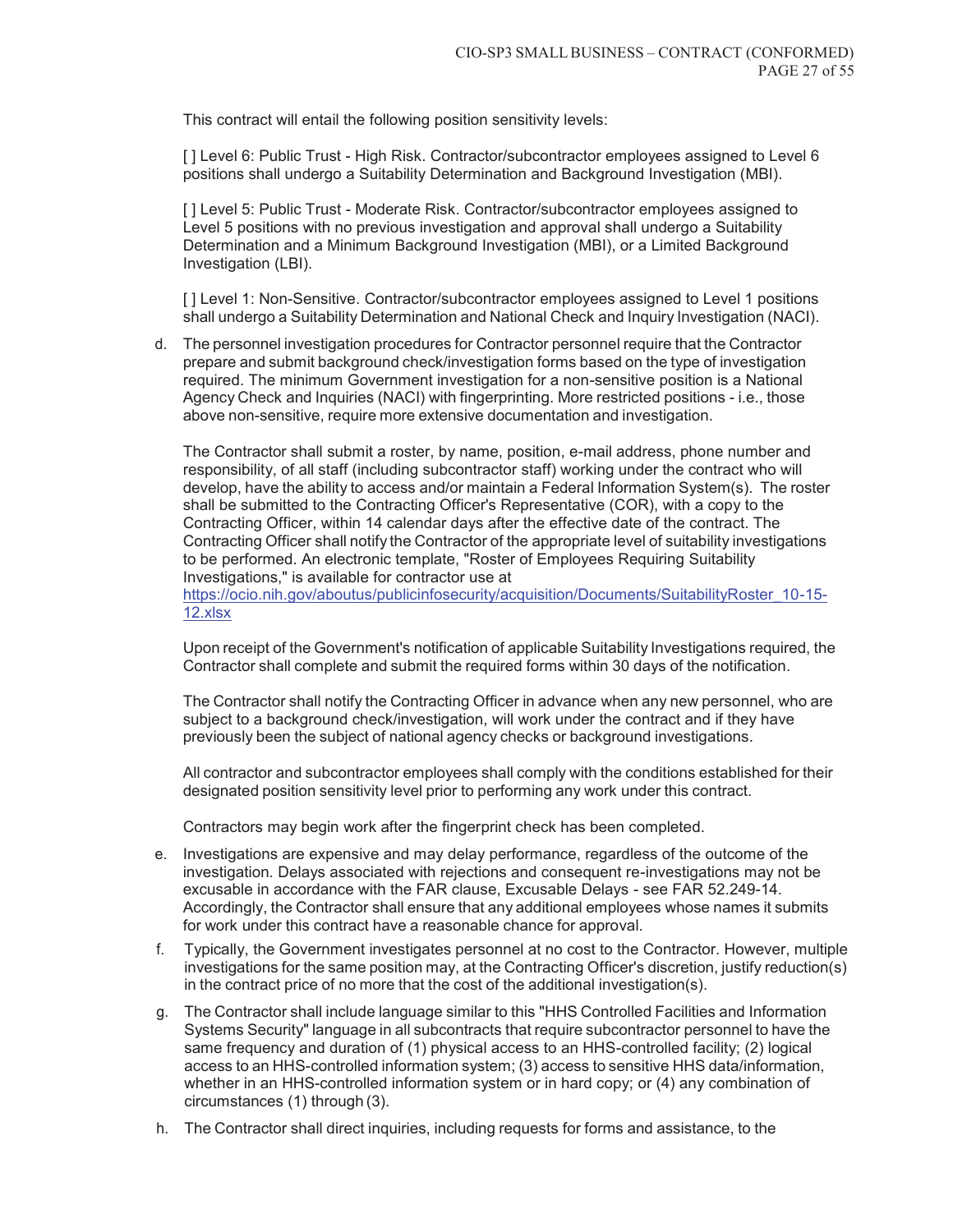Contracting Officer or designee.

i. Within 7 calendar days after the Government's final acceptance of the work under this contract, or upon termination of the contract, the Contractor shall return all identification badges to the Contracting Officer or designee.

*(The following Paragraph B of this article is not applicable to this contract, but is applicable to any HHS task order issued under this contract that involves the operation or acquisition of an information technology system* 

#### **B. Standard for Security Configurations,**

a. The Contractor shall configure its computers that contain HHS data with the applicable Federal Desktop Core Configuration (FDCC) (see http://nvd.nist.gov/fdcc/index.cfm ) and ensure that its computers have and maintain the latest operating system patch level and anti-virus software level.

Note: FDCC is applicable to all computing systems using Windows XPTM and Windows VistaTM, including desktops and laptops - regardless of function - but not including servers.

- b. The Contractor shall apply approved security configurations to information technology (IT) that is used to process information on behalf of HHS. The following security configuration requirements apply:
- c. The Contractor shall ensure IT applications operated on behalf of HHS are fully functional and operate correctly on systems configured in accordance with the above configuration requirements. The Contractor shall use Security Content Automation Protocol (SCAP)-validated tools with FDCC Scanner capability to ensure its products operate correctly with FDCC configurations and do not alter FDCC settings – see http://scap.nist.gov/validation. The Contractor shall test applicable product versions with all relevant and current updates and patches installed. The Contractor shall ensure currently supported versions of information technology products met the latest FDCC major version and subsequent major versions.
- d. The Contractor shall ensure IT applications designed for end users run in the standard user context without requiring elevated administrative privileges.
- e. The Contractor shall ensure hardware and software installation, operation, maintenance, update, and patching will not alter the configuration settings or requirements specified above.
- f. The Contractor shall (1) include Federal Information Processing Standard (FIPS) 201-compliant ( http://csrc.nist.gov/publications/fips/fips201-1/FIPS-201-1-chng1.pdf ), Homeland Security Presidential Directive 12 (HSPD-12) card readers with the purchase of servers, desktops, and laptops; and (2) comply with FAR Subpart 4.13, Personal Identity Verification.
- g. The Contractor shall ensure that its subcontractors (at all tiers) which perform work under this contract comply with the requirements contained in this clause.

*(The following Paragraph C of this article is not applicable to this contract, but is applicable to any HHS task order issued under this contract that involves the acquisition or lease of, or the requirement to use, desktop or laptop computers, mobile devices, or portable media to store or process HHS sensitive information that the COR categorizes as moderate or high under Federal Information Processing Standard (FIPS) 199, Standards for Security Categorization of Federal Information and Information Systems, dated February 2004.)* 

#### **C. Standard for Encryption Language,**

- a. The Contractor shall use Federal Information processing Standard (FIPS) 140-2-compliant encryption (Security) Requirements for Cryptographic Module, as amended) to protect all instances of HHS sensitive information during storage and transmission. (Note: The Government has determined that HHS information under this contract is considered "sensitive" in accordance with FIPS 199, Standards for Security Categorization of Federal Information and Information Systems, dated February 2004).
- b. The Contractor shall verify that the selected encryption product has been validated under the Cryptographic Module Validation Program (see http://csrc.nist.gov/groups/STM/cmvp/) to confirm compliance with FIPS 140-2 (as amended). The Contractor shall provide a written copy of the validation documentation to the Contracting Officer and the Contracting Officer's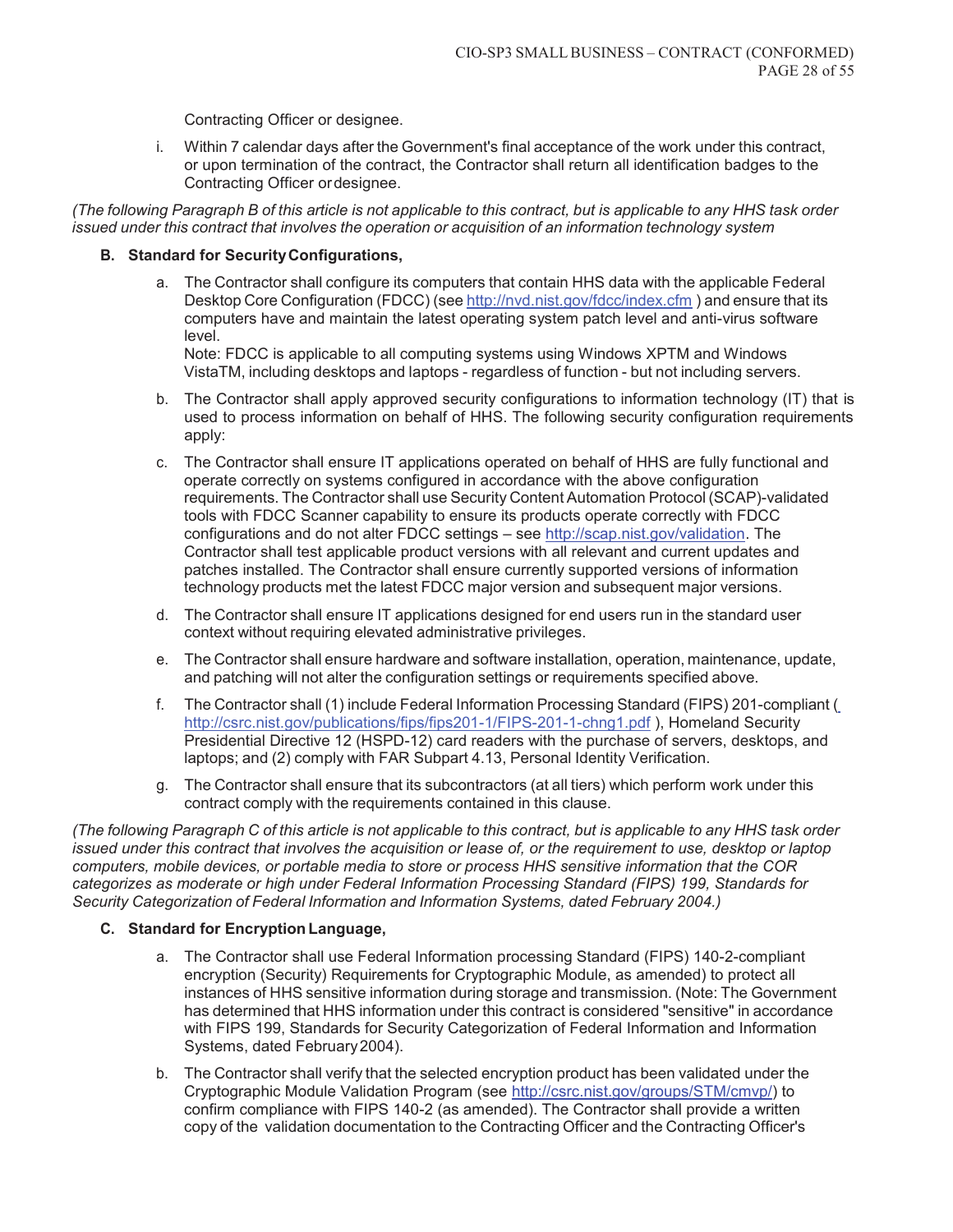Technical Representative.

- c. The Contractor shall use the Key Management Key (see FIPS 201, Chapter 4, as amended) on the HHS personal identification verification (PIV) card; or alternatively, the Contractor shall establish and use a key recovery mechanism to ensure the ability for authorized personnel to decrypt and recover all encrypted information (see http://csrc.nist.gov/drivers/documents/ombencryption-guidance.pdf ). The Contractor shall notify the Contracting Officer and the Contracting Officer's Technical Representative of personnel authorized to decrypt and recover all encrypted information.
- d. The Contractor shall securely generate and manage encryption keys to prevent unauthorized decryption of information in accordance with FIPS 140-2 (as amended).
- e. The Contractor shall ensure that this standard is incorporated into the Contractor's property management/control system or establish a separate procedure to account for all laptop computers, desktop computers, and other mobile devices and portable media that store or process sensitive HHS information.
- f. The Contractor shall ensure that its subcontractors (all tiers) which perform work under this contract comply with the requirements contained in this clause.

*(The following Paragraph D of this article is not applicable to this contract, but is applicable to any HHS task order issued under this contract that involves contractor access to Federal Information or Federal Information Systems.)* 

#### **D. Security Requirements For Federal Information Technology Resources,**

- a. **Applicability**. This clause applies whether the entire contract or order (hereafter "contract"), or portion thereof, includes information technology resources or services in which the Contractor has physical or logical (electronic) access to, or operates a Department of Health and Human Services (HHS) system containing, information that directly supports HHS' mission. The term "information technology (IT)", as used in this clause, includes computers, ancillary equipment (including imaging peripherals, input, output, and storage devices necessary for security and surveillance), peripheral equipment designed to be controlled by the central processing unit of a computer, software, firmware and similar procedures, services (including support services) and related resources. This clause does not apply to national security systems as defined in FISMA.
- b. **Contractor responsibilities**. The Contractor is responsible for the following:
	- 1. Protecting Federal information and Federal information systems in order to ensure their
		- a. Integrity, which means guarding against improper information modification or destruction, and includes ensuring information non-repudiation and authenticity;
		- b. Confidentiality, which means preserving authorized restrictions on access and disclosure, including means for protecting personal privacy and proprietary information; and
		- c. Availability, which means ensuring timely and reliable access to and use of information.
	- 2. Providing security of any Contractor systems, and information contained therein, connected to an HHS network or operated by the Contractor, regardless of location, on behalf of HHS.
	- 3. Adopting, and implementing, at a minimum, the policies, procedures, controls and standards of the HHS Information Security Program to ensure the integrity, confidentiality, and availability of Federal information and Federal information systems for which the Contractor is responsible under this contract or to which it may otherwise have access under this contract. The HHS Information Security Program is outlined in the HHS Information Security Program Policy, which is available on the HHS Office of the Chief Information Officer's (OCIO) Web site.
- c. **Contractor security deliverables**. In accordance with the timeframes specified, the Contractor shall prepare and submit the following security documents to the Contracting Officer for review, comment, and acceptance:
	- 1. **IT Security Plan (IT-SP)**  due within 30 days after contract award. The IT-SP shall be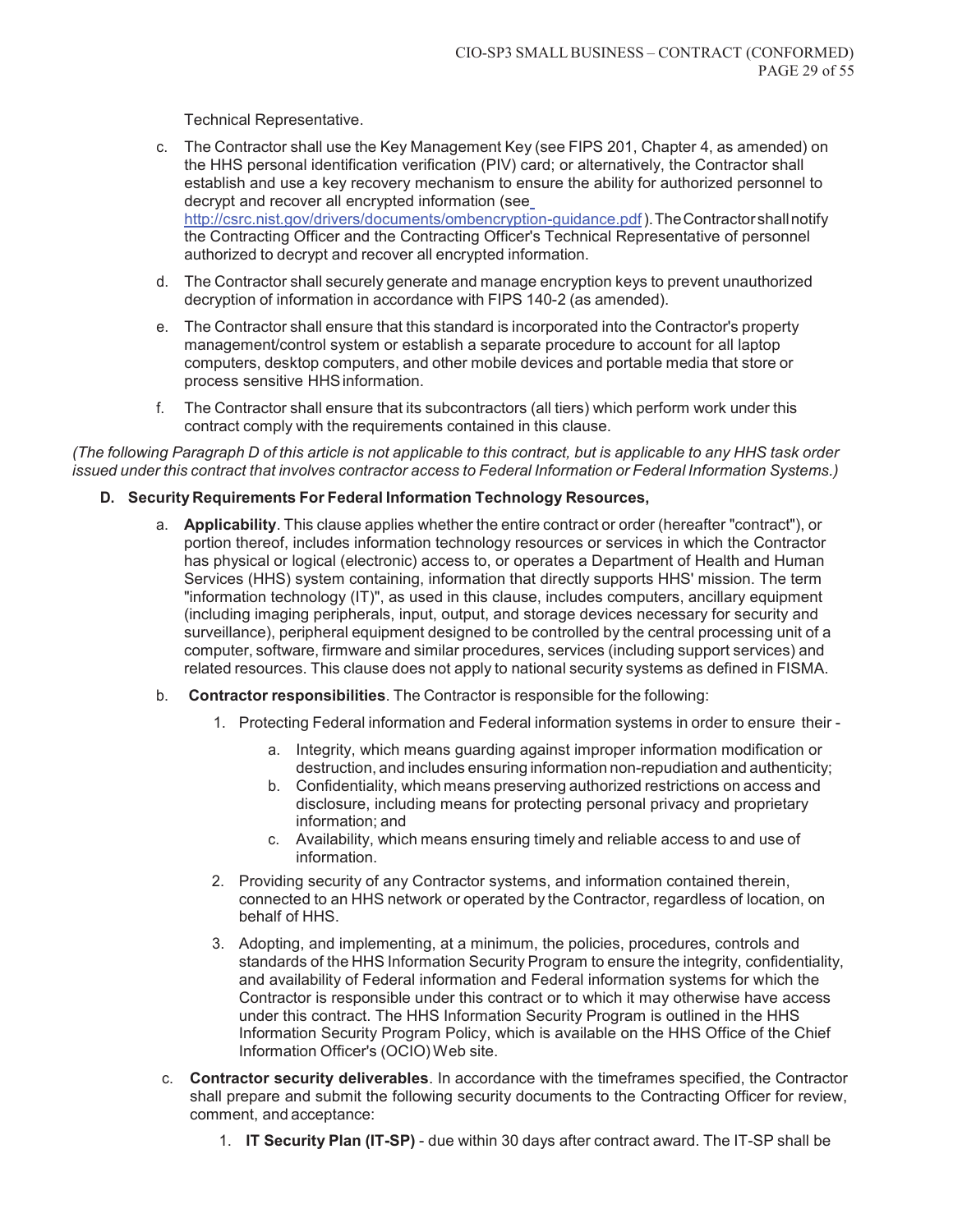consistent with, and further detail the approach to, IT security contained in the Contractor's bid or proposal that resulted in the award of this contract. The IT-SP shall describe the processes and procedures that the Contractor will follow to ensure appropriate security of IT resources that are developed, processed, or used under this contract. If the IT-SP only applies to a portion of the contract, the Contractor shall specify those parts of the contract to which the IT-SP applies.

- a. The Contractor's IT-SP shall comply with applicable Federal laws that include, but are not limited to, the Federal Information Security Management Act (FISMA) of 2002 (Title III of the E-Government Act of 2002, Public Law 107-347), and the following Federal and HHS policies and procedures:
	- i. Office of Management and Budget (OMB) Circular A-130, Management of Federal Information Resources, Appendix III, Security of Federal Automation Information Resources.
	- ii. National Institutes of Standards and Technology (NIST) Special Publication (SP) 800-18, Guide for Developing Security Plans for Information Systems, in form and content, and with any pertinent contract Statement of Work/Performance Work Statement (SOW/PWS) requirements. The IT-SP shall identify and document appropriate IT security controls consistent with the sensitivity of the information and the requirements of Federal Information Processing Standard (FIPS) 200, Recommend Security Controls for Federal Information Systems. The Contractor shall review and update the IT-SP in accordance with NIST SP 800-26, Security Self-Assessment Guide for Information Technology Systems and FIPS 200, on an annual basis.
	- iii. HHS-OCIO Information Systems Security and Privacy Policy.
- 2. **IT Risk Assessment (IT-RA)**  due within 30 days after contract award. The IT-RA shall be consistent, in form and content, with NIST SP 800-30, Risk Management Guide for Information Technology Systems, and any additions or augmentations described in the HHS-OCIO Information Systems Security and Privacy Policy. After resolution of any comments provided by the Government on the draft IT-RA, the Contracting Officer shall accept the IT-RA and incorporate the Contractor's final version into the contract for Contractor implementation and maintenance. The Contractor shall update the IT-RA on an annual basis.
- 3. **FIPS 199 Standards for Security Categorization of Federal Information and Information Systems Assessment (FIPS 199 Assessment)** - due within 30 days after contract award. The FIPS 199 Assessment shall be consistent with the cited NIST standard. After resolution of any comments by the Government on the draft FIPS 199 Assessment, the Contracting Officer shall accept the FIPS 199 Assessment and incorporate the Contractor's final version into the contract.
- 4. **IT Security Certification and Accreditation (IT-SC&A)**  due within 3 months after contract award. The Contractor shall submit written proof to the Contracting Officer that an IT-SC&A was performed for applicable information systems - see paragraph (a) of this clause. The Contractor shall perform the IT-SC&A in accordance with the HHS Chief Information Security Officer's Certification and Accreditation Checklist; NIST SP 800-37, Guide for the Security, Certification and Accreditation of Federal Information Systems; and NIST 800-53, Recommended Security Controls for Federal Information Systems. An authorized senior management official shall sign the draft IT-SC&A and provided it to the Contracting Officer for review, comment, and acceptance.
	- a. After resolution of any comments provided by the Government on the draft IT SC&A, the Contracting Officer shall accept the IT-SC&A and incorporate the Contractor's final version into the contract as a compliance requirement.
	- b. The Contractor shall also perform an annual security control assessment and provide to the Contracting Officer verification that the IT-SC&A remains valid.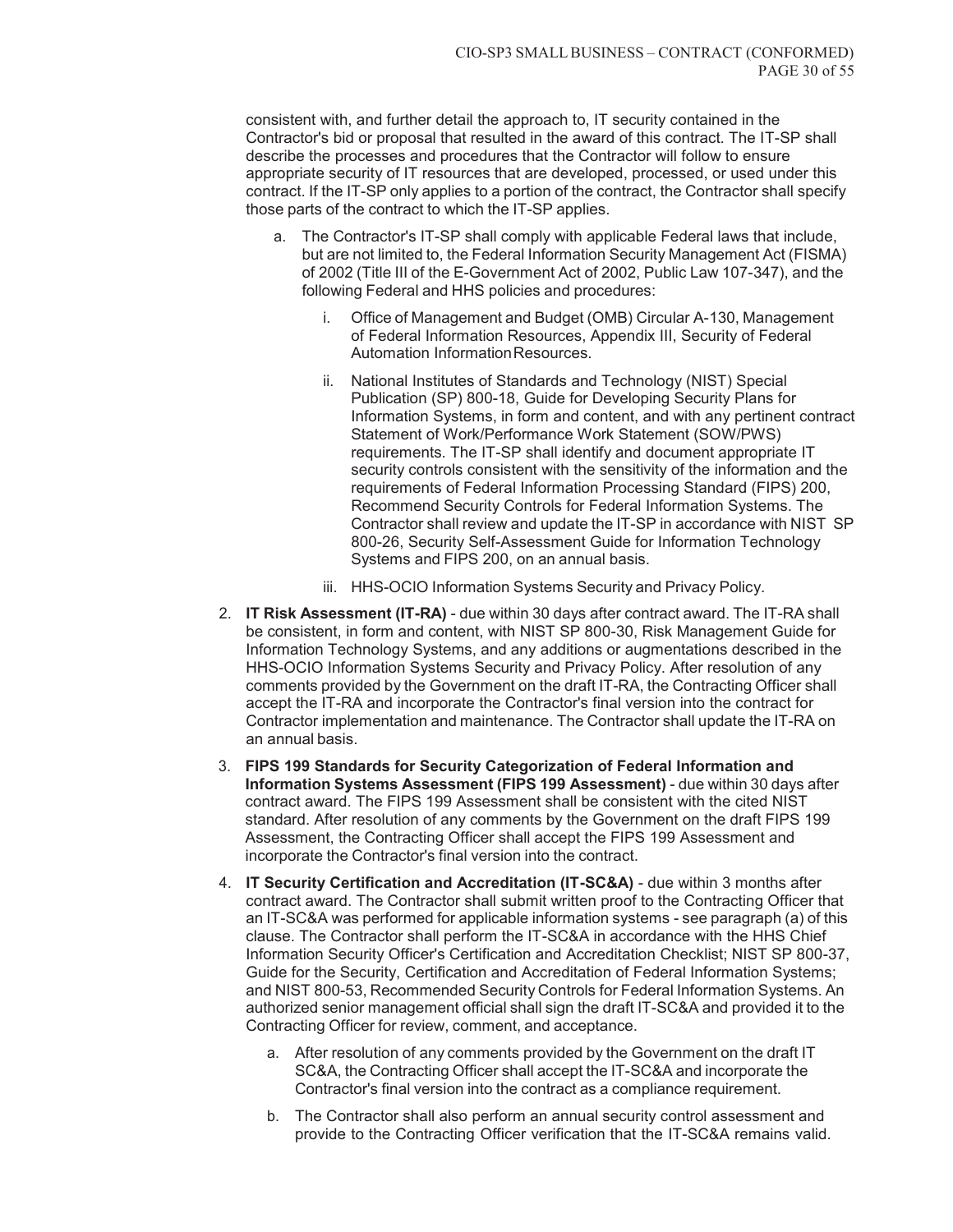Evidence of a valid system accreditation includes written results of:

- i. Annual testing of the system contingency plan; and
- ii. The performance of security control testing and evaluation.
- d. **Personal identity verification**. The Contractor shall identify its employees with access to systems operated by the Contractor for HHS or connected to HHS systems and networks. The Contracting Officer's Representative (COR) shall identify, for those identified employees, position sensitivity levels that are commensurate with the responsibilities and risks associated with their assigned positions. The Contractor shall comply with the HSPD-12 requirements contained in "HHS-Controlled Facilities and Information Systems Security" requirements specified in the SOW/PWS of this contract.
- e. **Contractor and subcontractor employee training.** The Contractor shall ensure that its employees, and those of its subcontractors, performing under this contract complete HHSfurnished initial and refresher security and privacy education and awareness training before being granted access to systems operated by the Contractor on behalf of HHS or access to HHS systems and networks. The Contractor shall provide documentation to the COR evidencing that Contractor employees have completed the required training.
- f. **Government access for IT inspection.** The Contractor shall afford the Government access to the Contractor's and subcontractors' facilities, installations, operations, documentation, databases, and personnel used in performance of this contract to the extent required to carry out a program of IT inspection (to include vulnerability testing), investigation, and audit to safeguard against threats and hazards to the integrity, confidentiality, and availability, of HHS data or to the protection of information systems operated on behalf of HHS.
- g. **Subcontracts.** The Contractor shall incorporate the substance of this clause in all subcontracts that require protection of Federal information and Federal information systems as described in paragraph (a) of this clause, including those subcontracts that –
	- a. Have physical or electronic access to HHS' computer systems, networks, or IT infrastructure; or
	- b. Use information systems to generate, store, process, or exchange data with HHS or on behalf of HHS, regardless of whether the data resides on a HHS or the Contractor's information system.
- h. **Contractor employment notice.** The Contractor shall immediately notify the Contracting Officer when an employee either begins or terminates employment (or is no longer assigned to the HHS project under this contract), if that employee has, or had, access to HHS information systems or data.
- i. **Document information.** The Contractor shall contact the Contracting Officer for any documents, information, or forms necessary to comply with the requirements of this clause.
- j. **Contractor responsibilities upon physical completion of the contract.** The Contractor shall return all HHS information and IT resources provided to the Contractor during contract performance and certify that all HHS information has been purged from Contractor-owned systems used in contract performance.
- k. **Failure to comply.** Failure on the part of the Contractor or its subcontractors to comply with the terms of this clause shall be grounds for the Contracting Officer to terminate this contract.

## (End of Clause)

Note: The NIST Special Publication SP-800-26 cited in subparagraph c.1.a.(ii) of this clause has been superseded by NIST SP 800-53A, "Guide for Assessing the Security Controls in Federal Information Systems and Organizations" for use for the assessment of security control effectiveness. See http://csrc.nist.gov/publications/PubsSPs.html to access NIST Special Publications (800 Series).

*(The following Paragraph E is not applicable to this contract; however, it may be applicable to any HHS task order issued under this contract that includes the Clause , Security Requirements for Federal Information Technology Resources.)* 

## **E. Additional NIH Requirements**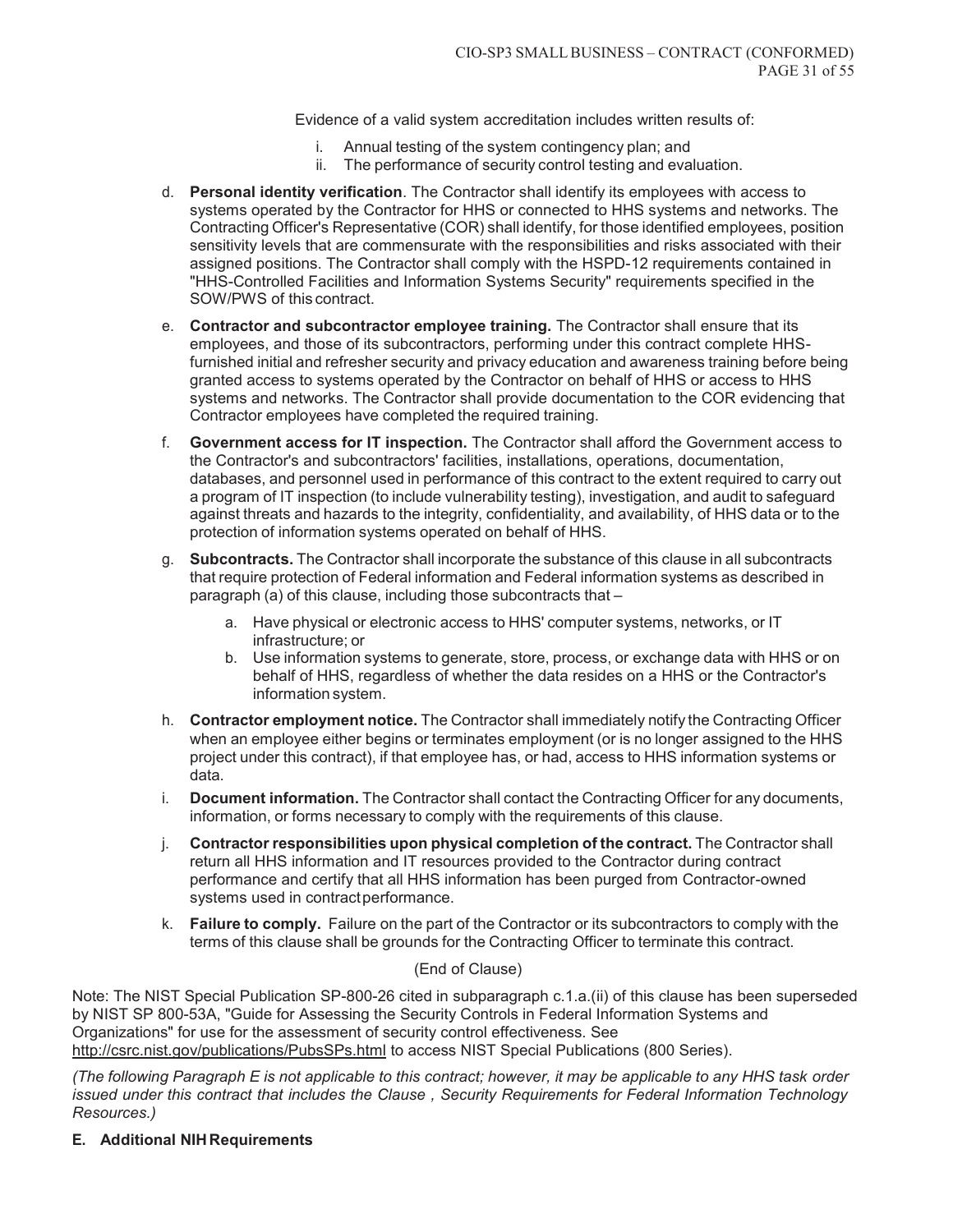(Include subparagraph 1 below if the task order requires the contractor to: 1) develop; 2) have the ability to access; or 3) host and/or maintain a Federal Information System).

#### **1. SECURITY CATEGORIZATION OF FEDERAL INFORMATION AND INFORMATION SYSTEMS (FIPS 199 Assessment)**

a. Information Type:

[ ] Administrative, Management and Support Information:

[] Mission Based Information:

b. Security Categories and Levels:

| <b>Confidentiality Level:</b> | [ Low   | [] Moderate | $\lceil$ High              |
|-------------------------------|---------|-------------|----------------------------|
| Integrity Level:              | [ ] Low | [] Moderate | $\lceil$ High              |
| Availability Level:           | I I Low | [] Moderate | $\lceil$ High              |
| Overall Level:                | [ ] Low | [] Moderate | $\lceil \cdot \rceil$ High |

c. In accordance with HHSAR Clause 352.239-72, the contractor shall submit a FIPS 199 Assessment within 30 days after contract award. Any differences between the contractor's assessment and the information contained herein will be resolved, and if required, the contract will be modified to incorporate the final FIPS 199 Assessment.

(Include subparagraph 2 below if the task order issued under this contract includes the Clause , Security Requirements for Federal Information Technology Resources.)

## **2. INFORMATION SECURITY TRAINING**

In addition to any training covered under paragraph (e) of HHSAR 352.239-72, the contractor shall comply with the below training:

- a. Mandatory Training
	- 1. All Contractor employees having access to (1) Federal information or a Federal information system or  $(2)$  sensitive data/information as defined at HHSAR 304.1300 $(a)(4)$ , shall complete the NIH Computer Security Awareness Training course at http://irtsectraining.nih.gov/ before performing any work under this contract. Thereafter, Contractor employees having access to the information identified above shall complete an annual NIH-specified refresher course during the life of this contract. The Contractor shall also ensure subcontractor compliance with this training requirement.
	- 2. The Contractor shall maintain a listing by name and title of each Contractor/Subcontractor employee working on this contract and having access of the kind in paragraph 1.a(1) above, who has completed the NIH required training. Any additional security training completed by the Contractor/Subcontractor staff shall be included on this listing. The list shall be provided to the COR and/or Contracting Officer upon request.
- b. Role-based Training

HHS requires role-based training when responsibilities associated with a given role or position, could, upon execution, have the potential to adversely impact the security posture of one or more HHS systems. Read further guidance about "NIH Information Security Awareness and Training Policy," at: https://ocio.nih.gov/InfoSecurity/Policy/Documents/Final-InfoSecAwarenessTrainPol.doc

The Contractor shall maintain a list of all information security training completed by each contractor/subcontractor employee working under this contract. The list shall be provided to the COR and/or Contracting Officer upon request.

c. Rules of Behavior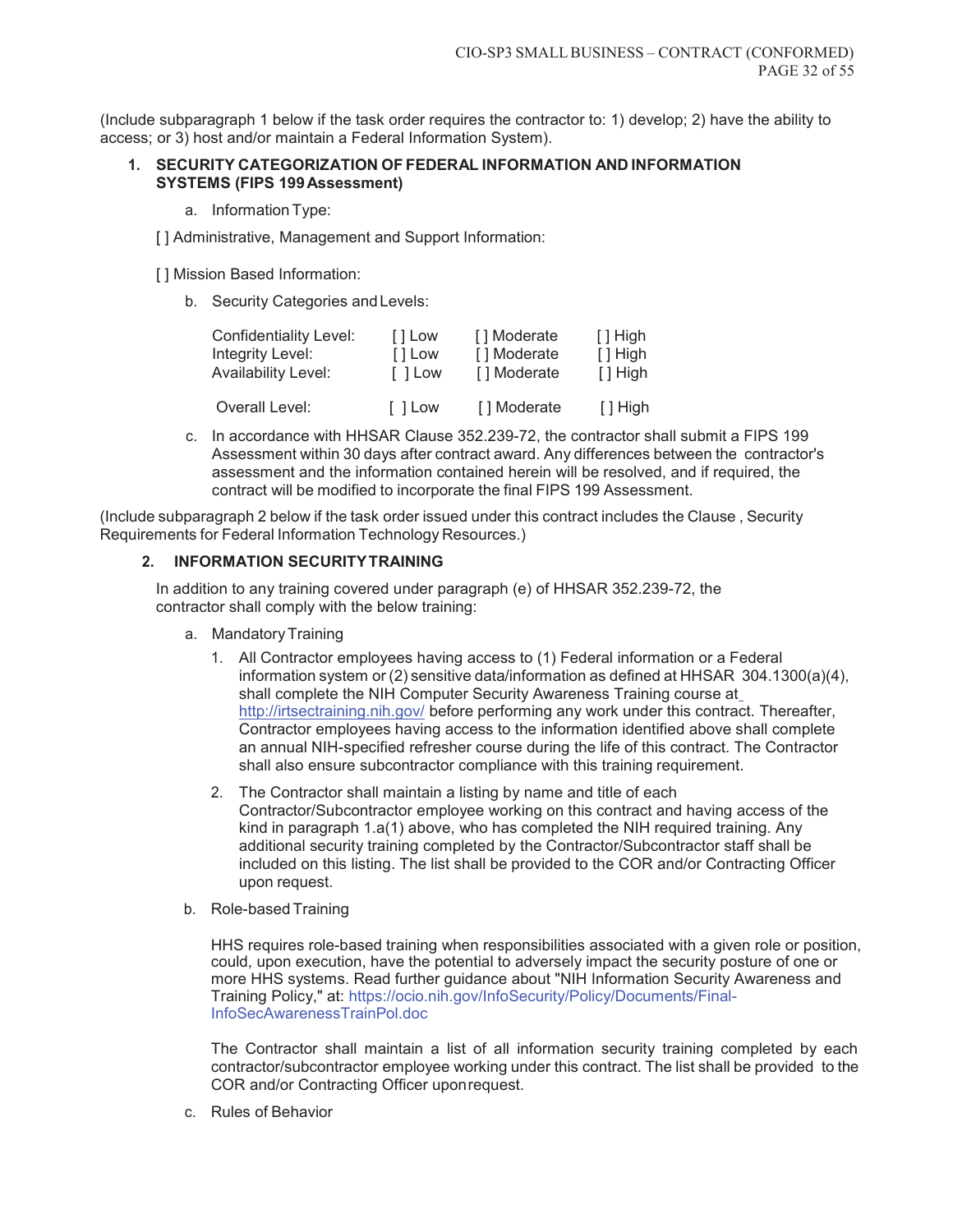The Contractor shall ensure that all employees, including subcontractor employees, comply with the NIH Information Technology General Rules of Behavior https://ocio.nih.gov/InfoSecurity/training/Pages/nihitrob.aspx , which are contained in the NIH Information Security Awareness Training Course http://irtsectraining.nih.gov .

(Include subparagraph 3 below if the task order includes the Clause, Security Requirements for Federal Information Technology Resources.)

## **3. PERSONNEL SECURITY RESPONSIBILITIES**

In addition to any personnel security responsibilities covered under HHSAR 352.239-72, the contractor shall comply with the below personnel security responsibilities:

- 1. In accordance with Paragraph (h) of HHSAR 352.239-72, the Contractor shall notify the Contracting officer and the COR **within five working days** before a new employee assumes a position that requires access to HHS information systems or data, or when an employee with such access stops working on this contract. The Government will initiate a background investigation on new employees assuming a position that requires access to HHS information systems or data, and will stop pending background investigations for employees that no longer work under the contract or no longer have such access.
- 2. **New contractor employees who have or will have access to HHS information systems or data**: The Contractor shall provide the COR with the name, position title, e- mail address, and phone number of all new contract employees working under the contract and provide the name, position title and position sensitivity level held by the former incumbent. If an employee is filling a new position, the Contractor shall provide a position description and the Government will determine the appropriate position sensitivity level.
- 3. **Departing contractor employees:** The Contractor shall provide the COR with the name, position title, and position sensitivity level held by or pending for departing employees. The Contractor shall perform and document the actions identified in the Contractor Employee Separation Checklist

((https://ocio.nih.gov/aboutus/publicinfosecurity/acquisition/Documents/Emp-sepchecklist.pdf) when a Contractor/subcontractor employee terminates work under this contract. All documentation shall be made available to the COR upon request.

#### **4. Commitment to Protect Non-Public Departmental Information and Data**

The Contractor, and any subcontractors performing under this contract, shall not release, publish, or disclose non-public Departmental information to unauthorized personnel, and shall protect such information in accordance with provisions of the following laws and any other pertinent laws and regulations governing the confidentiality of such information:

- 18 U.S.C. 641 (Criminal Code: Public Money, Property or Records)
- 18 U.S.C. 1905 (Criminal Code: Disclosure of Confidential Information)
- Public Law 96-511 (Paperwork Reduction Act)

Each employee, including subcontractors, having access to non-public Department information under this acquisition shall complete the "Commitment to Protect Non-Public Information - Contractor Employee Agreement" located at

https://ocio.nih.gov/aboutus/publicinfosecurity/acquisition/Documents/Nondisclosure.pdf A copy of each signed and witnessed Non-Disclosure agreement shall be submitted to the Project Officer/COR prior to performing any work under this acquisition.

(Include subparagraph 4 below in HHS task orders when contractor/subcontractor personnel will have access to, or use of personally identifiable information (PII), including instances of remote access to or physical removal of such information beyond agency premises or control.)

**4. Loss and/or Disclosure of Personally Identifiable Information (PII)** - Notification of Data Breach

The Contractor shall report all suspected or confirmed incidents involving the loss and/or disclosure of PII in electronic or physical form. Notification shall be made to the NIH Incident Response Team (IRT) via email (IRT@mail.nih.gov) within one hour of discovering the incident. The Contractor shall follow up with IRT by completing and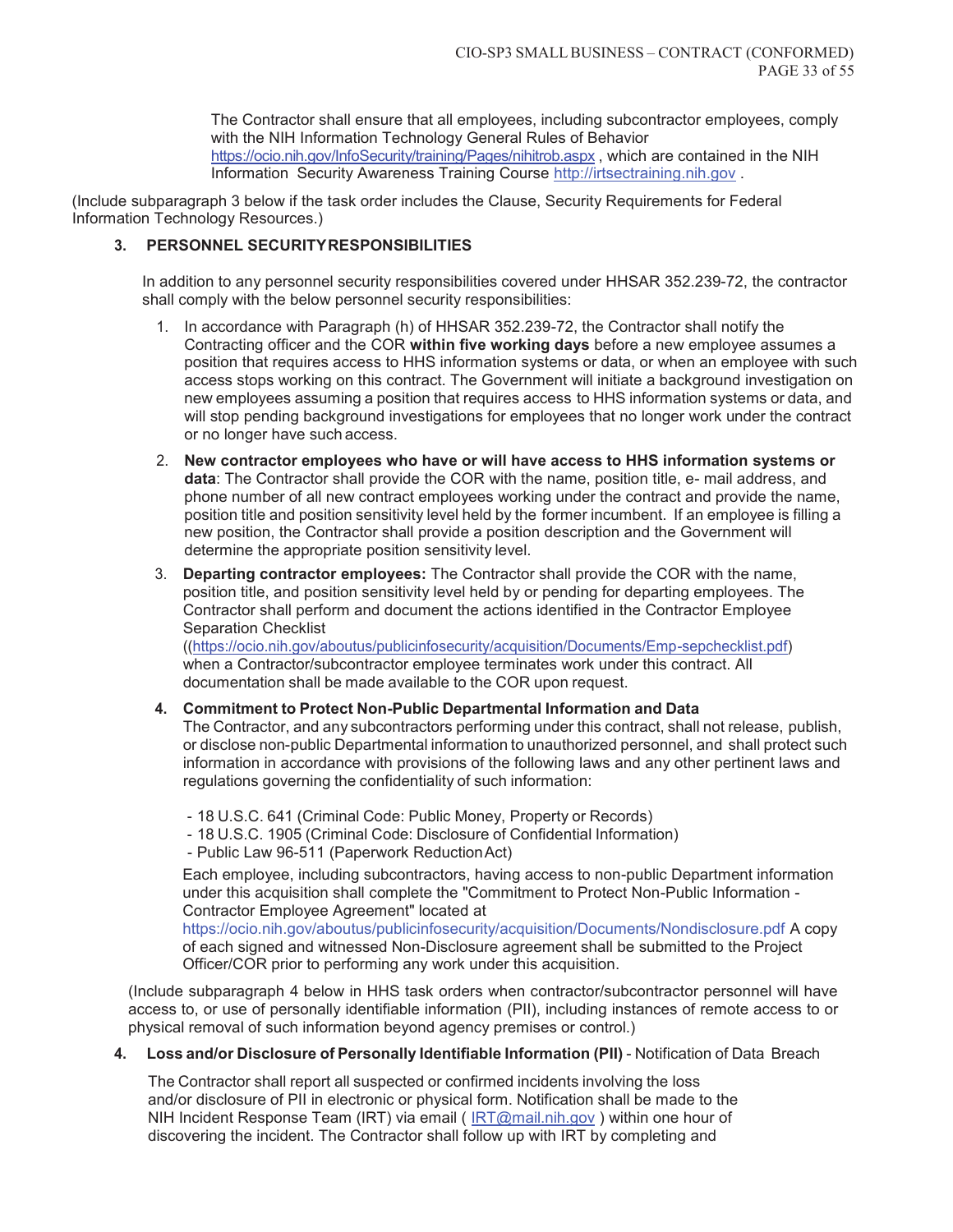submitting one of the applicable two forms below within three (3) work days of incident discovery:

NIH PII Spillage Report at: https://ocio.nih.gov/InfoSecurity/Policy/Documents/NIH\_PII\_Spillae\_Proced.doc

NIH Lost or Stolen Assets Report at: https://ocio.nih.gov/InfoSecurity/Policy/Documents/ISSO\_Stolen\_Device-Media\_Handling\_Procedures.doc

*(Include subparagraph 5 below in task orders when the contractor/subcontractor will host NIH web pages or databases.)* 

# **5. VULNERABILITY SCANNING REQUIREMENTS**

This acquisition requires the Contractor to host an NIH webpage or database. The Contractor shall conduct periodic and special vulnerability scans, and install software/hardware patches and upgrades to protect automated federal information assets. The minimum requirement shall be to protect against vulnerabilities identified on the SANS Top-20 Internet Security Attack Targets list (http://www.sans.org/top20/?ref=3706#w1). The Contractor shall report the results of these scans to the Project Officer/COR on a monthly basis, with reports due 10 calendar days following the end of each reporting period. The Contractor shall ensure that all of its subcontractors (at all tiers), where applicable, comply with the above requirements.

# **Article H.7 Electronic and Information Technology Accessibility**

*(This article is not applicable to this contract, however it is applicable to any HHS Task Order issued under the contract that involves the development, acquisition, maintenance, or use electronic and information technology (EIT) products and services subject to Section 508 of the Rehabilitations Act of 1973 as amended, including EIT deliverables such as electronic documents and reports. Non HHS ordering activities will add their specific Electronic and Information Technology Accessibility provisions to individual task orders as applicable.)* 

# **HHSAR 352.239-74, Electronic and Information Technology Accessibility (December 18, 2015)**

(a) Pursuant to Section 508 of the Rehabilitation Act of 1973 (29 U.S.C. 794d), as amended by the Workforce Investment Act of 1998, all electronic and information technology (EIT) supplies and services developed, acquired, or maintained under this contract or order must comply with the "Architectural and Transportation Barriers Compliance Board Electronic and Information Technology (EIT) Accessibility Standards" set forth by the Architectural and Transportation Barriers Compliance Board (also referred to as the "Access Board") in 36 CFR part 1194. Information about Section 508 is available at http://www.hhs.gov/web/508. The complete text of Section 508 Final Provisions can be accessed at http://www.access-board.gov/guidelines-andstandards/communications-and-it/about-the-section-508-standards.

(b) The Section 508 accessibility standards applicable to this contract or order are identified in the Statement of Work or Specification or Performance Work Statement. The contractor must provide any necessary updates to the submitted HHS Product Assessment Template(s) at the end of each contract or order exceeding the simplified acquisition threshold (see FAR 2.101) when the contract or order duration is one year or less. If it is determined by the Government that EIT supplies and services provided by the Contractor do not conform to the described accessibility standards in the contract, remediation of the supplies or services to the level of conformance specified in the contract will be the responsibility of the Contractor at its own expense.

(c) The Section 508 accessibility standards applicable to this contract are:

<sup>(</sup>Contract staff must list applicable standards)

<sup>(</sup>d) In the event of a modification(s) to this contract or order, which adds new EIT supplies or services or revises the type of, or specifications for, supplies or services, the Contracting Officer may require that the contractor submit a completed HHS Section 508 Product Assessment Template and any other additional information necessary to assist the Government in determining that the EIT supplies or services conform to Section 508 accessibility standards. Instructions for documenting accessibility via the HHS Section 508 Product Assessment Template may be found under Section 508 policy on the HHS website: (http://www.hhs.gov/web/508). If it is determined by the Government that EIT supplies and services provided by the Contractor do not conform to the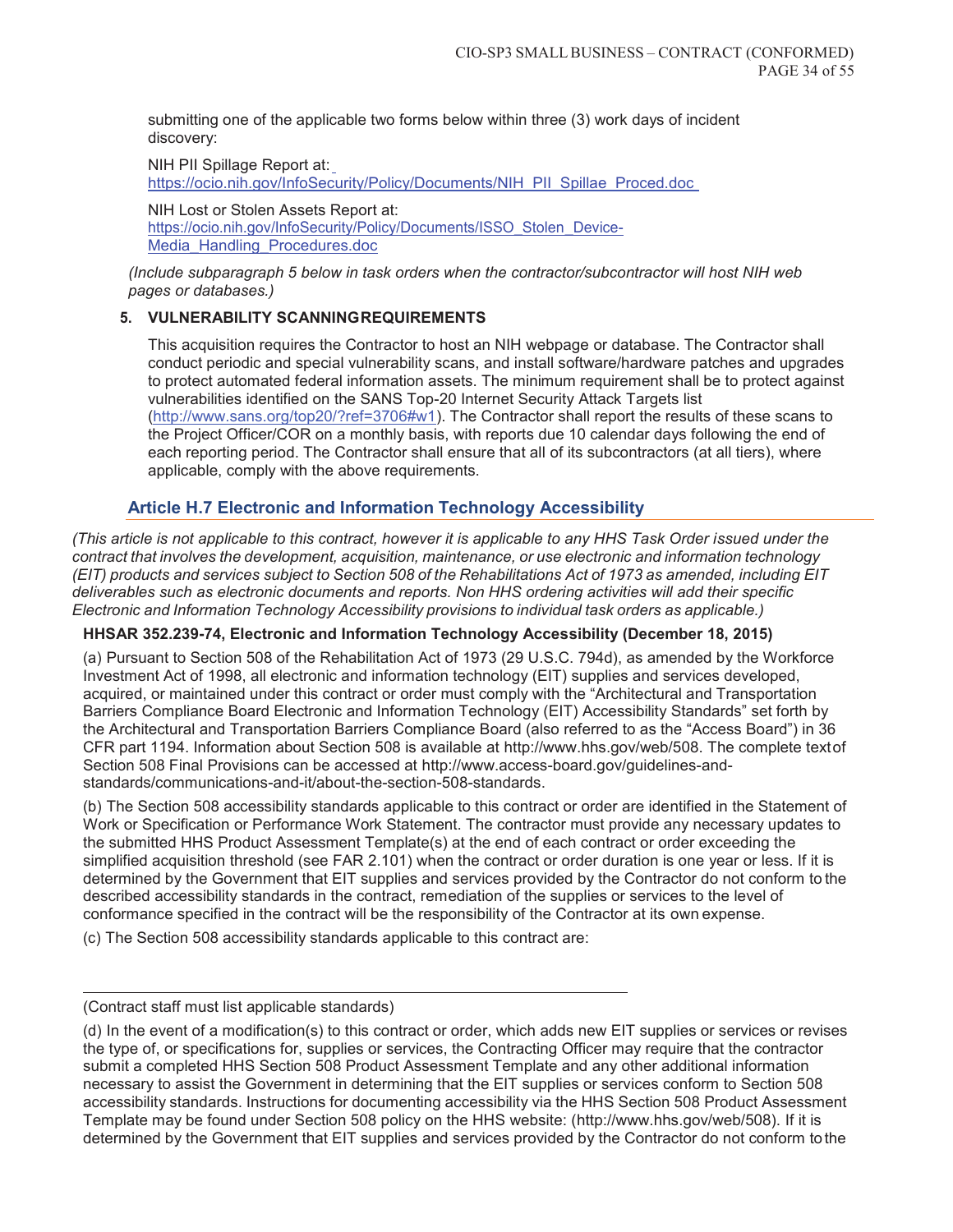described accessibility standards in the contract, remediation of the supplies or services to the level of conformance specified in the contract will be the responsibility of the Contractor at its own expense.

(e) If this is an Indefinite Delivery contract, a Blanket Purchase Agreement or a Basic Ordering Agreement, the task/delivery order requests that include EIT supplies or services will define the specifications and accessibility standards for the order. In those cases, the Contractor may be required to provide a completed HHS Section 508 Product Assessment Template and any other additional information necessary to assist the Government in determining that the EIT supplies or services conform to Section 508 accessibility standards. Instructions for documenting accessibility via the HHS Section 508 Product Assessment Template may be found at http://www.hhs.gov/web/508. If it is determined by the Government that EIT supplies and services provided by the Contractor do not conform to the described accessibility standards in the provided documentation, remediation of the supplies or services to the level of conformance specified in the contract will be the responsibility of the Contractor at its own expense.

[End of HHSAR 352.239-74]

# **Article H.8 Task Order/Delivery Order Contract Ombudsman**

In accordance with FAR 16.505(b)(5), the following individual has been designated as the NIH Ombudsman for task order and delivery order contracts.

> Dr. Richard G. Wyatt NIH Competition Advocate for Non R&D Contracts 1 Center Drive, 160, MSC 0151 Bethesda, MD 20892-0151 Phone: (301) 496-4920 FAX: (301) 402-4273 email: WyattRG@mail.nih.gov

# **Article H.9 Reporting Matters Involving Fraud, Waste and Abuse**

Anyone who becomes aware of the existence or apparent existence of fraud, waste and abuse in NIH funded programs is encouraged to report such matters to the HHS Inspector General's Office in writing or on the Inspector General's Hotline. The toll free number is 1-800-HHS-TIPS (1-800-447-8477). All telephone calls will be handled confidentially. The website to file a complaint on-line is: http://oig.hhs.gov/fraud/hotline/ and the mailing address is:

> US Department of Health and Human Services Office of Inspector General ATTN: OIG HOTLINE OPERATIONS P.O. Box 23489 Washington, D.C. 20026

## **Article H.10 Hardware/Software Acquisition**

To help ensure the ability to provide hardware/software without limitation, but not become a shopping center, CIO-SP3 Small Business is considered to be a "solutions based contract". This term refers to contracts that encompass everything from the analysis of hardware/software implementation to ongoing operational support of an IT solution.

Inclusion of hardware/software acquisition on a task order is within the purview of the cognizant OCO. Any hardware/software included must be considered to be critical and related to the services being acquired under the task order.

The PCO reserves the right to review individual task orders to determine if the provisions of this clause are being applied appropriately.

# **Article H.11 Security Considerations**

The work to be performed under specific task orders may require security clearances. In that event, the contractor will be advised of the requirements in the task order statement of work. The contractor shall follow the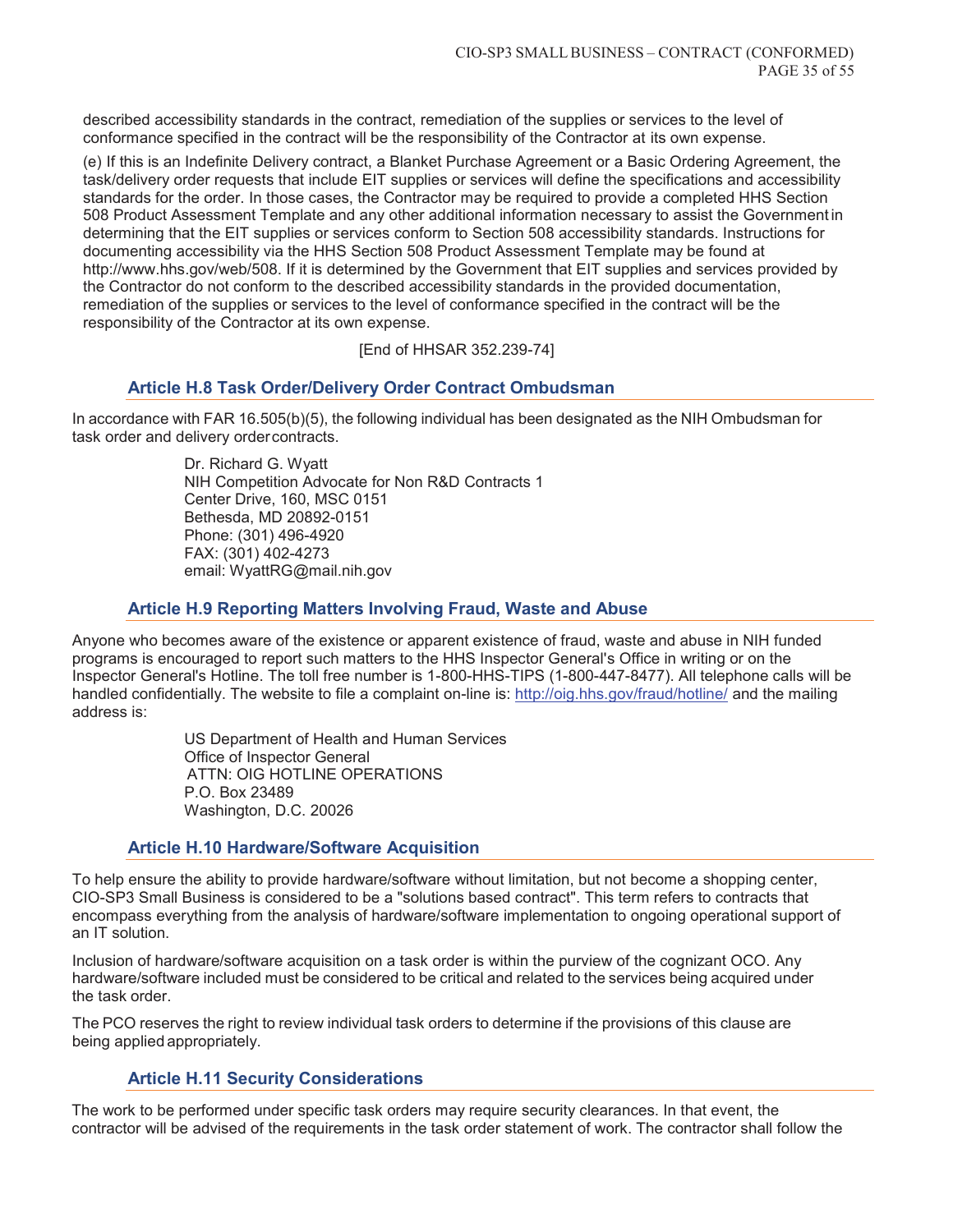security requirements identified in the task order statement of work and other guidance that may be established by the OCO. Only those contractors that meet the required security clearance levels on individual task orders are eligible to compete for such task orders.

Clearances may require Special Background Investigations, Sensitive Compartmented Information access or Special Access Programs, or agency-specific access. In such cases, the contractor is responsible for providing personnel with appropriate security clearances to ensure compliance with government security regulations, as specified on the individual task order. The contractor shall fully cooperate on all security checks and investigations by furnishing requested information to verify the contractor employee's trustworthiness and suitability for the position. Task orders containing classified work will include a Contract Security Classification Specification, (DD Form 254 or agency equivalent). The DD Form 254 is available at the following site: **DD Form 254**

# **Article H.12 Cost Accounting System**

In accordance with FAR 16.301-3(a)(1), contractors awarded cost-reimbursement task orders will be required to have and maintain an adequate cost accounting system determined adequate by their cognizant auditing agency. The contractor shall notify the appropriate OCO for ongoing task orders, in writing, if there are any changes in the status of their cost accounting system and provide the reason(s) for the change.

# **Article H.13 Purchasing System**

In accordance with FAR 44.201-2, Advance Notification Requirements, contractors with approved purchasing systems shall notify the appropriate OCO on individual task orders, in writing, if there are any changes in the status of their approved purchasing systems and provide the reason(s) for the change.

# **Article H.14 Ramp-on Procedure**

The PCO will periodically review the total number of contractors to ensure adequate competition for task orders throughout the period of performance. Over time, the total number of contractors may fluctuate due to various reasons including industry consolidation, significant changes in the marketplace or advances in technology, general economic conditions, or other reasons.

If the PCO determines that it is in the best interest of the government to open the GWAC to new contractors, the PCO has the discretion to announce an open season at any time during the effective period of the GWAC but no earlier than three years from date of award.

The PCO will announce this open season by publishing a notice in Federal Business Opportunities. The open season will be subject to applicable federal procurement laws and guidance at the time the open season is announced. The Open Season announcement will provide an estimate of the number of new awards that the PCO intends to make. Under the Open Season, the PCO will issue a solicitation. Any offeror meeting the eligibility requirements identified in the new "ramp on" solicitation may submit a proposal in response to the solicitation. However, the PCO has the discretion to award more or fewer contracts than the number anticipated in the solicitation depending upon the quality of the offers received.

Any resulting contracts awarded under this provision will not exceed the remaining period of performance of the existing CIO-SP3 GWACs. Any contractor receiving a contract under this open season will be eligible to compete on future task orders with the same rights and obligations of any other CIO-SP3 Small Business contractor. Contracts awarded under this open season provision will share in the ceiling of the CIO-SP3 Small Business program and the overall ceiling of the basic contract will not be increased.

This provision will apply to the HUBZone Group, the SDVOSB Group, and to the Section 8(a) Group in the same manner as to the Small Business Grouping, e.g., if during a "Ramp on" period HUBZone, SDVOSBs, and Section 8(a) contractors can qualify for task areas not currently covered within their respective Group, the government reserves the right to add those task areas to the HUBZone Group, the SDVOSB Group, or the Section 8(a) Group as applicable at that time.

# **Article H.15 Ramp-off Procedure**

If at any point during the 10-year period of performance the contractor decides that it no longer wishes to participate in the contract, then the contractor may submit the request to the PCO requesting termination of their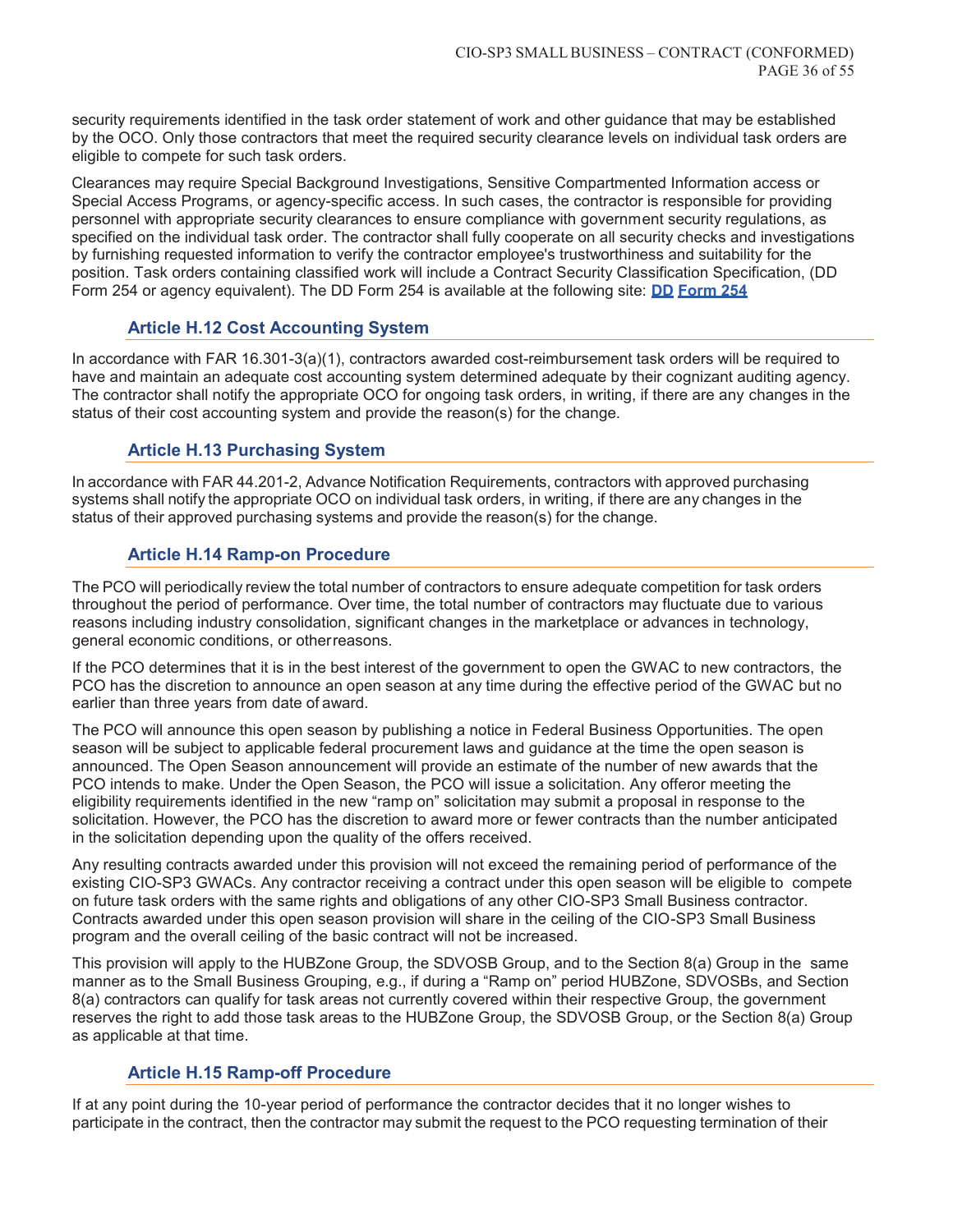contract. If the PCO accepts the contractor's request, the PCO will "ramp off' the contractor using the provision under FAR 52.249-2, Termination for the Convenience of the Government. This provision is independent of any other action permitted under the contract terms and conditions. If a "ramped off" contractor is currently under contract to perform under any task order, the contractor will be required to continue to perform under the terms of the specific task order.

# **Article H.16 Privacy Act – HHSAR 352.224-70 (December 18, 2015) (modified)**

**(This article is applicable to HHS Task Orders that involve Privacy Act Requirements)**  This contract requires the Contractor to perform one or more of the following: (a) design; (b) develop; or (c) operate a Federal agency system of records to accomplish an agency function in accordance with the Privacy Act of 1974 (Act) (5 U.S.C. 552a(m)(1)) and applicable agency regulations.

The term system of records means a group of any records under the control of any agency from which information is retrieved by the name of the individual or by some identifying number, symbol, or other identifying particular assigned to the individual. Violations of the Act by the Contractor and/or its employees may result in the imposition of criminal penalties (5 U.S.C. 552a(i)).

The Contractor shall ensure that each of its employees knows the prescribed rules of conduct in 45 CFR part 5b and that each employee is aware that he/she is subject to criminal penalties for violation of the Act to the same extent as Department of Health and Human Services employees. These provisions also apply to all subcontracts the Contractor awards under this contract which require the design, development or operation of the designated system(s) of records (5 U.S.C. 552a(m)(1)). The contract work statement:

(a) Identifies the system(s) of records and the design, development, or operation work the Contractor is to perform; and

(b) Specifies the disposition to be made of such records upon completion of contract performance. (End of clause)

45 CFR Part 5b contains additional information which includes the rules of conduct and other Privacy Act requirements and can be found at: http://www.access.gpo.gov/nara/cfr/waisidx\_06/45cfr5b\_06.html.

# **Article H.17 Replacement of Team Members under a FAR 9.601(1) Contractor Team Arrangement (CTA)**

Contractors that are awarded a contract based on a FAR 9.601(1) Contractor Team Arrangement (CTA) are required to obtain PCO approval prior to replacing or deleting team members.

The contractor request for replacement of team members shall be submitted on official company letterhead to the NITAAC Customer Support Center at NITAACsupport@nih.gov. The request shall include:

- 1. The contractor CIO-SP3 Small Business contract number.
- 2. The existing team member name, DUNS, and its qualified Task Areas under the GWAC.
- 3. The proposing replacement team member including name and DUNS.
- 4. A copy of the new CTA agreement.
- 5. A capability statement for the proposing member demonstrating qualifications that meet or exceed the existing member qualifications under the GWAC.
- 6. The NIH Representations, Certifications, and Other Statements of Offers for the proposed new CTA member
- 7. The FAR 52.219-1 Small Business Program Representations certification for each proposed new CTA member.
- 8. А copy of the proposed new СТА member's most recent annual report, or if organized as а nonpublic corporation, the organization's most recent asset and liability report.
- 9. А copy of the proposed new СТА member's written travel policy that will govern any potential contract. If a proposed СТА member does not have а written travel policy, the offeror shall so state.

All proposed new СТА members are subject to а responsibility evaluation in accordance with FAR Subpart 9.1. The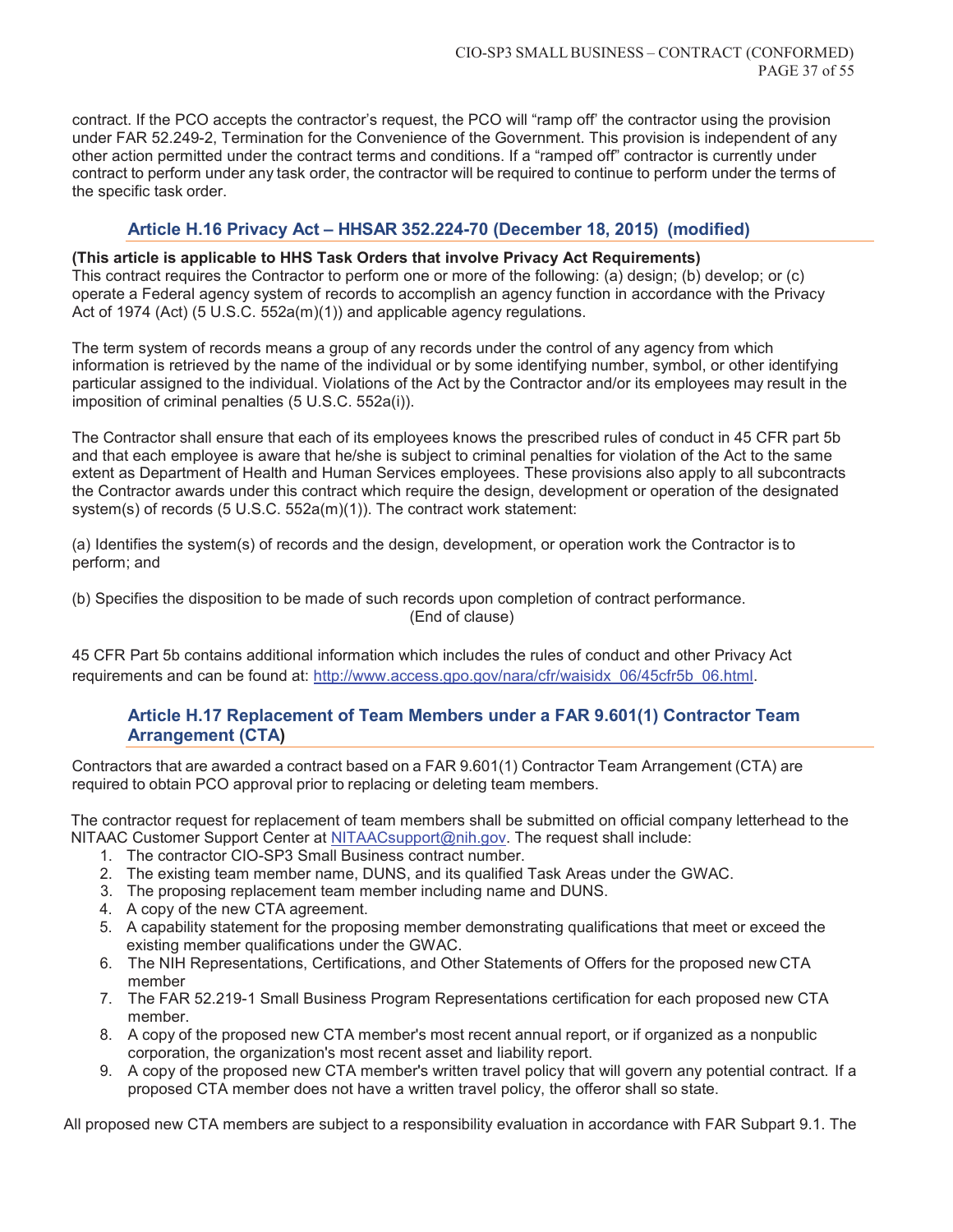contract holder shall indicate if its proposed new СТА member has the necessary financial capacity, working capital, and other resources to perform the contract without assistance from any outside source. If not, indicate the amount required and the anticipated source.

If the PCO determines that a FAR 9.601(1) CTA is proposing unacceptable replacements of existing team members that could adversely affect the ability of the CTA to continue to perform under the contract, the CTA may be subject to termination under the provisions of FAR 52.249-6 or FAR 52.249-8, as applicable.

# **Article H.18 Gun Control (Section 218)**

#### **(Applicable to task orders funded by the NIH appropriated funds.)**

None of the funds made available in this title may be used, in whole or in part, to advocate or promote gun control.

# **Article H.19 Restriction on Pornography on Computer Networks**

The Contractor shall not use contract funds to maintain or establish a computer network unless such network blocks the viewing, downloading, and exchanging of pornography.

# **Article H.20 Restriction on Abortion**

The Contractor shall not use contract funds for any abortion.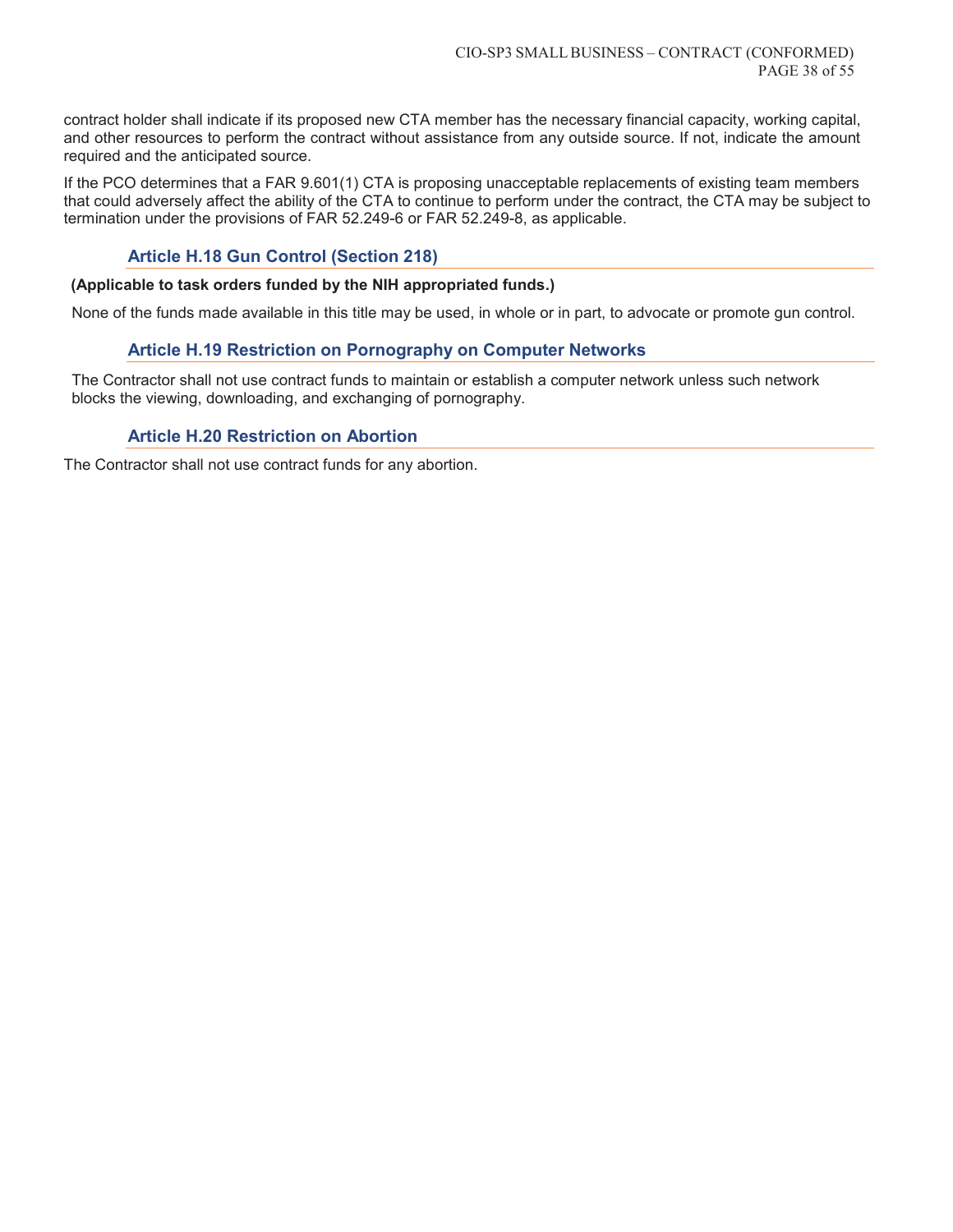# **PART II – CONTRACT CLAUSES**

# **SECTION I: CONTRACT CLAUSES**

#### **Article I.1 General Clauses for a Negotiated Fixed-Price Service Contract**

*This contract incorporates the following clauses by reference, with the same force and effect as if they were given in full text. Upon request, the PCO will make their full text available. Also, the full text of a clause may be accessed electronically as follows: FAR Clauses at:* https://www.acquisition.gov/far/*. HHSAR Clauses at:*  http://www.hhs.gov/policies/hhsar/subpart352.html*.* 

# **FAR CLAUSE NO. DATE TITLE**  52.202-1 Nov 2013 Definitions (Over the Simplified Acquisition Threshold) 52.203-3 Apr 1984 Gratuities (Over the Simplified Acquisition Threshold) 52.203-5 May 2014 Covenant Against Contingent Fees (Over the Simplified Acquisition Threshold) 52.203-6 Sep 2006 Restrictions on Subcontractor Sales to the Government (Over the Simplified Acquisition Threshold) 52.203-7 May 2014 | Anti-Kickback Procedures (Over the Simplified Acquisition Threshold) 52.203-8 May 2014 Cancellation, Rescission, and Recovery of Funds for Illegal or Improper Activity (Over the Simplified Acquisition Threshold) 52.203-10 May 2014 | Price or Fee Adjustment for Illegal or Improper Activity (Over the Simplified Acquisition Threshold) 52.203-12 Oct 2010 Limitation on Payments to Influence Certain Federal Transactions (Over \$150,000) 52.203-17 Apr 2014 Contractor Employee Whistleblower Rights and Requirements to Inform Employees of Whistleblower Rights (Over the Simplified Acquisition Threshold) 52.203-19 Jan 2017 Prohibition on Requiring Certain Internal Confidentiality Agreements or Statements. 52.204-4 May 2011 Printed or Copied Double-Sided on Postconsumer Fiber Content Paper(Over the Simplified Acquisition Threshold) 52.204-10 | Oct 2016 | Reporting Executive Compensation and First-Tier Subcontract Awards (\$30,000 or more) 52.204-13 Oct 2016 System for Award Management Maintenance 52.209-6 **Cont** Oct 2015 Protecting the Government's Interests When Subcontracting With Contractors Debarred, Suspended, or Proposed for Debarment (Over \$35,000) 52.215-2 | Oct 2010 | Audit and Records - Negotiation [Note: Applies to ALL contracts funded in whole or in part with Recovery Act funds, regardless of dollar value, AND contracts over the Simplified Acquisition Threshold funded exclusively with non-Recovery Act funds.] 52.215-8 Oct 1997 Order of Precedence - Uniform Contract Format

#### **a. FEDERAL ACQUISITION REGULATION (FAR) (48 CFR CHAPTER 1) CLAUSES:**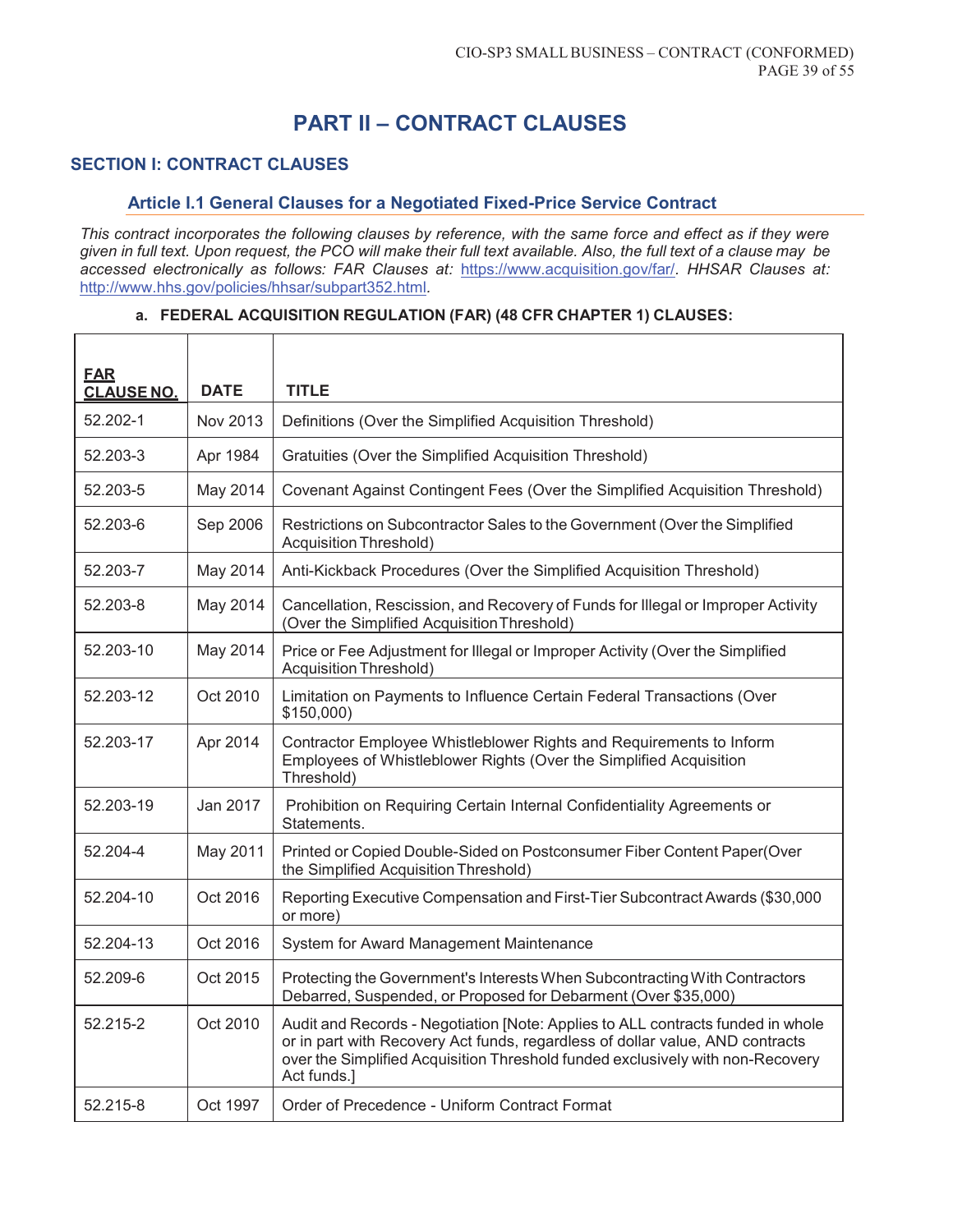| <b>EAR</b><br><b>CLAUSE NO.</b> | <b>DATE</b>     | <b>TITLE</b>                                                                                                          |
|---------------------------------|-----------------|-----------------------------------------------------------------------------------------------------------------------|
| 52.215-10                       | Aug 2011        | Price Reduction for Defective Certified Cost or Pricing Data (Over \$750,000)                                         |
| 52.215-12                       | Oct 2010        | Subcontractor Cost or Pricing Data (Over \$750,000)                                                                   |
| 52.215-15                       | Oct 2010        | Pension Adjustments and Asset Reversions (Over \$750,000)                                                             |
| 52.215-18                       | <b>Jul 2005</b> | Reversion or Adjustment of Plans for Post-Retirement Benefits (PRB) other than<br>Pensions                            |
| 52.215-19                       | Oct 1997        | Notification of Ownership Changes                                                                                     |
| 52.215-21                       | Oct 2010        | Requirements for Certified Cost or Pricing Data and Data Other Than Certified<br>Cost or Pricing Data - Modifications |
| 52.219-8                        | Nov 2016        | Utilization of Small Business Concerns (Over the Simplified Acquisition<br>Threshold)                                 |
| 52.222-3                        | Jun 2003        | <b>Convict Labor</b>                                                                                                  |
| 52.222-21                       | Apr 2015        | Prohibition of Segregated Facilities                                                                                  |
| 52.222-26                       | Sep 2016        | <b>Equal Opportunity</b>                                                                                              |
| 52.222-35                       | Oct 2015        | Equal Opportunity for Veterans (\$150,000 or more)                                                                    |
| 52.222-36                       | <b>Jul 2014</b> | Equal Opportunity for Workers with Disabilities                                                                       |
| 52.222-37                       | Feb 2016        | Employment Reports on Veterans (\$150,000 or more)                                                                    |
| 52.222-40                       | Dec 2010        | Notification of Employee Rights Under the National Labor Relations Act (Over<br>the Simplified Acquisition Threshold) |
| 52.222-50                       | Mar 2015        | <b>Combating Trafficking in Persons</b>                                                                               |
| 52.222-54                       | Oct 2015        | Employment Eligibility Verification (Over the Simplified Acquisition Threshold)                                       |
| 52.223-6                        | May 2001        | Drug-Free Workplace                                                                                                   |
| 52.223-18                       | Aug 2011        | Encouraging Contractor Policies to Ban Text Messaging While Driving                                                   |
| 52.225-1                        | May 2014        | Buy American - Supplies                                                                                               |
| 52.225-13                       | <b>Jun 2008</b> | Restrictions on Certain Foreign Purchases                                                                             |
| 52.227-1                        | Dec 2007        | Authorization and Consent                                                                                             |
| 52.227-2                        | Dec 2007        | Notice and Assistance Regarding Patent and Copyright Infringement                                                     |
| 52.229-3                        | Feb 2013        | Federal, State and Local Taxes (Over the Simplified Acquisition Threshold)                                            |
| 52.232-1                        | Apr 1984        | Payments                                                                                                              |
| 52.232-8                        | Feb 2002        | <b>Discounts for Prompt Payment</b>                                                                                   |
| 52.232-9                        | Apr 1984        | Limitation on Withholding of Payments                                                                                 |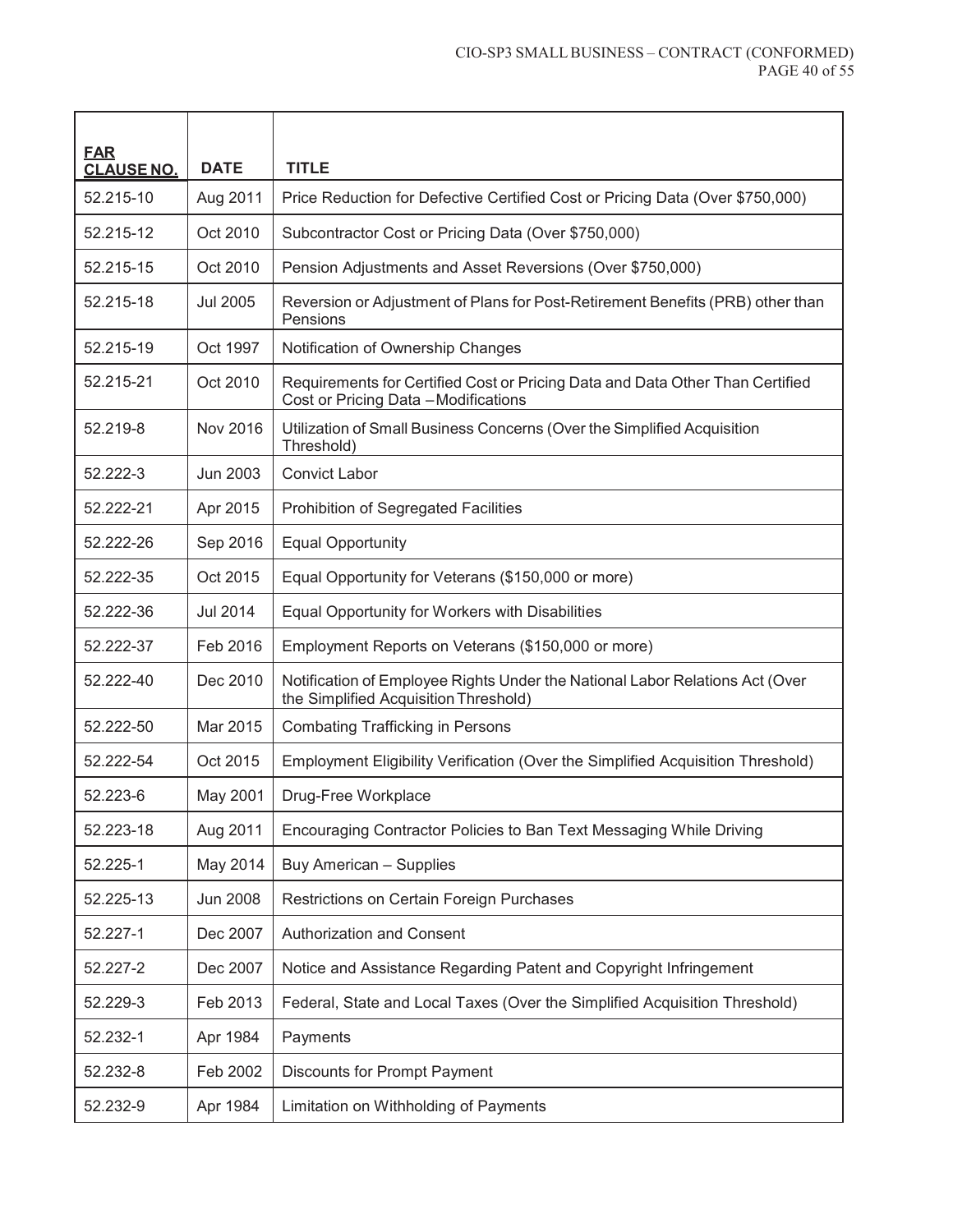| <b>FAR</b><br><b>CLAUSE NO.</b> | <b>DATE</b>     | <b>TITLE</b>                                                                            |  |
|---------------------------------|-----------------|-----------------------------------------------------------------------------------------|--|
| 52.232-11                       | Apr 1984        | <b>Extras</b>                                                                           |  |
| 52.232-17                       | May 2014        | Interest (Over the Simplified Acquisition Threshold)                                    |  |
| 52.232-23                       | May 2014        | <b>Assignment of Claims</b>                                                             |  |
| 52.232-25                       | <b>Jul 2013</b> | <b>Prompt Payment</b>                                                                   |  |
| 52.232-33                       | <b>Jul 2013</b> | Payment by Electronic Funds Transfer--System for Award Management                       |  |
| 52.232-39                       | Jun 2013        | Unenforceability of Unauthorized Obligations                                            |  |
| 52.233-1                        | May 2014        | <b>Disputes</b>                                                                         |  |
| 52.233-3                        | Aug 1996        | <b>Protest After Award</b>                                                              |  |
| 52.233-4                        | Oct 2004        | Applicable Law for Breach of Contract Claim                                             |  |
| 52.242-13                       | Jul 1995        | Bankruptcy (Over the Simplified Acquisition Threshold)                                  |  |
| 52.243-1                        | Aug 1987        | Changes - Fixed-Price, Alternate I (Apr 1984)                                           |  |
| 52.244-6                        | Jan 2017        | Subcontracts for Commercial Items                                                       |  |
| 52.246-25                       | Feb 1997        | Limitation of Liability - Services (Over the Simplified Acquisition Threshold)          |  |
| 52.249-4                        | Apr 1984        | Termination for Convenience of the Government (Services) (Short Form)                   |  |
| 52.249-8                        | Apr 1984        | Default (Fixed-Price Supply and Service) (Over the Simplified Acquisition<br>Threshold) |  |
| 52.253-1                        | Jan 1991        | <b>Computer Generated Forms</b>                                                         |  |

# **b. DEPARTMENT OF HEALTH AND HUMAN SERVICES ACQUISITION REGULATION (HHSAR) (48 CFR CHAPTER 3) CLAUSES:**

| <b>HHSAR</b><br><b>CLAUSE NO.</b> | <b>DATE</b> | <b>TITLE</b>                                                          |
|-----------------------------------|-------------|-----------------------------------------------------------------------|
|                                   |             |                                                                       |
| 352.203-70                        | Dec 2015    | Anti-Lobbying                                                         |
| 352.222-70                        | Dec 2015    | Contractor Cooperation in Equal Employment Opportunity Investigations |
| 352.224-70                        | Dec 2015    | Privacy Act                                                           |
| 352.224-71                        | Dec 2015    | Confidential Information                                              |
| 352.227-70                        | Dec 2015    | <b>Publications and Publicity</b>                                     |
|                                   |             |                                                                       |
| 352.237-75                        | Dec 2015    | <b>Key Personnel</b>                                                  |

# **Article I.2 General Clauses for a Negotiated Cost-Reimbursement Service Contract**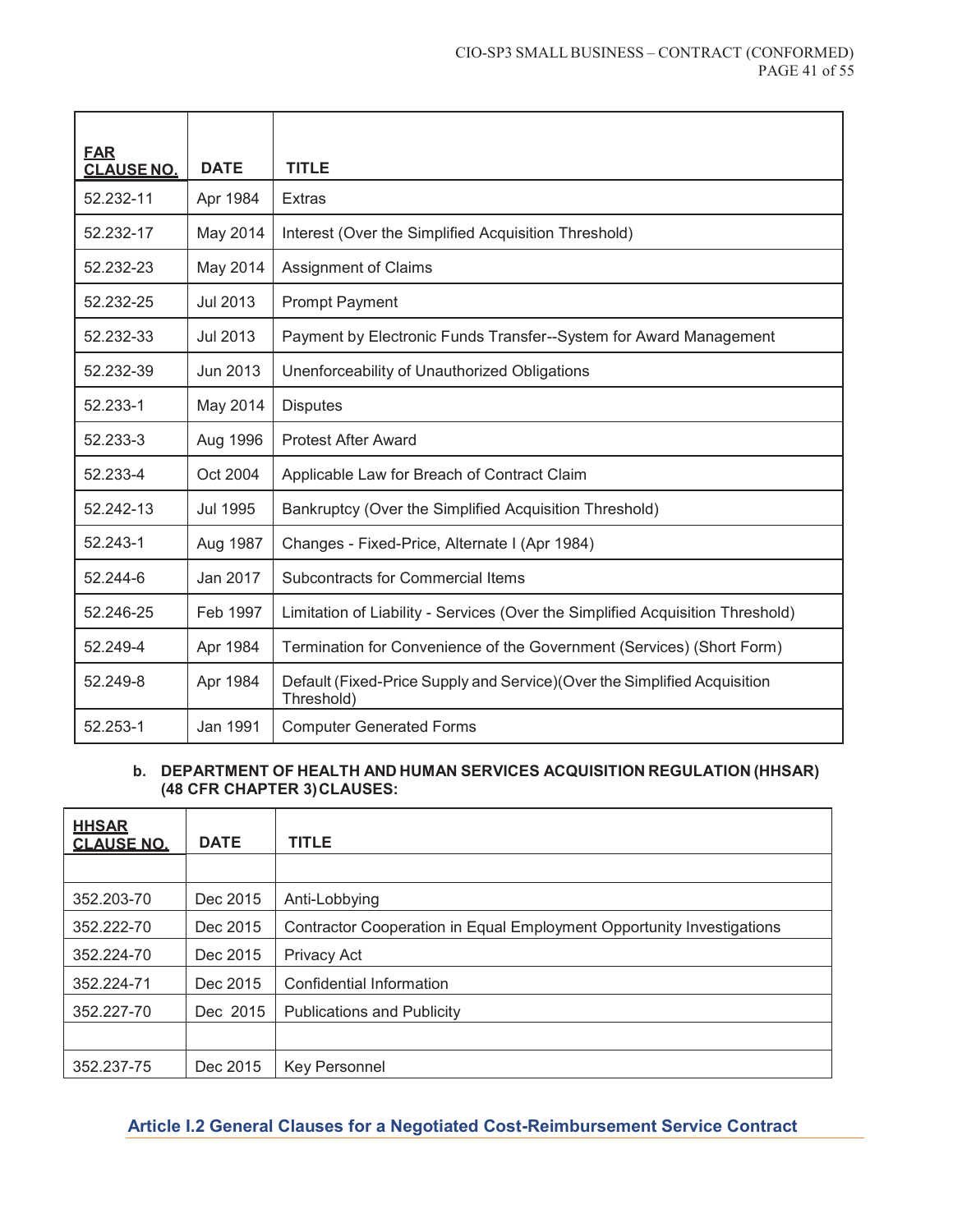*This contract incorporates the following clauses by reference, with the same force and effect as if they were given in full text. Upon request, the PCO will make their full text available. Also, the full text of a clause may be accessed electronically as follows: FAR Clauses at:* https://www.acquisition.gov/far/ *. HHSAR Clauses at:*  http://www.hhs.gov/policies/hhsar/subpart352.html *.* 

| <b>FAR</b><br><b>CLAUSE NO.</b> | <b>DATE</b>     | <b>TITLE</b>                                                                                                                                                                                                                                                      |  |
|---------------------------------|-----------------|-------------------------------------------------------------------------------------------------------------------------------------------------------------------------------------------------------------------------------------------------------------------|--|
| 52.202-1                        | Nov 2013        | Definitions (Over the Simplified Acquisition Threshold)                                                                                                                                                                                                           |  |
| 52.203-3                        | Apr 1984        | Gratuities (Over the Simplified Acquisition Threshold)                                                                                                                                                                                                            |  |
| 52.203-5                        | May 2014        | Covenant Against Contingent Fees (Over the Simplified Acquisition<br>Threshold)                                                                                                                                                                                   |  |
| 52.203-6                        | Sep 2006        | Restrictions on Subcontractor Sales to the Government (Over the Simplified<br><b>Acquisition Threshold)</b>                                                                                                                                                       |  |
| 52.203-7                        | May 2014        | Anti-Kickback Procedures (Over the Simplified Acquisition Threshold)                                                                                                                                                                                              |  |
| 52.203-8                        | May 2014        | Cancellation, Rescission, and Recovery of Funds for Illegal or Improper<br>Activity (Over the Simplified Acquisition Threshold)                                                                                                                                   |  |
| 52.203-10                       | May 2014        | Price or Fee Adjustment for Illegal or Improper Activity (Over the Simplified<br><b>Acquisition Threshold)</b>                                                                                                                                                    |  |
| 52.203-12                       | Oct 2010        | Limitation on Payments to Influence Certain Federal Transactions (Over<br>$$150,000$ )                                                                                                                                                                            |  |
| 52.203-17                       | Apr 2014        | Contractor Employee Whistleblower Rights and Requirements to Inform<br>Employees of Whistleblower Rights (Over the Simplified Acquisition Threshold)                                                                                                              |  |
| 52.203-19                       | <b>JAN 2017</b> | Prohibition on Requiring Certain Internal Confidentiality Agreements or<br>Statements.                                                                                                                                                                            |  |
| 52.204-4                        | May 2011        | Printed or Copied Double-Sided on Postconsumer Fiber Content Paper(Over<br>the Simplified Acquisition Threshold)                                                                                                                                                  |  |
| 52.204-10                       | Oct 2016        | Reporting Executive Compensation and First-Tier Subcontract Awards<br>(\$30,000 or more)                                                                                                                                                                          |  |
| 52.204-13                       | <b>OCT 2016</b> | System for Award Management Maintenance                                                                                                                                                                                                                           |  |
| 52.209-6                        | Oct 2015        | Protecting the Government's Interests When Subcontracting With Contractors<br>Debarred, Suspended, or Proposed for Debarment (Over \$35,000)                                                                                                                      |  |
| 52.209-10                       | Nov 2015        | Prohibition on Contracting With Inverted Domestic Corporations                                                                                                                                                                                                    |  |
| 52.215-2                        | Oct 2010        | Audit and Records - Negotiation [Note: Applies to ALL contracts funded in<br>whole or in part with Recovery Act funds, regardless of dollar value, AND<br>contracts over the Simplified Acquisition Threshold funded exclusively with<br>non-Recovery Act funds.] |  |
| 52.215-8                        | Oct 1997        | Order of Precedence - Uniform Contract Format                                                                                                                                                                                                                     |  |
| 52.215-10                       | Aug 2011        | Price Reduction for Defective Certified Cost or Pricing Data (Over \$750,000)                                                                                                                                                                                     |  |
| 52.215-12                       | Oct 2010        | Subcontractor Cost or Pricing Data (Over \$750,000)                                                                                                                                                                                                               |  |
| 52.215-15                       | Oct 2010        | Pension Adjustments and Asset Reversions (Over \$750,000)                                                                                                                                                                                                         |  |

#### **a. FEDERAL ACQUISITION REGULATION (FAR) (48 CFR CHAPTER 1) CLAUSES:**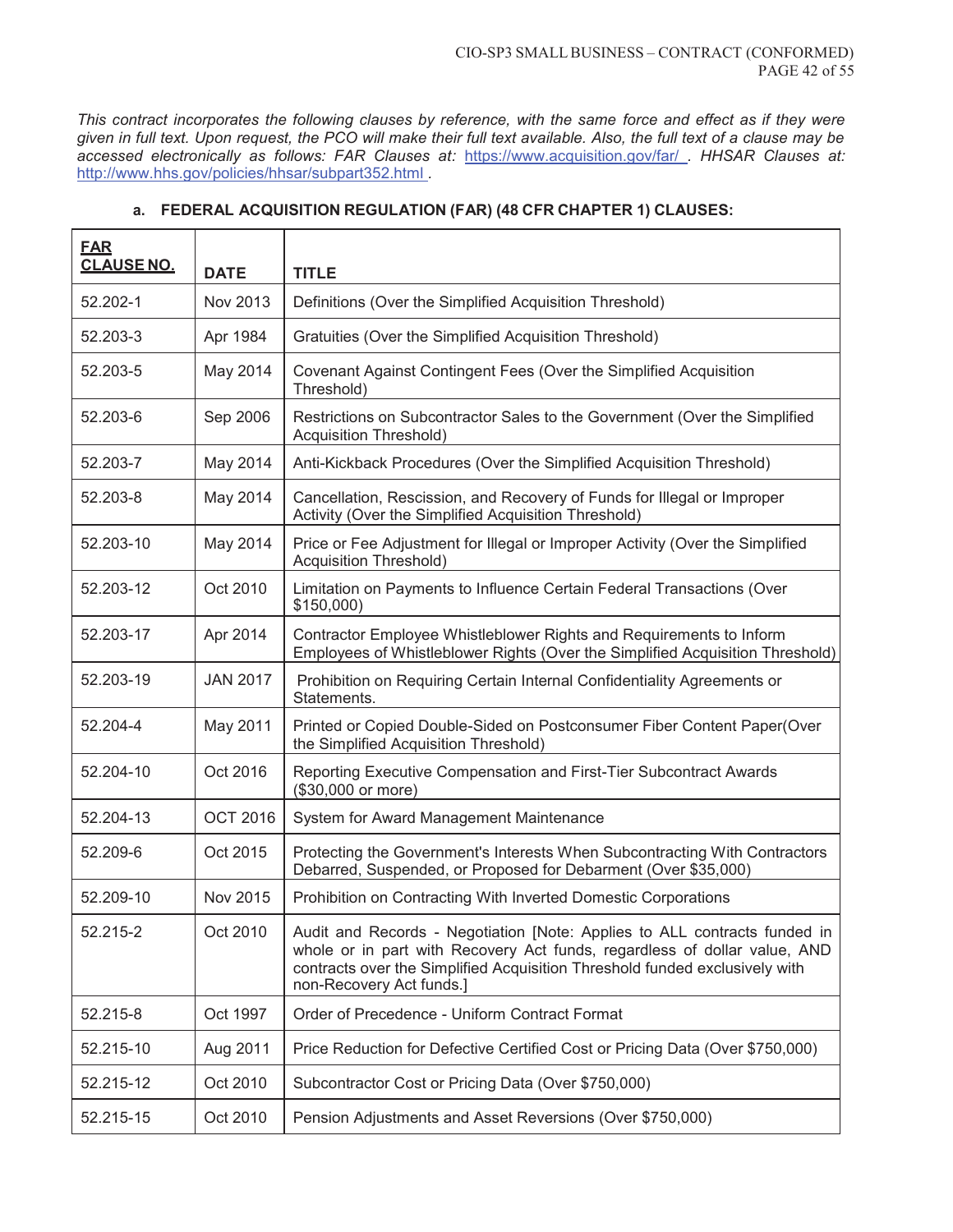| <b>EAR</b><br><b>CLAUSE NO.</b> | <b>DATE</b>     | <b>TITLE</b>                                                                                                                                                                                |  |
|---------------------------------|-----------------|---------------------------------------------------------------------------------------------------------------------------------------------------------------------------------------------|--|
| 52.215-18                       | <b>Jul 2005</b> | Reversion or Adjustment of Plans for Post-Retirement Benefits (PRB) other<br>than Pensions                                                                                                  |  |
| 52.215-19                       | Oct 1997        | Notification of Ownership Changes                                                                                                                                                           |  |
| 52.215-21                       | Oct 2010        | Requirements for Certified Cost or Pricing Data and Data Other Than Certified<br>Cost or Pricing Data - Modifications                                                                       |  |
| 52.215-23                       | Oct 2009        | Limitations on Pass-Through Charges (Over the Simplified Acquisition<br>Threshold)                                                                                                          |  |
| 52.216-7                        | Jun 2013        | Allowable Cost and Payment                                                                                                                                                                  |  |
| 52.216-8                        | Jun 2011        | <b>Fixed Fee</b>                                                                                                                                                                            |  |
| 52.219-8                        | Nov 2016        | Utilization of Small Business Concerns (Over the Simplified Acquisition<br>Threshold)                                                                                                       |  |
| 52.222-2                        | <b>Jul 1990</b> | Payment for Overtime Premium (Over the Simplified Acquisition Threshold)<br>(Note: The dollar amount in paragraph (a) of this clause is \$0 unless otherwise<br>specified in the contract.) |  |
| 52.222-3                        | Jun 2003        | <b>Convict Labor</b>                                                                                                                                                                        |  |
| 52.222-21                       | Apr 2015        | Prohibition of Segregated Facilities                                                                                                                                                        |  |
| 52.222-26                       | Sep 2016        | <b>Equal Opportunity</b>                                                                                                                                                                    |  |
| 52.222-35                       | Oct 2015        | Equal Opportunity for Veterans (\$150,000 or more)                                                                                                                                          |  |
| 52.222-36                       | Jul 2014        | Equal Opportunity for Workers with Disabilities                                                                                                                                             |  |
| 52.222-37                       | Feb 2016        | Employment Reports on Veterans (\$150,000 or more)                                                                                                                                          |  |
| 52.222-40                       | Dec 2010        | Notification of Employee Rights Under the National Labor Relations Act (Over<br>the Simplified Acquisition Threshold)                                                                       |  |
| 52.222-50                       | Mar 2015        | <b>Combating Trafficking in Persons</b>                                                                                                                                                     |  |
| 52.222-54                       | Oct 2015        | Employment Eligibility Verification (Over the Simplified Acquisition Threshold)                                                                                                             |  |
| 52.223-6                        | May 2001        | Drug-Free Workplace                                                                                                                                                                         |  |
| 52.223-18                       | Aug 2011        | Encouraging Contractor Policies to Ban Text Messaging While Driving                                                                                                                         |  |
| 52.225-1                        | May 2014        | Buy American - Supplies                                                                                                                                                                     |  |
| 52.225-13                       | <b>Jun 2008</b> | Restrictions on Certain Foreign Purchases                                                                                                                                                   |  |
| 52.227-1                        | Dec 2007        | Authorization and Consent                                                                                                                                                                   |  |
| 52.227-2                        | Dec 2007        | Notice and Assistance Regarding Patent and Copyright Infringement                                                                                                                           |  |
| 52.227-14                       | May 2014        | Rights in Data - General                                                                                                                                                                    |  |
| 52.232-9                        | Apr 1984        | Limitation on Withholding of Payments                                                                                                                                                       |  |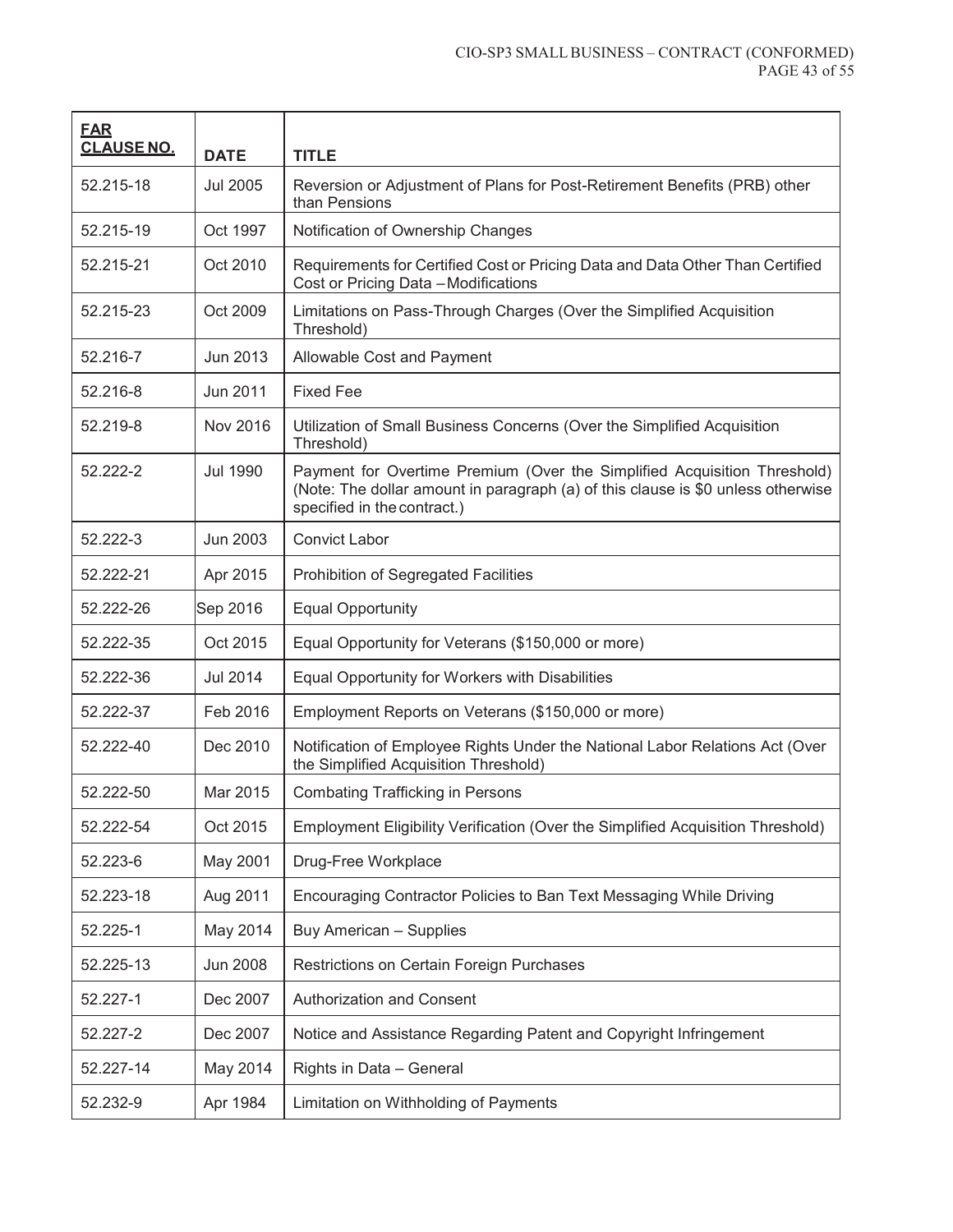| <b>EAR</b><br><b>CLAUSE NO.</b> | <b>DATE</b>     | <b>TITLE</b>                                                                         |  |
|---------------------------------|-----------------|--------------------------------------------------------------------------------------|--|
| 52.232-17                       | May 2014        | Interest (Over the Simplified Acquisition Threshold)                                 |  |
| 52.232-20                       | Apr 1984        | <b>Limitation of Cost</b>                                                            |  |
| 52.232-23                       | May 2014        | <b>Assignment of Claims</b>                                                          |  |
| 52.232-25                       | Jul 2013        | Prompt Payment, Alternate I (Feb 2002)                                               |  |
| 52.232-33                       | Jul 2013        | Payment by Electronic Funds Transfer--System for Award Management                    |  |
| 52.232-39                       | Jun 2013        | Unenforceability of Unauthorized Obligations                                         |  |
| 52.233-1                        | May 2014        | <b>Disputes</b>                                                                      |  |
| 52.233-3                        | Aug 1996        | Protest After Award, Alternate I (Jun 1985)                                          |  |
| 52.233-4                        | Oct 2004        | Applicable Law for Breach of Contract Claim                                          |  |
| 52.242-1                        | Apr 1984        | Notice of Intent to Disallow Costs                                                   |  |
| 52.242-3                        | May 2014        | Penalties for Unallowable Costs (Over \$700,000)                                     |  |
| 52.242-4                        | Jan 1997        | <b>Certification of Final Indirect Costs</b>                                         |  |
| 52.242-13                       | <b>Jul 1995</b> | Bankruptcy (Over the Simplified Acquisition Threshold)                               |  |
| 52.243-2                        | Aug 1987        | Changes - Cost Reimbursement, Alternate I (Apr 1984)                                 |  |
| 52.244-2                        | Oct 2010        | Subcontracts (Over the Simplified Acquisition Threshold), Alternate I (June<br>2007) |  |
| 52.244-5                        | Dec 1996        | Competition in Subcontracting (Over the Simplified Acquisition Threshold)            |  |
| 52.244-6                        | Jan 2017        | Subcontracts for Commercial Items                                                    |  |
| 52.245-1                        | Jan 2017        | <b>Government Property</b>                                                           |  |
| 52.245-9                        | Apr 2012        | Use and Charges                                                                      |  |
| 52.246-25                       | Feb 1997        | Limitation of Liability - Services (Over the Simplified Acquisition Threshold)       |  |
| 52.249-6                        | May 2004        | Termination (Cost-Reimbursement)                                                     |  |
| 52.249-14                       | Apr 1984        | <b>Excusable Delays</b>                                                              |  |
| 52.253-1                        | Jan 1991        | <b>Computer Generated Forms</b>                                                      |  |

#### **b. DEPARTMENT OF HEALTH AND HUMAN SERVICES ACQUISITION REGULATION (HHSAR) (48 CFR CHAPTER 3) CLAUSES:**

| <b>HHSAR</b><br><b>CLAUSE NO.</b> | <b>DATE</b> | <b>TITLE</b>  |
|-----------------------------------|-------------|---------------|
|                                   |             |               |
| 352.203-70                        | Dec 2015    | Anti-Lobbying |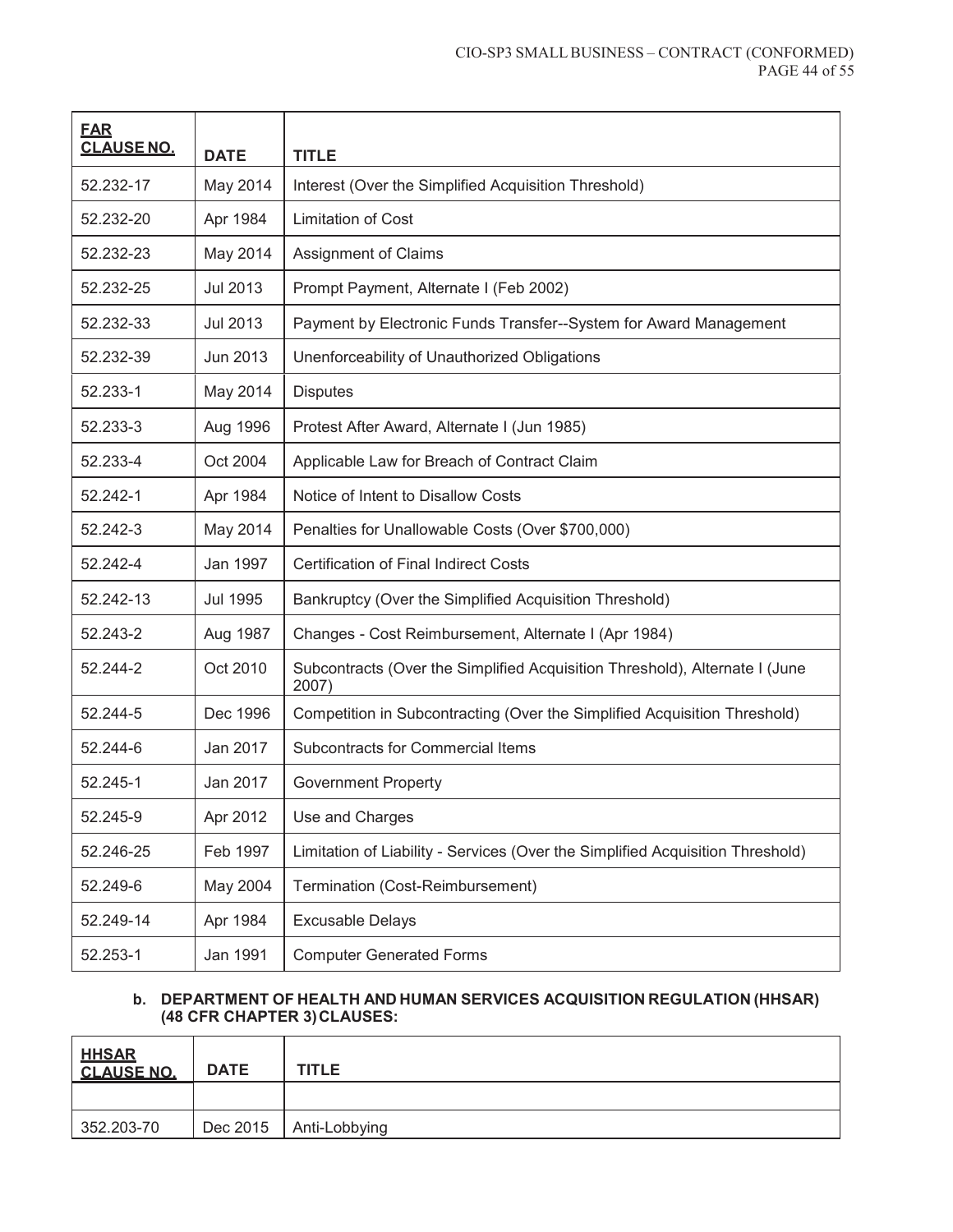| <b>HHSAR</b><br><b>CLAUSE NO.</b> | <b>DATE</b> | <b>TITLE</b>                                                          |
|-----------------------------------|-------------|-----------------------------------------------------------------------|
|                                   |             |                                                                       |
| 352.222-70                        | Dec 2015    | Contractor Cooperation in Equal Employment Opportunity Investigations |
| 352.227-70                        | Dec 2015    | <b>Publications and Publicity</b>                                     |
| 352.224*70                        | Dec 2015    | Privacy Act                                                           |
| 352.224-71                        | Dec 2015    | Confidential Information                                              |
|                                   |             |                                                                       |
| 352.233-71                        | Dec 2015    | <b>Litigation and Claims</b>                                          |
| 352.237-75-                       | Dec 2015    | Key Personnel                                                         |
|                                   |             |                                                                       |
|                                   |             |                                                                       |

# **Article I.3 General Clauses for a Time and Material or a Labor Hour Contract**

*This contract incorporates the following clauses by reference, with the same force and effect as if they were given in full text. Upon request, the PCO will make their full text available. Also, the full text of a clause may be accessed electronically as follows: FAR Clauses at:* https://www.acquisition.gov/far/ *. HHSAR Clauses at:*  http://www.hhs.gov/policies/hhsar/subpart352.html *.* 

# **a. FEDERAL ACQUISITION REGULATION (FAR) (48 CFR CHAPTER 1) CLAUSES:**

| <b>EAR</b><br><b>CLAUSE NO.</b> | <b>DATE</b> | <b>TITLE</b>                                                                                                                                            |  |
|---------------------------------|-------------|---------------------------------------------------------------------------------------------------------------------------------------------------------|--|
| 52.202-1                        | Nov 2013    | Definitions (Over the Simplified Acquisition Threshold)                                                                                                 |  |
| 52.203-3                        | Apr 1984    | Gratuities (Over the Simplified Acquisition Threshold)                                                                                                  |  |
| 52.203-5                        | May 2014    | Covenant Against Contingent Fees (Over the Simplified Acquisition Threshold)                                                                            |  |
| 52.203-6                        | Sep 2006    | Restrictions on Subcontractor Sales to the Government (Over the Simplified<br>Acquisition Threshold)                                                    |  |
| 52.203-7                        | May 2014    | Anti-Kickback Procedures (Over the Simplified Acquisition Threshold)                                                                                    |  |
| 52.203-8                        | May 2014    | Cancellation, Rescission, and Recovery of Funds for Illegal or Improper Activity<br>(Over the Simplified Acquisition Threshold)                         |  |
| 52.203-10                       | May 2014    | Price or Fee Adjustment for Illegal or Improper Activity (Over the Simplified<br><b>Acquisition Threshold)</b>                                          |  |
| 52.203-12                       | Oct 2010    | Limitation on Payments to Influence Certain Federal Transactions (Over<br>\$150,000                                                                     |  |
| 52.203-17                       | Apr 2014    | Contractor Employee Whistleblower Rights and Requirements to Inform<br>Employees of Whistleblower Rights (Over the Simplified Acquisition<br>Threshold) |  |
| 52.203-19                       | Jan 2017    | Prohibition on Requiring Certain Internal Confidentiality Agreements or<br>Statements.                                                                  |  |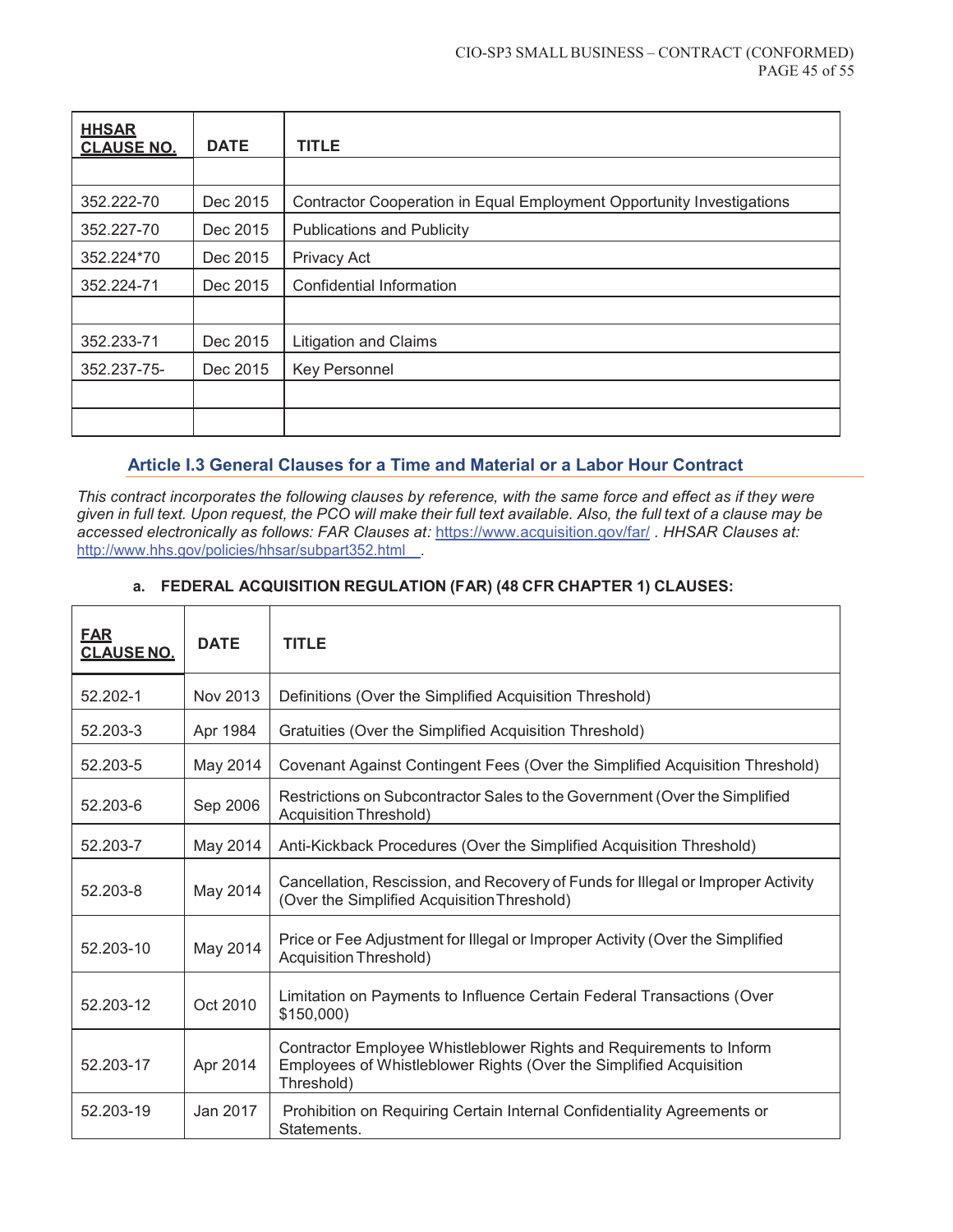| <b>FAR</b><br><b>CLAUSE NO.</b> | <b>DATE</b>     | <b>TITLE</b>                                                                                                                                                                                                                                                      |  |
|---------------------------------|-----------------|-------------------------------------------------------------------------------------------------------------------------------------------------------------------------------------------------------------------------------------------------------------------|--|
| 52.204-4                        | May 2011        | Printed or Copied Double-Sided on Postconsumer Fiber Content Paper(Over<br>the Simplified Acquisition Threshold)                                                                                                                                                  |  |
| 52.204-10                       | Oct 2016        | Reporting Executive Compensation and First-Tier Subcontract Awards (\$30,000<br>or more)                                                                                                                                                                          |  |
| 52.204-13                       | Oct 2016        | System for Award Management Maintenance                                                                                                                                                                                                                           |  |
| 52.209-6                        | Oct 2015        | Protecting the Government's Interests When Subcontracting With Contractors<br>Debarred, Suspended, or Proposed for Debarment (Over \$35,000)                                                                                                                      |  |
| 52.209-10                       | Nov 2015        | Prohibition on Contracting With Inverted Domestic Corporations                                                                                                                                                                                                    |  |
| 52.215-2                        | Oct 2010        | Audit and Records - Negotiation [Note: Applies to ALL contracts funded in whole<br>or in part with Recovery Act funds, regardless of dollar value, AND contracts<br>over the Simplified Acquisition Threshold funded exclusively with non-Recovery<br>Act funds.] |  |
| 52.215-8                        | Oct 1997        | Order of Precedence - Uniform Contract Format                                                                                                                                                                                                                     |  |
| 52.215-10                       | Aug 2011        | Price Reduction for Defective Certified Cost or Pricing Data (Over \$750,000)                                                                                                                                                                                     |  |
| 52.215-12                       | Oct 2010        | Subcontractor Cost or Pricing Data (Over \$750,000)                                                                                                                                                                                                               |  |
| 52.215-14                       | Oct 2010        | Integrity of Unit Prices (Over the Simplified Acquisition Threshold)                                                                                                                                                                                              |  |
| 52.215-15                       | Oct 2010        | Pension Adjustments and Asset Reversions (Over \$750,000)                                                                                                                                                                                                         |  |
| 52.215-18                       | <b>Jul 2005</b> | Reversion or Adjustment of Plans for Post-Retirement Benefits (PRB) other than<br>Pensions                                                                                                                                                                        |  |
| 52.215-19                       | Oct 1997        | Notification of Ownership Changes                                                                                                                                                                                                                                 |  |
| 52.215-21                       | Oct 2010        | Requirements for Certified Cost or Pricing Data and Data Other Than Certified<br>Cost or Pricing Data - Modifications                                                                                                                                             |  |
| 52.219-8                        | Nov 2016        | Utilization of Small Business Concerns (Over the Simplified Acquisition<br>Threshold)                                                                                                                                                                             |  |
| 52.222-20                       | May 2014        | Contracts For Materials, Supplies, Articles, and Equipment Exceeding \$15,000                                                                                                                                                                                     |  |
| 52.222-21                       | Apr 2015        | Prohibition of Segregated Facilities                                                                                                                                                                                                                              |  |
| 52.222-26                       | Sep 2016        | <b>Equal Opportunity</b>                                                                                                                                                                                                                                          |  |
| 52.222-35                       | Oct 2015        | Equal Opportunity for Veterans (\$150,000 or more)                                                                                                                                                                                                                |  |
| 52.222-36                       | Jul 2014        | Equal Opportunity for Workers with Disabilities                                                                                                                                                                                                                   |  |
| 52.222-37                       | Feb 2016        | Employment Reports on Veterans (\$150,000 or more)                                                                                                                                                                                                                |  |
| 52.222-40                       | Dec 2010        | Notification of Employee Rights Under the National Labor Relations Act (Over<br>the Simplified Acquisition Threshold)                                                                                                                                             |  |
| 52.222-50                       | Mar 2015        | <b>Combating Trafficking in Persons</b>                                                                                                                                                                                                                           |  |
| 52.222-54                       | Oct 2015        | Employment Eligibility Verification (Over the Simplified Acquisition Threshold)                                                                                                                                                                                   |  |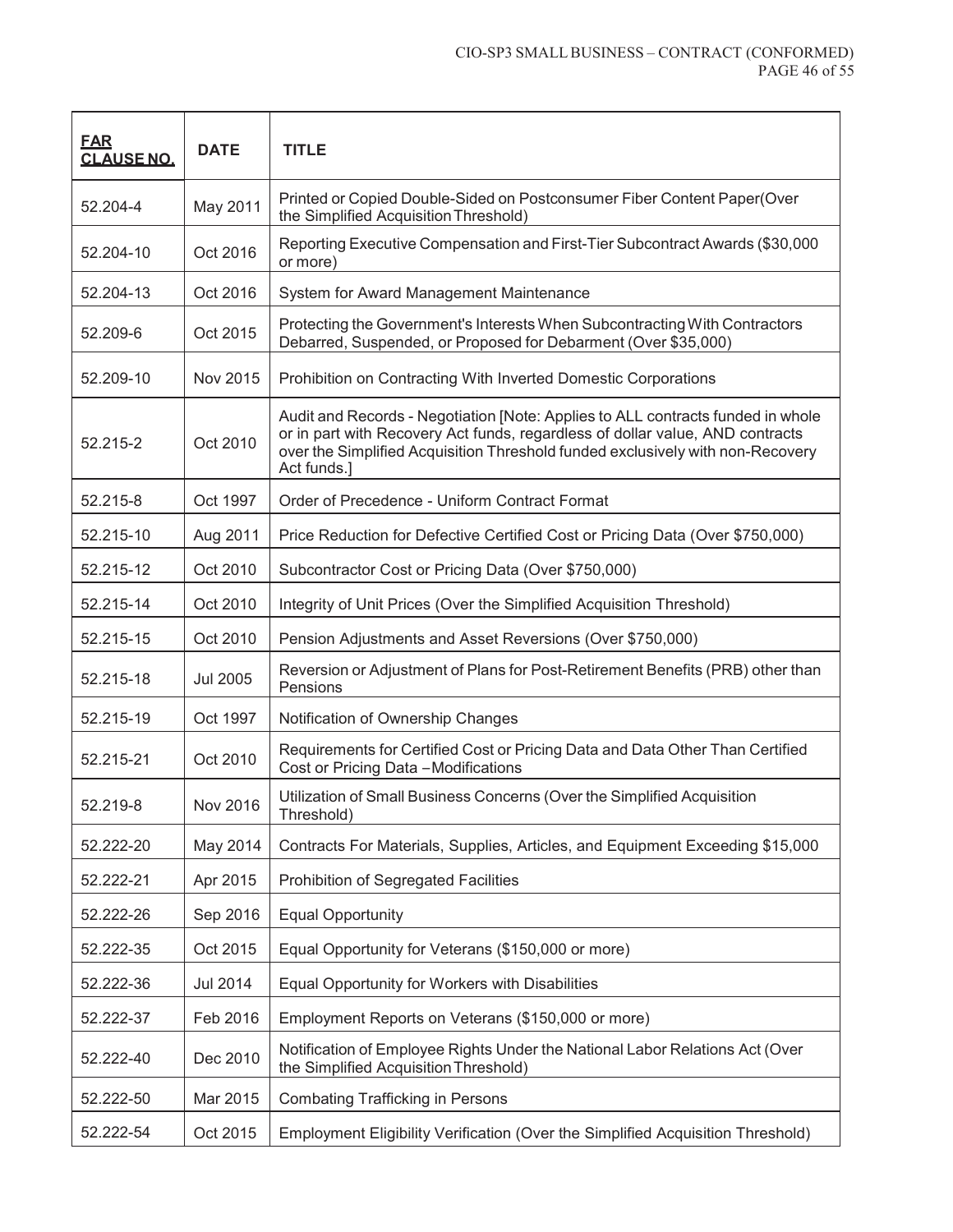| <b>FAR</b><br><b>CLAUSE NO.</b> | <b>DATE</b>     | <b>TITLE</b>                                                               |  |
|---------------------------------|-----------------|----------------------------------------------------------------------------|--|
| 52.223-6                        | May 2001        | Drug-Free Workplace                                                        |  |
| 52.223-18                       | Aug 2011        | Encouraging Contractor Policies to Ban Text Messaging While Driving        |  |
| 52.225-1                        | May 2014        | <b>Buy American - Supplies</b>                                             |  |
| 52.225-13                       | <b>Jun 2008</b> | Restrictions on Certain Foreign Purchases                                  |  |
| 52.227-1                        | Dec 2007        | <b>Authorization and Consent</b>                                           |  |
| 52.227-2                        | Dec 2007        | Notice and Assistance Regarding Patent and Copyright Infringement          |  |
| 52.229-3                        | Feb 2013        | Federal, State and Local Taxes (Over the Simplified Acquisition Threshold) |  |
| 52.232-7                        | Aug 2012        | Payments under Time-and-Materials and Labor-Hour Contracts                 |  |
| 52.232-8                        | Feb 2002        | <b>Discounts for Prompt Payment</b>                                        |  |
| 52.232-9                        | Apr 1984        | Limitation on Withholding of Payments                                      |  |
| 52.232-17                       | May 2014        | Interest (Over the Simplified Acquisition Threshold)                       |  |
| 52.232-23                       | May 2014        | <b>Assignment of Claims</b>                                                |  |
| 52.232-25                       | <b>Jul 2013</b> | <b>Prompt Payment</b>                                                      |  |
| 52.232-33                       | <b>Jul 2013</b> | Payment by Electronic Funds Transfer--System for Award Management          |  |
| 52.232-39                       | Jun 2013        | Unenforceability of Unauthorized Obligations                               |  |
| 52.233-1                        | May 2014        | <b>Disputes</b>                                                            |  |
| 52.233-3                        | Aug 1996        | <b>Protest After Award</b>                                                 |  |
| 52.233-4                        | Oct 2004        | Applicable Law for Breach of Contract Claim                                |  |
| 52.242-1                        | Apr 1984        | Notice of Intent to Disallow Costs                                         |  |
| 52.242-13                       | <b>Jul 1995</b> | Bankruptcy (Over the Simplified Acquisition Threshold)                     |  |
| 52.243-3                        | Sep 2000        | Changes - Time-and-Materials and Labor-Hours                               |  |
| 52.244-2                        | Oct 2010        | Subcontracts (Over the Simplified Acquisition Threshold)                   |  |
| 52.244-6                        | Jan 2017        | Subcontracts for Commercial Items                                          |  |
| 52.245-1                        | Jan 2017        | <b>Government Property</b>                                                 |  |
| 52.245-9                        | Apr 2012        | Use and Charges                                                            |  |
| 52.249-6                        | May 2004        | Termination (Cost-Reimbursement), Alternate IV (Sep 1996)                  |  |
| 52.249-14                       | Apr 1984        | <b>Excusable Delays</b>                                                    |  |
| 52.253-1                        | Jan 1991        | <b>Computer Generated Forms</b>                                            |  |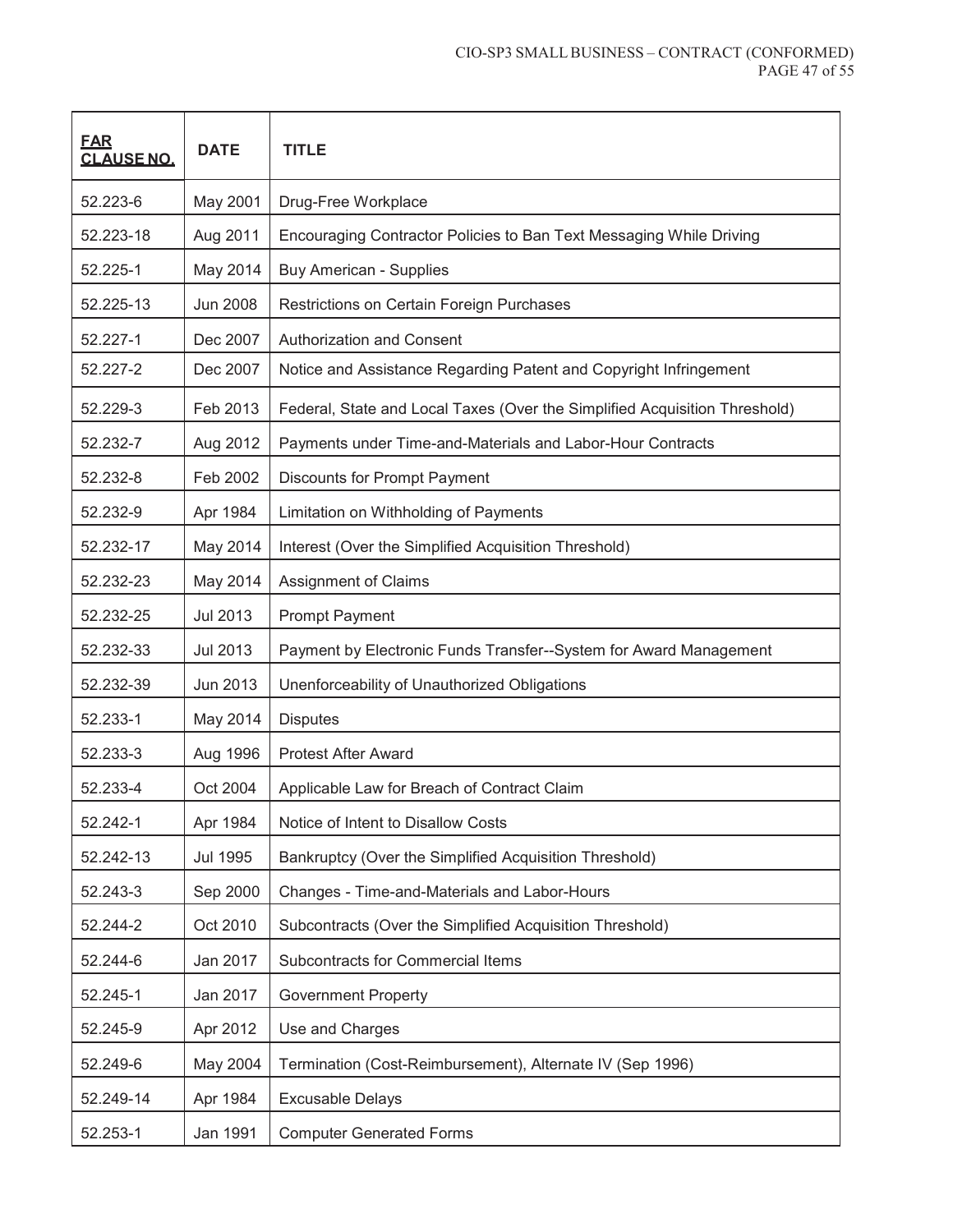#### **b. DEPARTMENT OF HEALTH AND HUMAN SERVICES ACQUISITION REGULATION (HHSAR) (48 CFR CHAPTER 3) CLAUSES:**

| <b>HHSAR</b><br><b>CLAUSE NO.</b> | <b>DATE</b> | <b>TITLE</b>                                                          |
|-----------------------------------|-------------|-----------------------------------------------------------------------|
|                                   |             |                                                                       |
| 352.203-70                        | Dec 2015    | Anti-Lobbying                                                         |
| 352.222-70                        | Dec 2015    | Contractor Cooperation in Equal Employment Opportunity Investigations |
| 352.227-70                        | Dec 2015    | <b>Publications and Publicity</b>                                     |
|                                   |             |                                                                       |
| 352.233-71                        | Dec 2015    | <b>Litigation and Claims</b>                                          |
| 352.237-75                        | Dec 2015    | Key Personnel                                                         |
|                                   |             |                                                                       |
|                                   |             |                                                                       |

# **Article I.4 Authorized Substitution of Clauses**

ARTICLES I.1., I.2., or I.3 of this SECTION are hereby modified as follows, as appropriate:

(For use in task orders for services involving the furnishing of supplies with a cost exceeding \$25,000 but less than \$203,300. If the contract value is \$25,000 or more but less than \$50,000, the clause will be used with its Alternate I (March 12). If the contract is \$50,000 or more but less than \$77,494, the clause will be used with its Alternate II (March 12). If the contract value is \$77,494 or more but is less than \$100,000, the clause will be used with its Alternate III (March 12.)).

a. FAR Clause 52.225-1, Buy American Act--Supplies ( May 2014) is deleted in its entirety and FAR Clause 52.225-3, Buy American Act--Free Trade Agreements--Israeli Trade Act (May 2014) is substituted therefore.

*(For use in task orders for services involving the furnishing of supplies with a cost valued at \$202,000 or more, if the Trade Agreements Act applies.)* 

b. FAR Clause 52.225-1, Buy American Act--Supplies ( May 2014) is deleted in its entirety and FAR Clause 52.225-5, Trade Agreements (Oct 2016) is substituted therefore.

*(For use in fixed price task orders for services involving the furnishing of supplies.)* 

c. Alternate I (April 1984) of FAR Clause 52.243-1, Changes, Fixed Price (August 1987), is hereby deleted in its entirety and Alternate II (April 1984) of FAR Clause 52.243-1, Changes, Fixed Price (August 1987), is substituted therefore.

# **Article I.5 Additional Contract Clauses**

This contract incorporates the following clauses by reference, with the same force and effect, as if they were given in full text. Upon request, the Contracting Officer will make their full text available.

# **a. FEDERAL ACQUISITION REGULATION (FAR) (48 CFR CHAPTER 1) CLAUSES:**

- 1. FAR Clause 52.203-13, Contractor Code of Business Ethics and Conduct (Oct 2015).
- 2. FAR Clause 52.203-14, Display of Hotline Poster(s) (Oct 2015).

".....(3) Any required posters may be obtained as follows:

| Poster(s) | Obtain From" |
|-----------|--------------|
|-----------|--------------|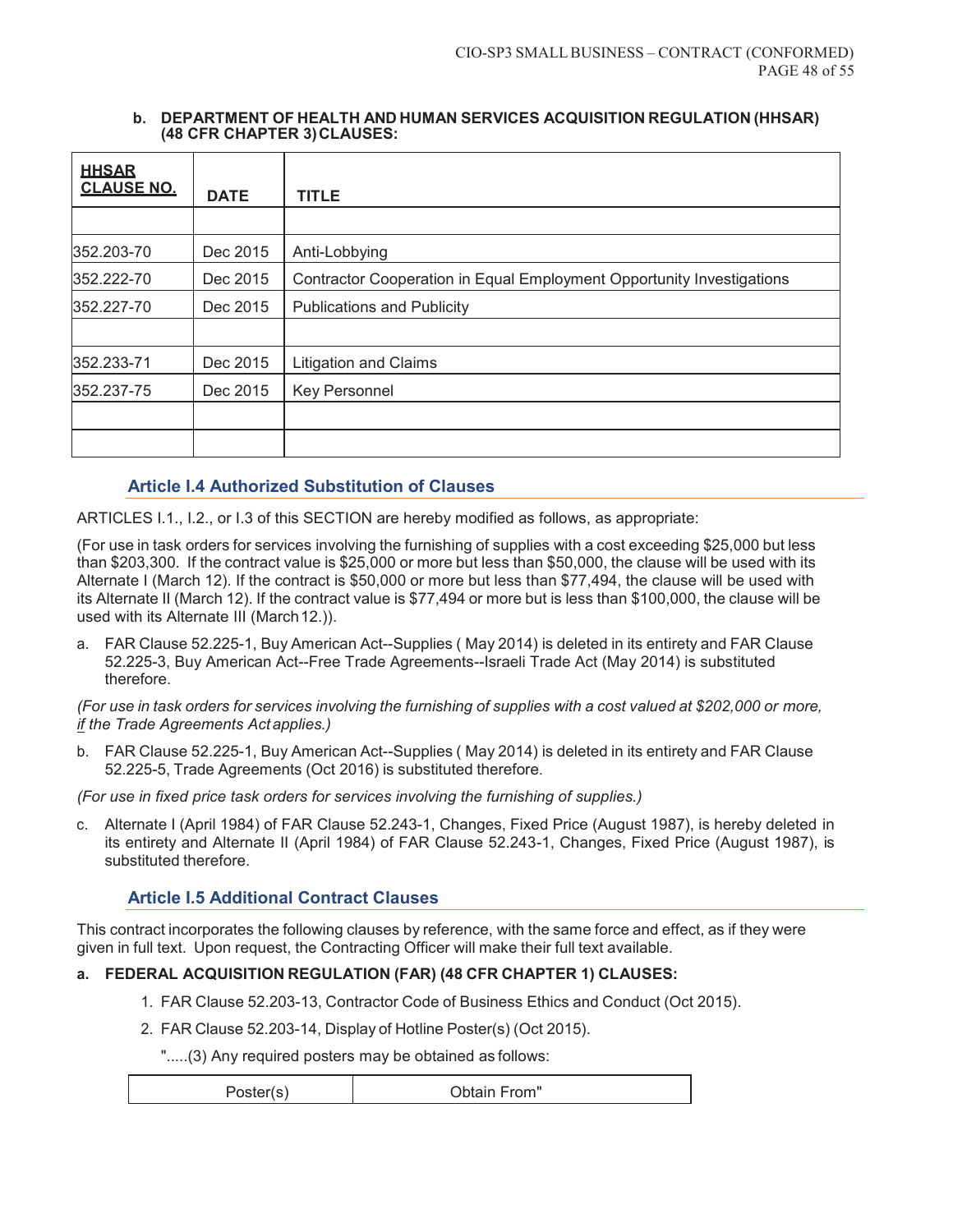| http://oig.hhs.gov/fraud/report-<br>fraud/OIG Hotline Poster.pdf | HHS Contractor Code of<br><b>Ethics and Business Conduct</b><br>Poster |
|------------------------------------------------------------------|------------------------------------------------------------------------|
|------------------------------------------------------------------|------------------------------------------------------------------------|

*(The following clause will be used in Task Orders that require access to classified information under National Security Designations Level 2 (Confidential Or Secret), Level 3 (Top Secret), Or Level 4 (Special Access)).* 

3. FAR Clause 52.204-2, Security Requirements (August 1996).

*(The following clause will be used in Task Orders when contract performance will require the contractor to have routine physical access to a federally controlled facility and/or routine access to a federally controlled information system.)* 

4. FAR Clause 52.204-9, Personal Identity Verification of Contractor Personnel (January 2011).

*(The following clause is not applicable to task orders entirely funded by DoD or in classified task orders.)* 

5. FAR Clause 52.204-15 Service Contract Reporting Requirements for Indefinite-Delivery Contracts (Oct 2016).

*(The following clause only applies to task orders that are for the acquisition of supplies or services that meet the definition of commercial items at FAR 2.101. They will be incorporated in full text into individual orders, as applicable.)* 

- 6. FAR Clause 52.209-10, Prohibition on Contracting With Inverted Domestic Corporations (November 2015)
- 7. FAR Clause 52.212-4, Contract Terms and Conditions Commercial Items (Jan 2017), and Alternative I (May 2014) if applicable.
- 8. FAR Clause 52.216-18, Ordering (October 1995).

"(a) ....Such orders may be issued from the date of award through 120 months thereafter."

9. FAR Clause 52.216-22, Indefinite Quantity (October 1995).

"(d) ...the Contractor shall not be required to make any deliveries under this contract 60 months following expiration of the GWAC ordering period."

*(The following clause will be used in Task Order solicitations and awards that are set aside, or reserved for, or awarded on a sole source basis to HUBZone Small Business Concerns under FAR 19.1305 or 19.1306.)* 

10. FAR Clause 52.219-3, Notice of HUBZone Set-Aside or Sole Source Award (November 2011).

*(The following clause may be used in Task Order solicitations and awards when the inclusion of an option is appropriate.)* 

11. FAR Clause 52.217-8, Option to Extend Services (November 1999).

"..The Contracting Officer may exercise the option by written notice to the Contractor within **The PERIOD OF STATE STATE STATE STATE** TIME WITHIN WHICH THE CONTRACTING OFFICER MAY EXERCISE THE OPTION].

*(The following clause may be used in Task Orders that contain an option.)* 

12. FAR Clause 52.217-9, Option to Extend the Term of the Contract (March 2000).

"(a) The Government may extend the term of this contract by written notice to the Contractor within **Example 20** INSERT THE PERIOD OF TIME WITHIN WHICH THE CONTRACTING OFFICER MAY EXERCISE THE OPTION]; provided that the Government gives the Contractor a preliminary

written notice of its intent to extend at least days [60 days unless a different number of days is inserted] before the contract expires. The preliminary notice does not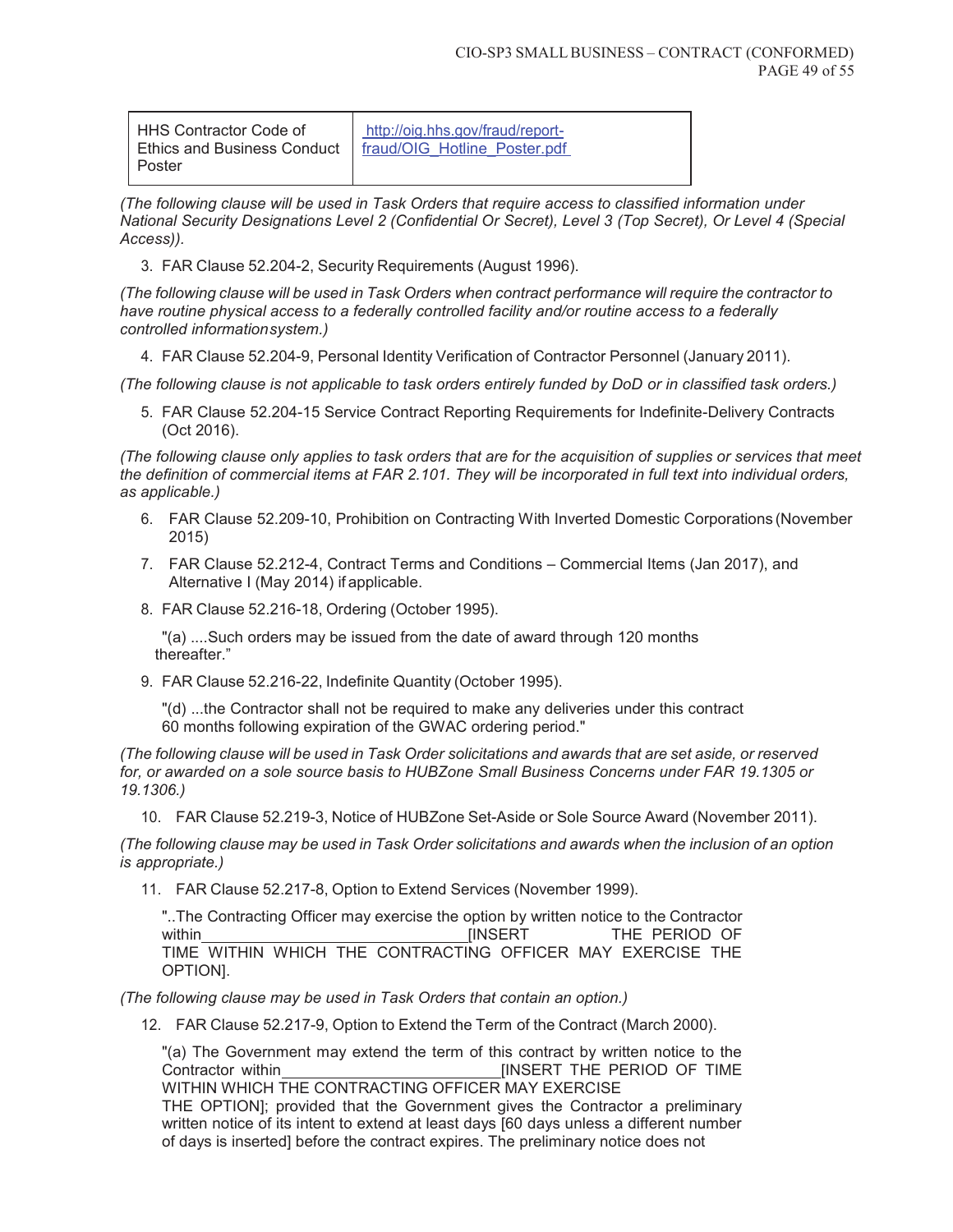commit the Government to an extension."

"c) The total duration of this contract, including the exercise of any options under this clause, shall not exceed [MONTHS/YEARS]."

*(The following clause will be used in Task Order solicitations and awards involving total small business setasides or reserves.)* 

13. FAR Clause 52.219-6, Notice of Total Small Business Set-Aside (November 2011).

*(The following clause will be used in Task Order solicitations and awards involving partial small business set- asides.)* 

14. FAR Clause 52.219-7, Notice of Partial Small Business Set-Aside (June 2003).

*(The following clause will be used in Task Order solicitations and awards if the task order is to be set aside for any of the Small Business concerns identified in FAR 19.000(a)(3)).* 

15. FAR Clause 52.219-13, Notice of Set-Aside of Orders (November 2011).

*(The following clause will be used in Task Order solicitations and awards if any portion of the requirement is to be set aside or reserved for Small Business and the task order amount is expected to exceed \$150,000.)* 

16. FAR Clause 52.219-14, Limitations on Subcontracting (Jan 2017).

*(The following clause will be used in Task Order solicitations and awards set-aside or reserved for, or awarded on a sole source basis to, service-disabled veteran-owned small business concerns under FAR 19.1405 and 19.1406)* 

- 17. FAR Clause 52.219-27, Notice of Service-Disabled Veteran-Owned Small Business Set-Aside (November 2011).
- 18. FAR Clause 52.219-28, Post-Award Small Business Program Rerepresentation (July 2013).

*(The following clause will be used in Task Order solicitations and awards that are set-aside or reserved for economically disadvantaged women-owned small business concerns under FAR 19.1505(b)).* 

> 19. FAR Clause,. 52.219-29 Notice of Set-Aside for, or Sole Source Award to, Economically Disadvantaged Women-Owned Small Business Concerns.(Dec 2015)

*(The following clause will be used in Task Order solicitations and awards set-aside or reserved for women- owned small business concerns under FAR 19.1505(c)).* 

20. FAR Clause 52.219-30 Notice of Set-Aside for, or Sole Source Award to, Women-Owned Small Business Concerns Eligible Under the Women-Owned Small Business Program. (Dec 2015)

*(The following clause will be used in Task Orders. If the task order for services will not involve the furnishing of supplies, use the clause with its Alternate I. If the task order for services will involve the furnishing of supplies, use the clause with its Alternate II.)* 

- 21. FAR Clause 52.243-1, Changes-Fixed Price (August 1987)
- 22. FAR Clause 52.251-1, Government Supply Sources (April 2012).

#### **b. ADDITIONAL TASK ORDER CLAUSES:**

1. OCOs may include additional agency or FAR clauses to task orders as applicable to the specific requirements.

## **Article I.6 Additional FAR Contract Clauses Included in Full Text**

This contract incorporates the following clauses in full text.

#### **a. FEDERAL ACQUISITION REGULATION (FAR) (48 CFR CHAPTER 1) CLAUSES**

*(The following clause applies to the contract, if the offeror has checked "has" in paragraph (b) of the provision at 52.209-7).*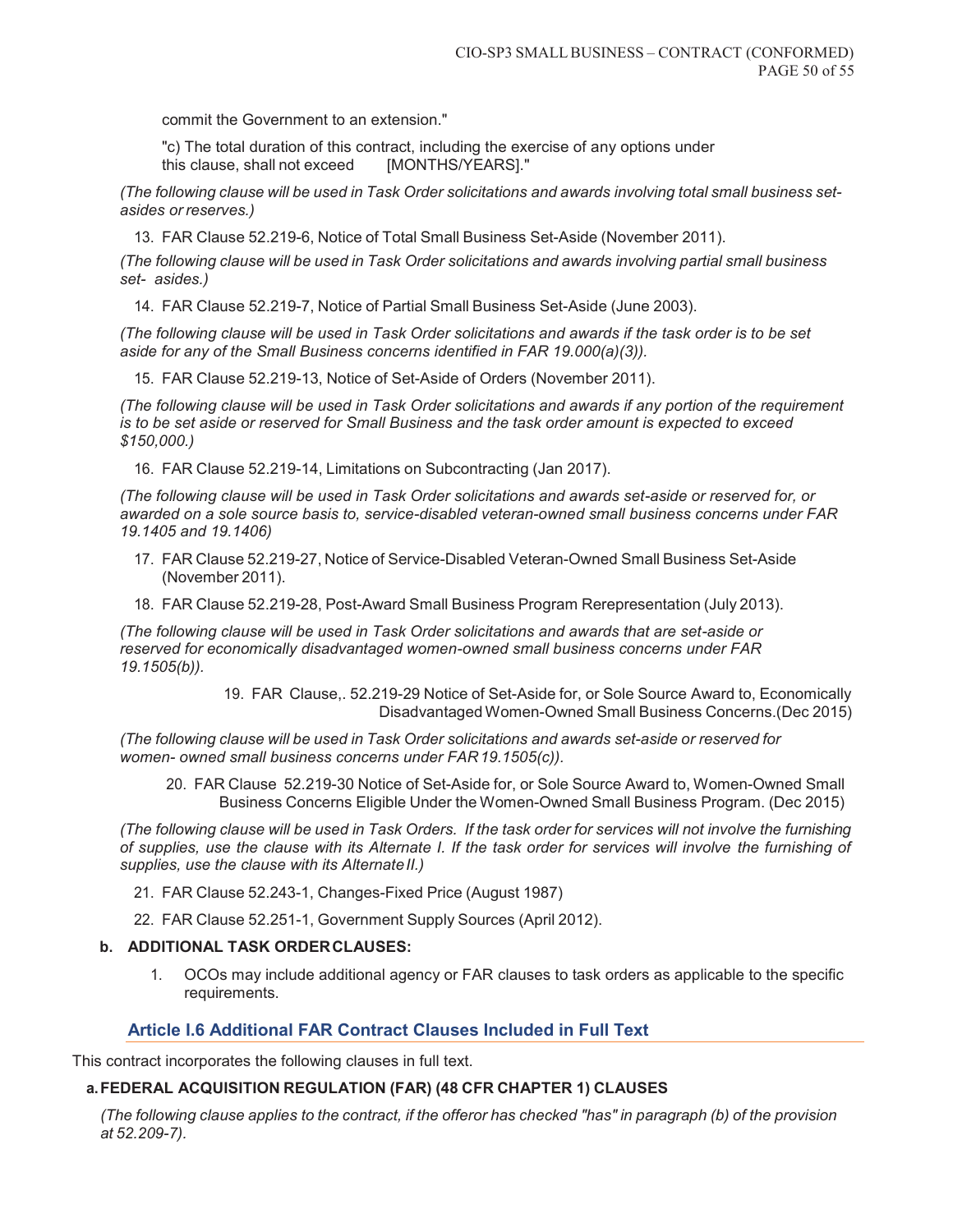- 1. FAR Clause 52.209-9, Updates of Publicly Available Information Regarding Responsibility Matters (July 2013)
	- (a) The Contractor shall update the information in the Federal Awardee Performance and Integrity Information System (FAPIIS) on a semi-annual basis, throughout the life of the contract, by posting the required information in the System for Award Management database at https://www.acquisition.gov.
	- (b) As required by section 3010 of the Supplemental Appropriations Act, 2010 (Pub. L. 111-212), all information posted in FAPIIS on or after April 15, 2011, except past performance reviews, will be publicly available. FAPIIS consists of two segments--
		- (1) The non-public segment, into which Government officials and the Contractor post information, which can only be viewed by--
			- (i) Government personnel and authorized users performing business on behalf of the Government; or
			- (ii) The Contractor, when viewing data on itself; and
		- (2) The publicly-available segment, to which all data in the non-public segment of FAPIIS is automatically transferred after a waiting period of 14 calendar days, except for--
			- (i) Past performance reviews required by subpart 42.15;
			- (ii) Information that was entered prior to April 15, 2011; or
			- (iii) Information that is withdrawn during the 14-calendar-day waiting period by the Government official who posted it in accordance with paragraph (c)(1) of this clause.
	- (c) The Contractor will receive notification when the Government posts new information to the Contractor's record.
		- (1) If the Contractor asserts in writing within 7 calendar days, to the Government official who posted the information, that some of the information posted to the non-public segment of FAPIIS is covered by a disclosure exemption under the Freedom of Information Act, the Government official who posted the information must within 7 calendar days remove the posting from FAPIIS and resolve the issue in accordance with agency Freedom of Information procedures, prior to reposting the releasable information. The contractor must cite 52.209-9 and request removal within 7 calendar days of the posting to FAPIIS.
		- (2) The Contractor will also have an opportunity to post comments regarding information that has been posted by the Government. The comments will be retained as long as the associated information is retained, i.e., for a total period of 6 years. Contractor comments will remain a part of the record unless the Contractor revises them.
		- (3) As required by section 3010 of Pub. L. 111-212, all information posted in FAPIIS on or after April 15, 2011, except past performance reviews, will be publicly available.
	- (d) Public requests for system information posted prior to April 15, 2011, will be handled under Freedom of Information Act procedures, including, where appropriate, procedures promulgated under E.O. 12600.

## (End of clause)

- 2. FAR Clause 52.216-19, Order Limitations (October 1995)
	- (a) Minimum Order. When the Government requires supplies or services covered by this contract in an amount of less than \$250, the Government is not obligated to purchase, nor is the Contractor obligated to furnish, those supplies or services under the contract
	- (b) Maximum Order. The Contractor is not obligated to honor--
		- (1) Any order for a single item in excess of \$1,000,000.
		- (2) Any order for a combination of items in excess of \$1,000,000; or
		- (3) A series of orders from the same ordering office within 10 days that together call for quantities exceeding the limitation in subparagraph (1) or (2) above.
	- (c) If this is a requirements contract (i.e., includes the Requirements clause at subsection 52.216-21 of the Federal Acquisition Regulation (FAR)), the Government is not required to order a part of any one requirement from the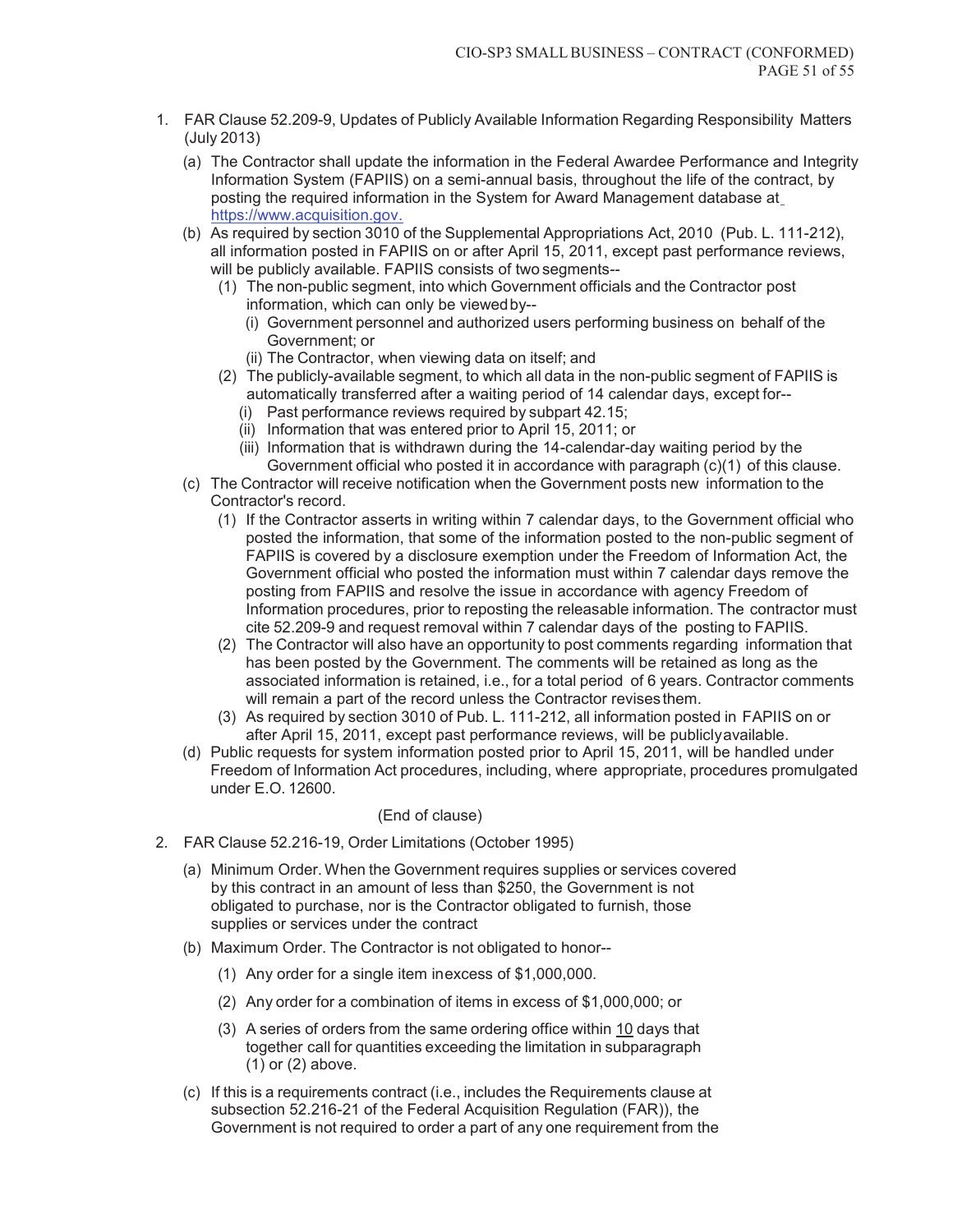Contractor if that requirement exceeds the maximum-order limitations in paragraph (b) above.

(d) Notwithstanding paragraphs (b) and (c) above, the Contractor shall honor any order exceeding the maximum order limitations in paragraph (b), unless that order (or orders) is returned to the ordering office within 5 days after issuance, with written notice stating the Contractor's intent not to ship the item (or items) called for and the reasons. Upon receiving this notice, the Government may acquire the supplies or services from another source.

#### (End of clause)

#### **b. DEPARTMENT OF HEALTH AND HUMAN SERVICES ACQUISITION REGULATION (HHSAR) (48 CHAPTER 3) CLAUSES:**

*(The following clause is applicable to any task order that contains Prevention and Public Health Fund (PPHF) Funds.* 

HHSAR Clause 352.204-70, Prevention and Public Health Fund--Reporting Requirements (Dec 2015)).

- (a) Pursuant to public law this contract requires the contractor to provide products or services or both that are funded from the Prevention and Public Health Fund (PPHF), Pub. L. 111-148, sec. 4002. Section 220(b)(5) requires each contractor to report on its use of these funds under this contract. These reports will be made available to the public.
- (b) Semi-annual reports from the Contractor for all work funded, in whole or in part, by the PPHF, are due no later than 20 days following the end of each 6-month period. The 6-month reporting periods are January through June and July through December. The first report is due no later than 20 days after the end of the 6-month period following contract award. Subsequent reports are due no later than 20 days after the end of each reporting period. If applicable, the Contractor shall submit its final report for the remainder of the contract period no later than 20 days after the end of the reporting period in which the contract ended.
- (c) The Contractor shall provide the following information in an electronic and Section 508 compliant format to the Contracting Officer.
- (1) The Government contract and order number, as applicable.
- (2) The amount of PPHF funds invoiced by the contractor for the reporting period and the cumulative amount invoiced for the contract or order.
- (3) A list of all significant services performed or supplies delivered, including construction, for which the contractor invoiced in the reporting period.
- (4) Program or project title, if any.
- (5) The Contractor shall report any subcontract funded in whole or in part with PPHF funding, that is valued at \$25,000 or more. The Contractor shall advise the subcontractor that the information will be made available to the public. The Contractor shall report:
- (i) Name and address of the subcontractor.
- (ii) Amount of the subcontract award.
- (iii) Date of the subcontract award.

(End of clause)

## **Article I.7 Additional Contract Clauses Applicable to Task Orders Set-Aside for HUBZone Small Business Concerns**

This contract incorporates the following clauses by reference, with the same force and effect, as if they were given in full text. Upon request, the PCO will make their full text available.

a. ADDITIONAL FEDERAL ACQUISITION REGULATION (FAR) (48 CFR CHAPTER 1) CLAUSES – APPLICABLE FOR TASK ORDERS SET ASIDE FOR HUBZONE SAMLL BUSINESS CONCERNS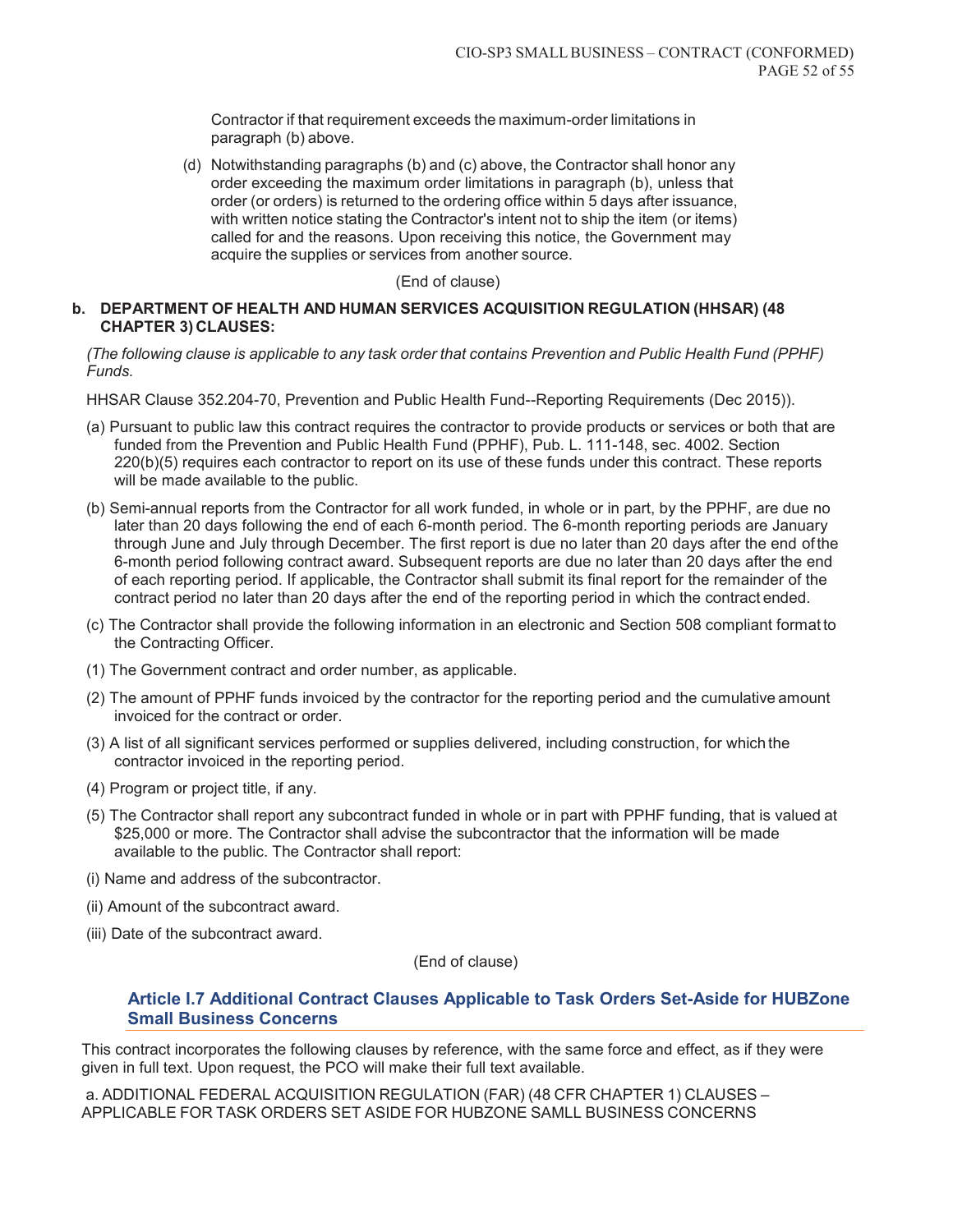| <b>Clause</b>  | Date     | <b>Clause Title</b>                              |
|----------------|----------|--------------------------------------------------|
| $52 - 219 - 3$ | Nov 2011 | Notice of HUBZone Set-Aside or Sole Source Award |

# **Article I.8 Additional Contract Clauses Applicable to Task Orders Set-Aside for Service-Disabled Veteran-Owned Small Business (SDVOSB)**

This contract incorporates the following clauses by reference, with the same force and effect, as if they were given in full text. Upon request, the PCO will make their full text available.

a. ADDITIONAL FEDERAL ACQUISITION REGULATION (FAR) (48 CFR CHAPTER 1) CLAUSES – APPLICABLE FOR TASK ORDERS SET ASIDE FOR SDVOSBs

| Clause    | Date     | <b>Clause Title</b>                                               |
|-----------|----------|-------------------------------------------------------------------|
| 52.219-27 | Nov 2011 | Notice of Service-Disabled Veteran-Owned Small Business Set-Aside |

# **Article I.9 Additional Contract Clauses Applicable to Task Orders Set-Aside for Section 8(a) Concerns**

This contract incorporates the following clauses by reference, with the same force and effect, as if they were given in full text. Upon request, the PCO will make their full text available.

a. ADDITIONAL FEDERAL ACQUISITION REGULATION (FAR) (48 CFR CHAPTER 1) CLAUSES – APPLICABLE FOR TASK ORDERS SET-ASIDE FOR SECTION 8(a) CONCERNS

| <b>Clause</b> | <b>Date</b> | <b>Clause Title</b>                                           |
|---------------|-------------|---------------------------------------------------------------|
| 52-219-11     | Uan 2017    | Special 8(a) Contract Conditions                              |
| 52-219-12     | Uan 2017    | Special 8(a) Subcontract Conditions                           |
| 52-219-17     | Uan 2017    | Section 8(a) Award                                            |
| 52-219-18     | Uan 2017    | Notification of Competition Limited to Eligible 8(a) Concerns |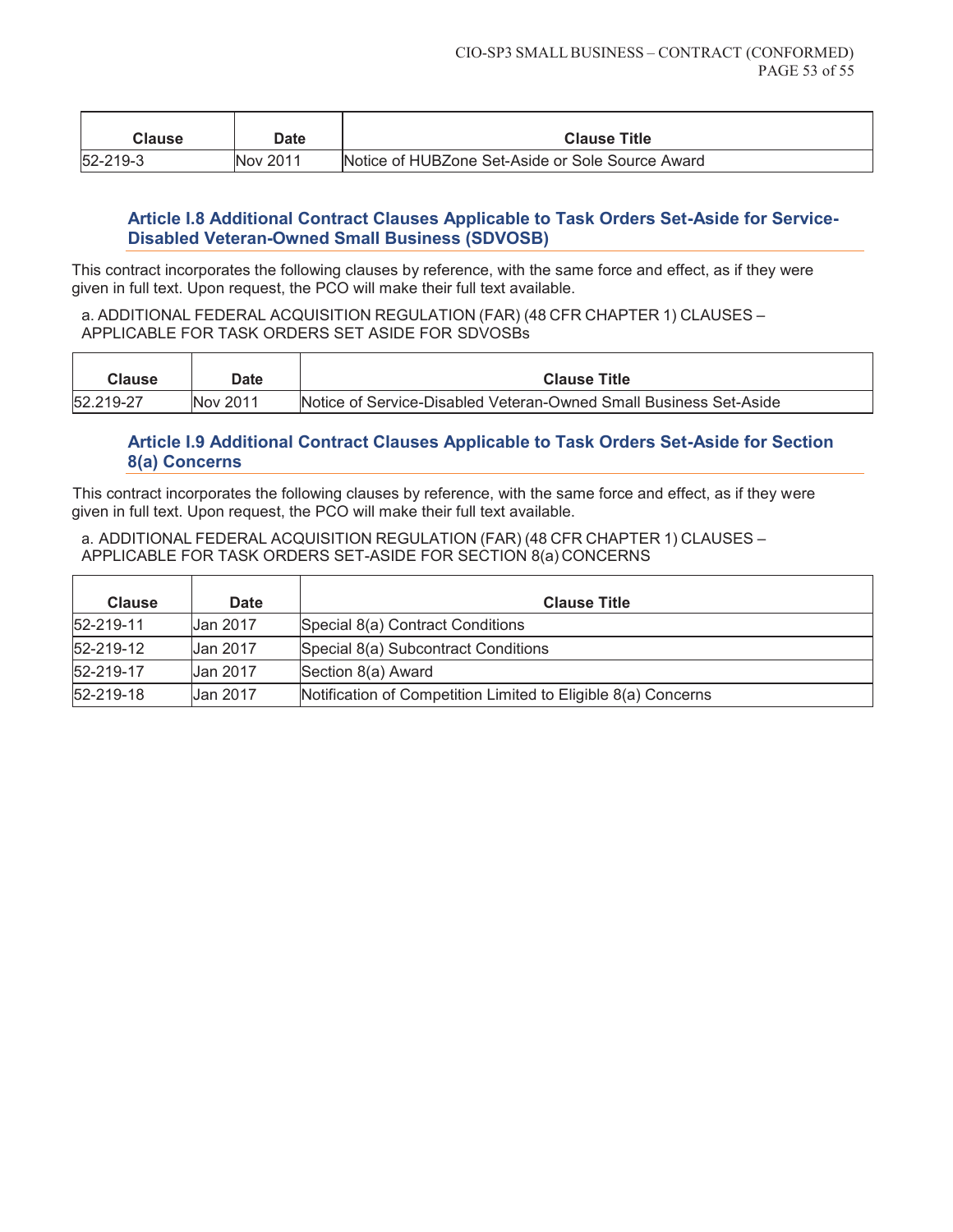# **PART III – LIST OF DOCUMENTS, EXHIBITS AND OTHER ATTACHMENTS**

# **SECTION J: LIST OF ATTACHMENTS**

The following documents are attached and incorporated in this contract:

1. Attachment J.1, Labor Rates